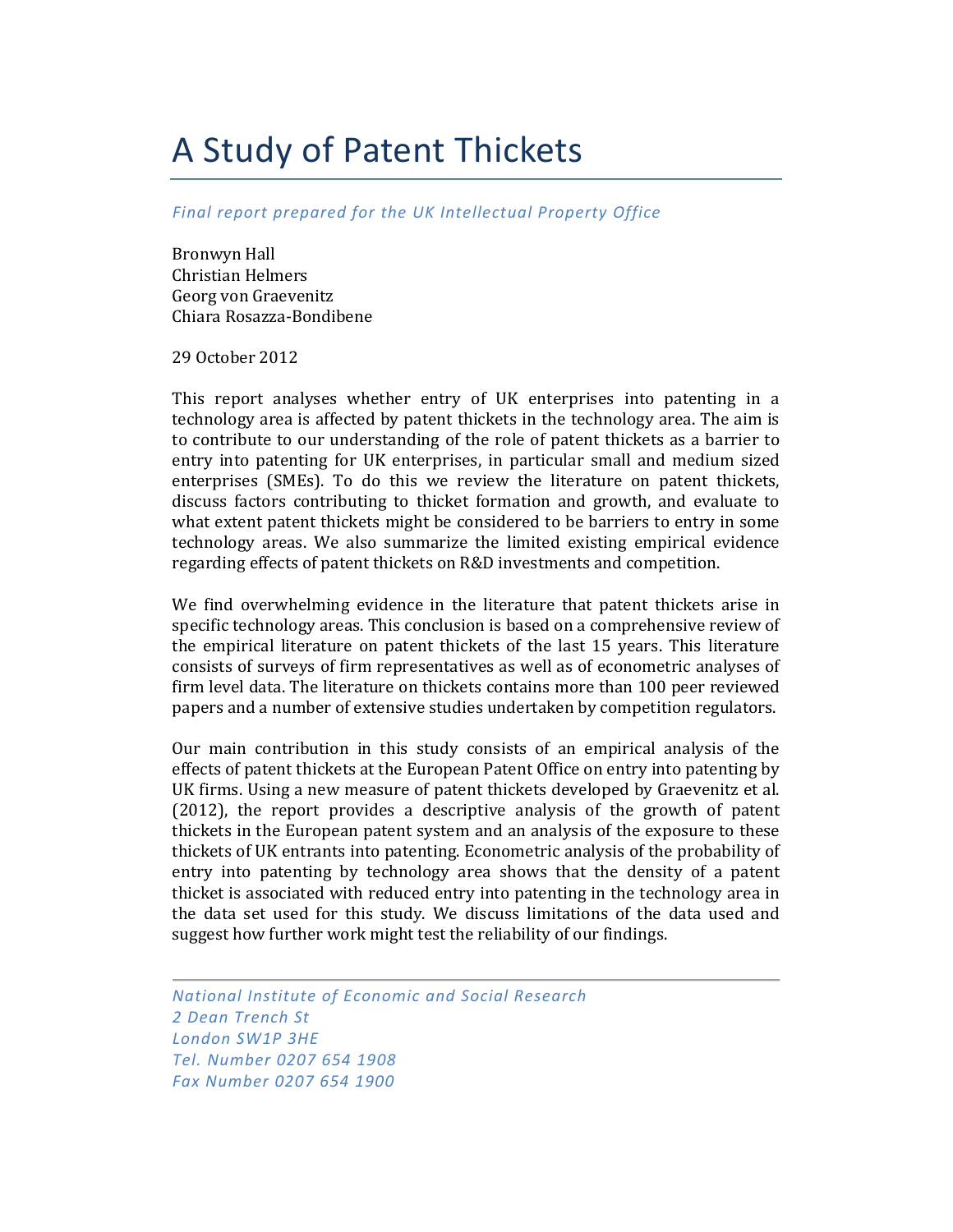## Table of Contents

| $\mathbf{1}$   |                                                                                                                                                                                             |                  |
|----------------|---------------------------------------------------------------------------------------------------------------------------------------------------------------------------------------------|------------------|
|                | 1.1                                                                                                                                                                                         |                  |
|                | 1.2                                                                                                                                                                                         |                  |
|                | 1.3                                                                                                                                                                                         |                  |
|                | 1.4                                                                                                                                                                                         | 9                |
|                | 1.5                                                                                                                                                                                         |                  |
| $\overline{2}$ |                                                                                                                                                                                             |                  |
|                | 2.1<br>2.1.1<br>2.1.2<br>2.1.3                                                                                                                                                              |                  |
|                | $2.2\phantom{0}$                                                                                                                                                                            |                  |
| 3              |                                                                                                                                                                                             |                  |
|                | 3.1                                                                                                                                                                                         |                  |
|                | Methodology for the measurement of patent thickets______________________33<br>3.2<br>3.2.1<br>A Measure derived from Social Network Analysis __________________________________ 34<br>3.2.2 |                  |
| 4              |                                                                                                                                                                                             |                  |
|                | 4.1<br>4.1.1<br>Exposure of UK SMEs to patent thickets at the EPO _______________________41<br>4.2                                                                                          |                  |
|                | 4.3                                                                                                                                                                                         |                  |
|                |                                                                                                                                                                                             |                  |
|                |                                                                                                                                                                                             | 53               |
| 6              |                                                                                                                                                                                             |                  |
|                | 6.1                                                                                                                                                                                         |                  |
|                | 6.2<br>Methodological analysis of the triples measure __________________________________ 60                                                                                                 |                  |
| $\overline{7}$ | <b>Additional Tables</b>                                                                                                                                                                    | $\frac{1}{2}$ 64 |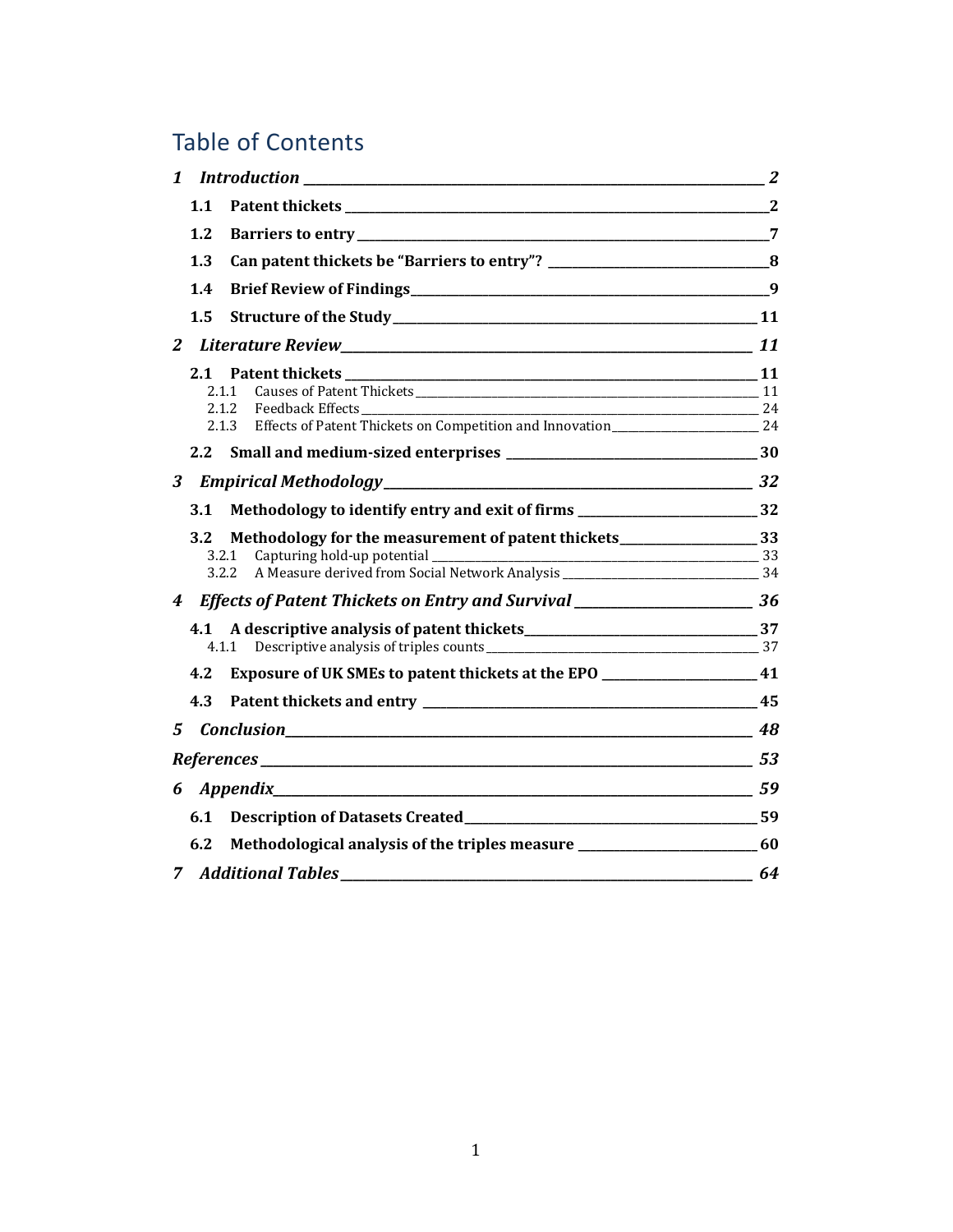## **1 Introduction**

This study investigates a question posed by the UK Intellectual Property Office concerning patent policy and SMEs:

Are patent thickets a barrier to entry and how do they affect small and medium sized enterprises (SMEs)?

In this introduction we briefly discuss the definition of key terms in these questions, namely "patent thickets" and "barriers to entry". Then we discuss why the question arises now and the reasons that answers matter for policymakers. Finally, we present the structure of this study and provide a brief summary of our main results.

## **1.1 Patent thickets**

A patent thicket is "a dense web of overlapping intellectual property rights that a company must hack its way through in order to actually commercialize new technology" (Shapiro, 2000). Patent thickets consist of patents that protect components of a modular and complex technology. Here modular means that different sets of components can be assembled to yield a variety of technological products. Complex means that products consist of tens or hundreds of such modular components. Each component may end up being used in several products. Often there are partial or complete overlaps in the functionality of components and then the patents protecting the components may also overlap. If overlapping patents belong to different firms, then a patent thicket exists.

Although technology areas with large number of patents often lead to patent thickets, this is not necessarily the case. In principle, an active technology area could have a large number of patents, each clearly delineating the invention concerned and none with overlapping claims or claims with uncertain breadth or scope. Thus it is important not to use numbers of patents as an indicator of patent thickets. Nevertheless, it is undoubtedly the case that one of implications of the presence of patent thickets is active patenting in the sector, so the two phenomena are correlated. Later in this report, we propose a measure of thickets in a technology area that incorporates an indicator of complexity and the possibility of overlapping claims, and controls for the overall level of patenting in the area.

Patent thickets have been a concern of antitrust agencies and regulators in the United States for over ten years (Federal Trade Commission, 2003; U.S. Department of Justice and Federal Trade Commission, 2007; Federal Trade Commission, 2011). In Europe interest in the phenomenon picked up with some delay (Arundel and Patel, 2003; Harhoff, 2006; Harhoff *et al.*, 2007) and has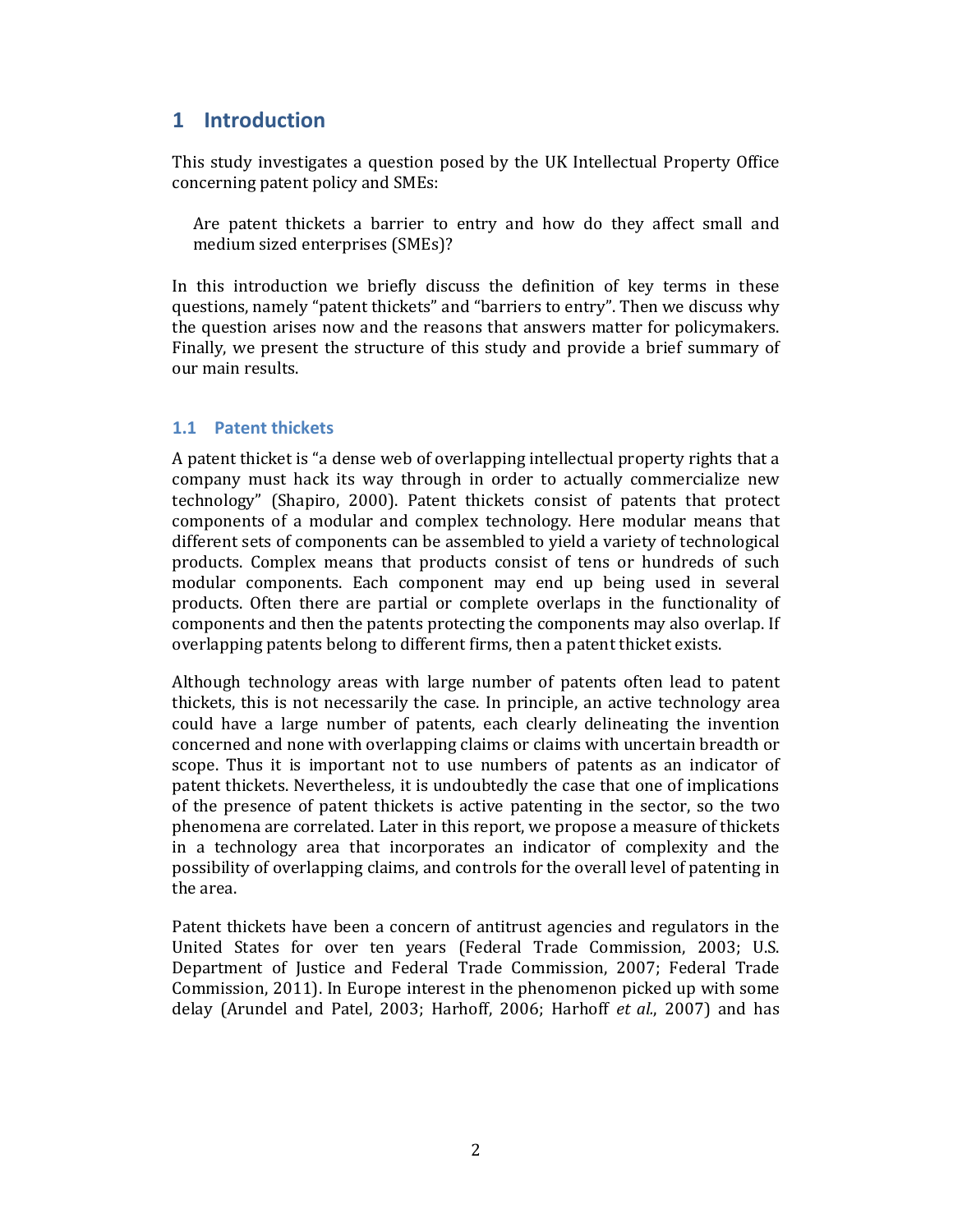taken a back seat to reforms of the European patent system such as the unified patent court.1

While there is a large and growing academic literature on patent thickets (which we survey below) much remains to be learned about the origins and especially the effects of patent thickets. One important question, which is addressed in this study, is the effect of patent thickets on the ability of small and medium sized enterprises to use the patent system in order to protect their inventions or to enter markets with complex products. There is little work on this question to date.<sup>2</sup> This is because patent thickets are a complex phenomenon and the existing literature has focused on determining the factors that contribute to the phenomenon, and the empirical measurement of thickets, and much less on their economic impact.

Next, we briefly review the factors that contribute to the growth of patent thickets and the challenge of evaluating the economic effects of patent thickets. Some of these factors are specific to the United States, where patent thickets were first identified in the patent system. However, the importance of the US economy, especially as a market for high-technology firms from around the globe, has meant that patenting strategies of corporations from outside the United States have adapted to strategies used initially by US corporations.

Where factors contributing to changing patenting behavior are specific to the United States, we point this out below and in the literature review. Whenever possible, we specifically discuss empirical evidence available on the UK.

The current literature has identified the following factors as contributing to the growth of patent thickets:

- 1. The strengthening of patent rights with the creation of the CAFC in the United States in 1984, the broadening of patentable subject matter and an increased tendency to resolve patent disputes using injunctions in some jurisdictions:
- 2. The cumulative nature of science and by extension of technology and as a result a shift towards complexity in many technologies;
- 3. Shifts in the degree of technological opportunity in various key technologies;
- 4. Strategic patenting by corporations and the assertion of patents by Patent Assertion Entities (PAEs);
- 5. Lack of resources and misaligned incentives at patent offices dealing with a flood of patent applications that resulted from the aforementioned factors;

<sup>1</sup> One reason for reduced interest in Europe is the exclusion of software *per se* as patentable subject matter at the EPO. In the U.S., many of the problems in this area are associated with software and internet‐related patents.

<sup>&</sup>lt;sup>2</sup> The recent report by the FTC (2011) specifically considers the role of small and medium sized enterprises in the market for technology in Chapter 1.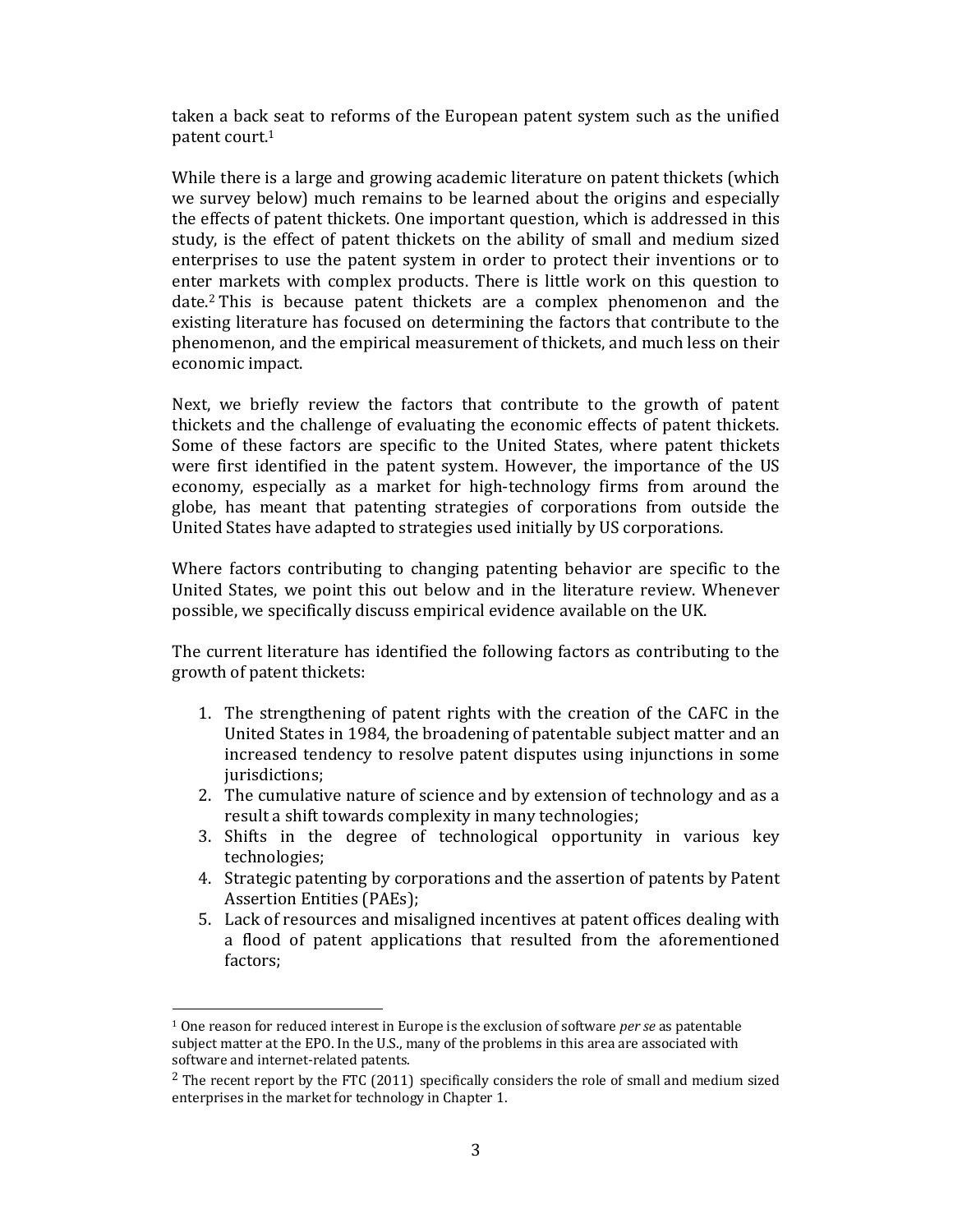6. Growth in trade of high technology products, leading to an increase in demand for patents by foreign firms and to the spread of patenting trends from Japan and the United States to other jurisdictions.

These factors have independent origins; nonetheless they interact to strengthen incentives for large and specialized firms to acquire as many patents as possible. For instance, incentives at the European Patent Office (EPO) appear to have made it cheaper in some complex technologies to acquire additional patents, than to oppose a rival's weak patent that might be used to limit the use of a specific technology. $3$  These additional patents could be used to bargain with the rival and can be applied for much more quickly than an opposition process could be brought to a definitive conclusion. Another example is documented by Hegde *et al.* (2009) who analyze continuations at the USPTO. 4 They cite Robert Barr, former patent counsel for Cisco Inc., who states that continuation applications are used by telecommunications firms to separate weak claims that are initially rejected by patent examiners from strong claims. The weaker claims are then pursued in separate patent applications, the continuation applications. The empirical analysis of different types of continuations in Hegde *et al.* (2009) lends support to this claim.

Incentives to patent extensively create a number of feedback loops – in other words the effects of growth in patent applications feed back to the factors that created incentives for patenting and strengthen these even more:

1. Patent offices have found it hard to obtain resources necessary for careful delineation of patents in a period in which larger patent counts were regarded as essential to obtaining freedom to operate via the negotiation of cross licenses. This meant patents were sometimes incompletely examined, which facilitated the emergence of thickets. Firms intensified their patenting efforts as they understood both the weakness of the patent offices and the growing strength of rivals acquired by means of their growing patent portfolios. Microsoft and Google provide recent examples of this phenomenon.

The quality of patents issued by the USPTO is the focus of the first reports by the FTC and the Department of Justice (Federal Trade Commission, 2003; U.S. Department of Justice and Federal Trade Commission, 2007). The most recent report by these agencies (Federal Trade Commission, 2011) focuses in part on the issue of notice – the clarity with which claims

<sup>3</sup> This statement is based on direct communication with the former head of the patent division of a leading UK high technology manufacturer.

<sup>4 &</sup>quot;Continuation applications permit firms to restart the examination of their patent applications while retaining the filing date of a previous application that discloses the same invention. Inventors can use continuations to revise the claims submitted in their initial application or to pursue claims that have been disallowed after initial examination with new arguments and evidence," from Hegde *et al.* (2009), p. 1214.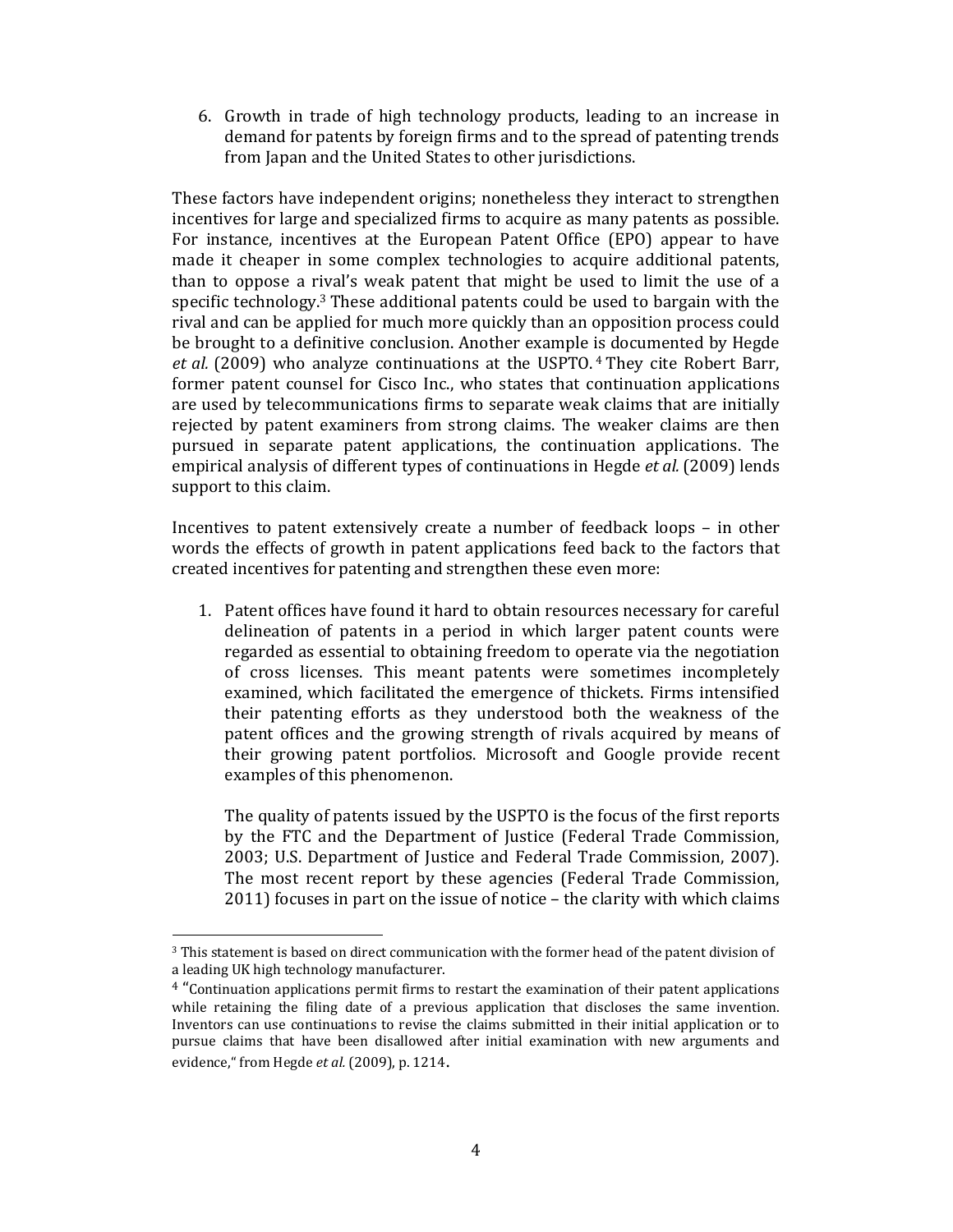in a patent are delineated. As the report shows, funding for USPTO and quality of patents granted there remains an important concern.

- 2. The very large increases in patent applications have led to increasing backlogs of patent applications and long delays in the examination and issuing of patent applications. This in turn allows applicants to exploit uncertainty surrounding their (possibly) overly broad patent applications (Harhoff, 2006; Harhoff *et al.*, 2007; Federal Trade Commission, 2011). The growing awareness of this opportunity on the part of firms creates incentives for firms to file broad claims that create more uncertainty for rival applicants.
- 3. At least in the United States, the Court of Appeals of the Federal Circuit, which had been created in 1982 as one of several changes intended to strengthen the incentives to innovate, has handed out injunctions frequently against firms deemed to be infringing or potentially infringing in some jurisdictions. This forced and forces firms to patent and/or to acquire patent portfolios in order to be able to threaten would‐be litigators with counter-suits or achieve early settlements. It has also created an environment in which firms specialized in the acquisition and legal enforcement of patents flourished because of the profitability of a hold‐up strategy even if a patent was of dubious validity (Reitzig *et al.*, 2007; Farrell and Shapiro, 2008). So‐called Non‐practicing entities (NPE), Patent assertion entities (PAE) or patent trolls (trolls) have been shown to exploit this possibility for hold‐up. There is also evidence of increasing litigiousness in specific technology areas which is generally attributed to the activity of PAEs (Berneman *et al.*, 2009; Federal Trade Commission, 2011). The available evidence suggests that litigation by PAEs may result in a net welfare loss and stifle innovation (Bessen *et al.*, 2011; Tucker, 2011). The issue of remedies and injunctions has been the focus of the most recent report by the Federal Trade Commission (2011).

Although most of these changes began in the United States, they have had knock‐ on effects on patenting systems in the rest of the world, first in Japan, and then Europe and other East Asian countries.

A side effect of high levels of patenting may be to raise the cost of entry into affected technology areas, excluding some new entrants. To put it another way, in a world of cumulative innovation where one product depends on hundreds of inventions owned by a large number of firms, there is good reason to think that the patent system may discourage innovation overall rather than encouraging it, even as it may encourage innovation by a few large firms (Bessen and Maskin, 2007).

This could happen because large numbers of patents are generated in the course of strategic patenting by large firms. These patent portfolios may create a sunk cost of entry that especially smaller firms would find hard to overcome. This is problematic if the portfolios consist of large numbers of patents that would not survive if challenged in court. The cost of entry consists of the cost of creating a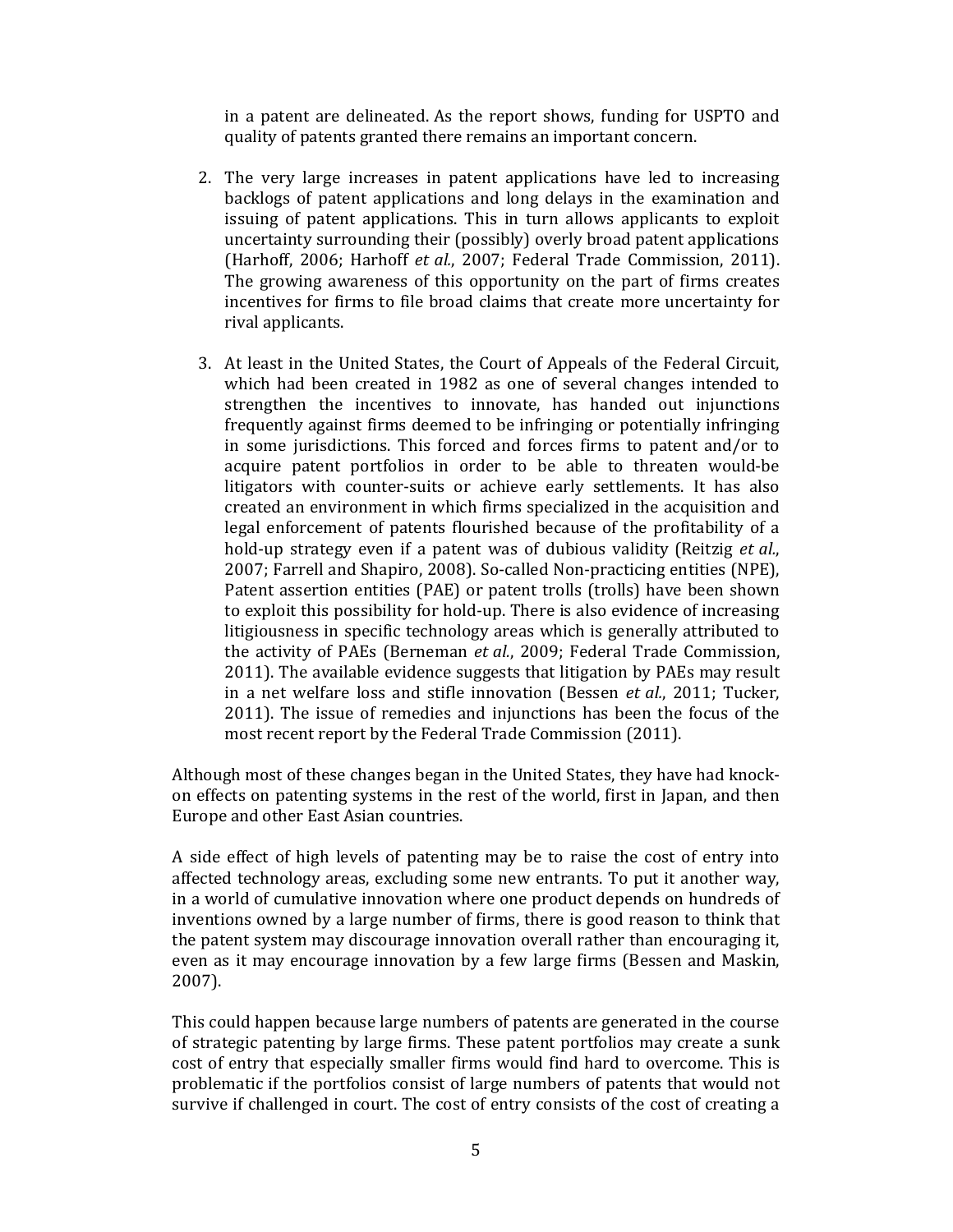patent portfolio that is sufficiently large to constitute a bargaining chip in negotiations over cross licensing, standards, patent pools, or in court proceedings (Grindley and Teece, 1997; Hall and Ziedonis, 2001; Ziedonis, 2004). This cost is generally sunk because the majority of such patents are marginal – they do not in fact protect a technology that would find a buyer in a market for technology.<sup>5</sup> In addition, there is some evidence that patent offices flooded with patent filings by firms building large portfolios are unable to devote sufficient time to prior art search and therefore may issue patents of low quality in the sense that the invention does not satisfy statutory patentability requirements, in particular novelty and the inventive step (Shapiro, 2000; Bessen and Maskin, 2007).

This report shows empirically that patent thickets have effects on entry into patenting in specific technology areas. The implications of this result depend on the reliability of the data used. We discuss limitations in this regard and suggest which additional work might be undertaken to test our findings.

We also seek to establish the economic significance of the effects we identify, but this is much harder to do than the empirical analysis we present. It requires that we weigh the costs we can measure against potential benefits (due to innovation incentives) that may be associated with some of the six factors we have identified as causes of patent thickets above.

Patent thickets also create substantial transactions costs for the large incumbents caught up in the thickets (Hall and Ziedonis, 2001; Federal Trade Commission, 2003; Somaya, 2003). These costs are not the focus of our analysis in this study, because they do not affect entry directly. Nonetheless, one might surmise that such costs affect the decision to continue operating in a specific technology. If the transactions costs associated with thickets make it difficult for SMEs to survive in the marketplace, then patent thickets affect existing SMEs, even if they do not represent a barrier to entry. This effect of patent thickets on SMEs is not addressed in this study, but will be pursued in future research.

It should be noted that if patent thickets arise, then necessarily in innovative industries. As we show below, economists studying these industries provide evidence that thickets exists and that they increase transactions costs for the majority of firms active in these industries. This does not mean that the industries affected are no longer innovative, but it does mean that costs of doing business in these industries are higher than is necessary and in some cases prohibitively so. The literature also shows that some businesses benefit from higher barriers to entry in these industries and others benefit from new business models arising from patent thickets in these industries.

<sup>&</sup>lt;sup>5</sup> Recently a few well-publicised purchases of patent portfolios have suggested that such patents may be valuable at resale for *defensive* purposes, that is, for augmenting the portfolios of other large firms.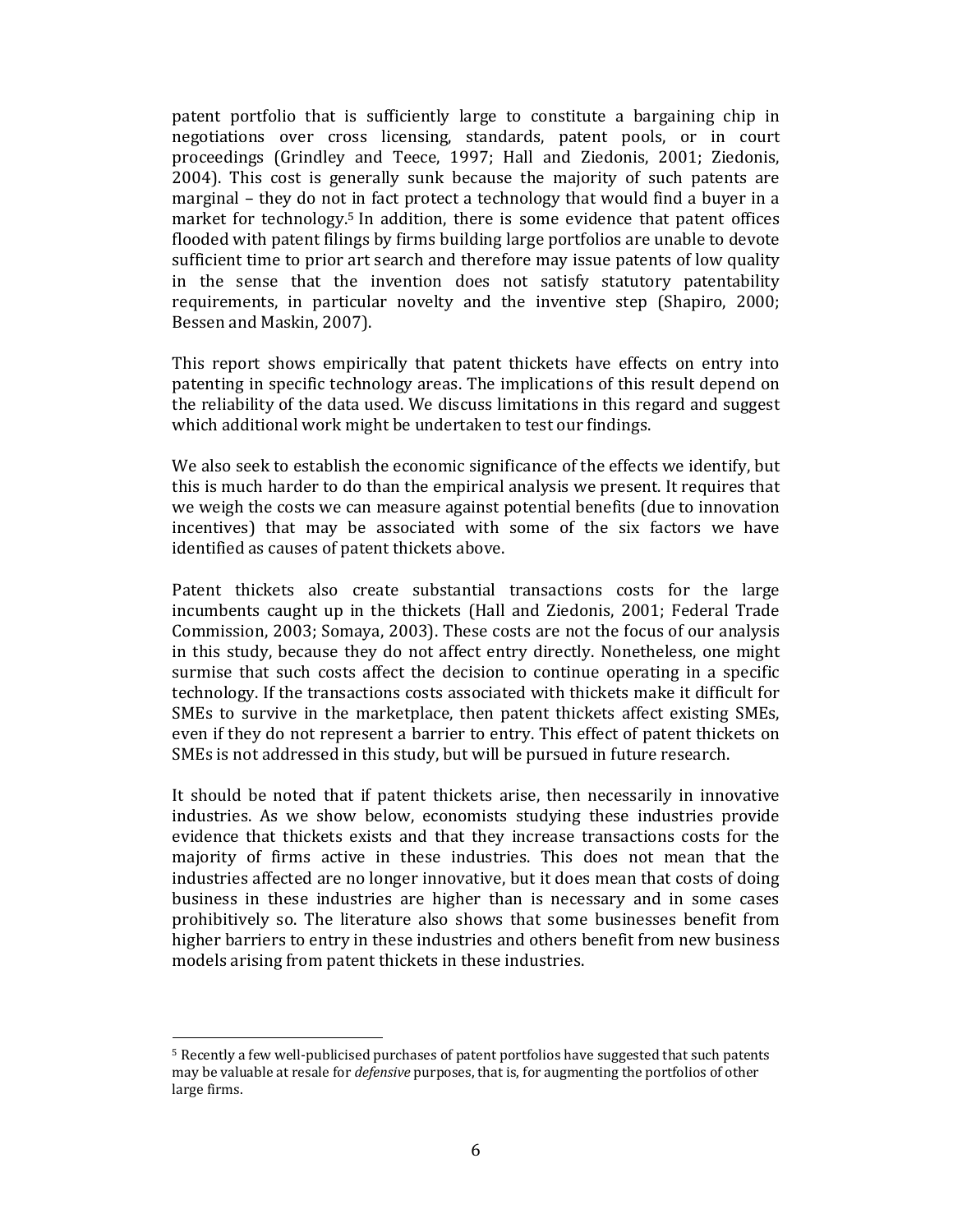## **1.2 Barriers to entry**

While the term "barriers to entry" has a clearly accessible meaning in normal English, this term also has a specific technical meaning in antitrust economics. We use the term in the latter sense in this study. This section provides a brief review of the economics literature on the definition of the term in the antitrust sense.

Competition is widely seen as a positive force in market economies that provides incentives for efficient use of resources and incentives for innovation and finally creates pressures for the exit of inefficient firms (Vickers, 1995, *inter alia*). The benefits of competition are strongly reduced if new competitors find it very difficult to enter into competition with existing firms.

Entry into markets with existing incumbents often requires the entrant to make investments that cannot be recovered on exit – these investments are termed sunk costs. Sunk costs arise in many guises; the most common are due to building brand recognition or investing in firm‐specific capital such as technology or knowledge for innovation. Recent work in economics (Sutton, 2007) identifies these sunk costs as the result of activities (product differentiation or innovation) on the part of incumbents seeking to escape the pressures of competition. Desirable though some of this activity may be, sunk costs will also reduce entry and competition, as entrants will need to be able to recoup costs of overcoming the advantages that incumbents derive from their brands or technological expertise.

Economists studying industrial organization have found that sunk costs arising from investments in R&D and to some extent in advertising or distribution facilities increase social welfare, $6$  i.e. on balance these investments create benefits to consumers that outweigh the costs of reduced competition to the same consumers. However, there are also cases in which firms raise sunk costs and thereby reduce competition to such an extent, that the sunk costs no longer benefit consumers.

Economists refer to those (sunk) costs that protect incumbents against competitive entry and allow them to earn more rents than are necessary to incentivize socially beneficial investments such as innovation or product differentiation as barriers to entry. Sunk costs are therefore not barriers to entry per se, and often it will be the level of sunk costs that creates the problem and

 $6$  Economists use the term social welfare to refer to a measure of well being of a society. If an activity reduces social welfare it is said to create a welfare loss. In the analysis of firm behavior, social welfare is usually considered as the sum of consumer surplus (the gap between the price the consumer is willing to pay and the actual price) and producer profit (the gap between the price and the cost of production). For instance, if a monopoly raises prices beyond marginal cost, then this reduces the number of consumers willing to buy the goods sold by the monopoly. This reduces social welfare, because these consumers would have benefitted from buying the goods at a lower price. Additionally, those consumers still buying would have paid less, which would increase their consumer surplus. The latter effect is at the expense of producer profits, so the net effect on social welfare would be zero.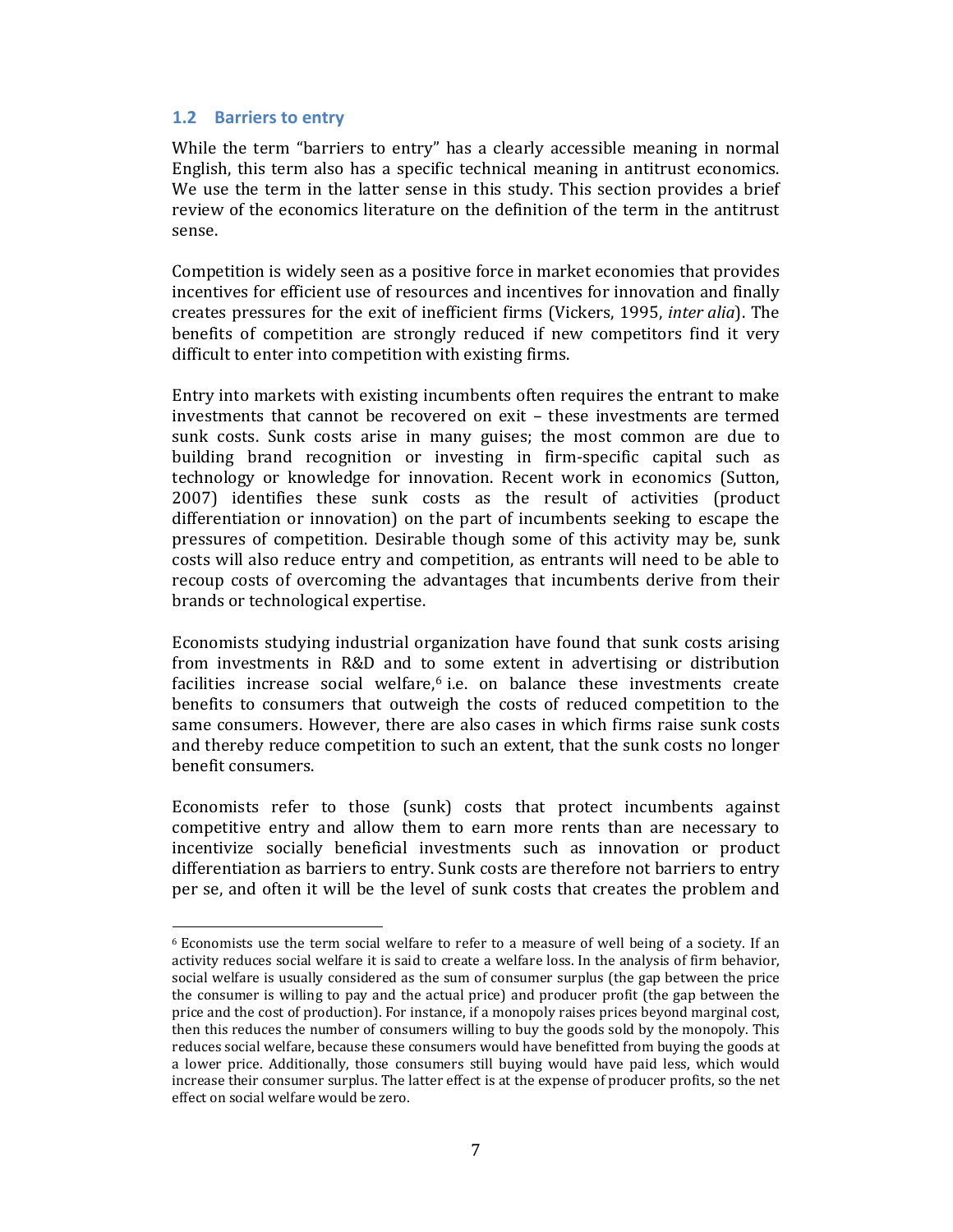not the fact that sunk costs arise. As Schmalensee (2004) notes, a cost constitutes a barrier to entry, if it limits competition in such a way that welfare is reduced. Different definitions of barriers to entry exist in the literature (McAfee *et al.*, 2004) and which definition is appropriate can depend on the welfare standard (e.g. total surplus, consumers' surplus) adopted in a particular jurisdiction (Schmalensee, 2004).

A patent is the right to exclude others from practicing an invention. Therefore, in principle a patent will function to increase fixed (and most likely sunk) costs of entry into a market where the invention protected by the patent is practiced. This will reduce entry and therefore competition. From a welfare perspective, this is the price society pays in order to encourage invention and innovation by the initial entrant. What results is a trade‐off between the interests of the incumbent holding the patent and the potential entrant excluded by it. In the case of patents, policy makers need to come to a view of how much protection to afford the patentee in order to create incentives for R&D.

To provide an example, individual patents might be considered a barrier to entry, if they protected the technological advantage of the patentee for a very long time. The patent term is set so as to provide the patentee with a period in which the sunk costs of invention may be recouped. If the term were extended beyond this period and if the technology protected by the patent were an important component of a certain type of product, then the patent would constitute a barrier to entry. Later entrants into the market for this product would face low incentives to develop the technology further. When exactly a patent is protecting a technology for too long is hard to determine and is specific to the technology under consideration. Existing patent systems already recognize differences between technologies to some extent. For instance producers of ethical drugs in Europe may apply for supplementary protection certificates (SPCs), which extend patent protection by up to five and a half years beyond the statutory term.

## **1.3 Can patent thickets be "Barriers to entry"?**

The question we address in this report is whether the need to acquire large numbers of patents in specific complex technologies is creating barriers to entry in the antitrust sense. In these technologies firms adopt the strategy of patenting heavily in order to remain competitive. The resulting patent thickets are barriers to entry, if they create important negative externalities for firms not in possession of large patent portfolios and if no offsetting social benefits can be ascribed to the factors causing thickets to arise.

The main aim of our literature review below is to establish which positive incentive effects may be ascribed to factors that caused patent thickets to arise and which social costs have been ascribed to patent thickets thus far. The empirical work in this study analyzes whether thickets affect SME entry and the strength of any such effect. Together these pieces of evidence allow us to assess whether patent thickets can be considered as antitrust barriers to entry and whether they are empirically important. Our answers to this second question are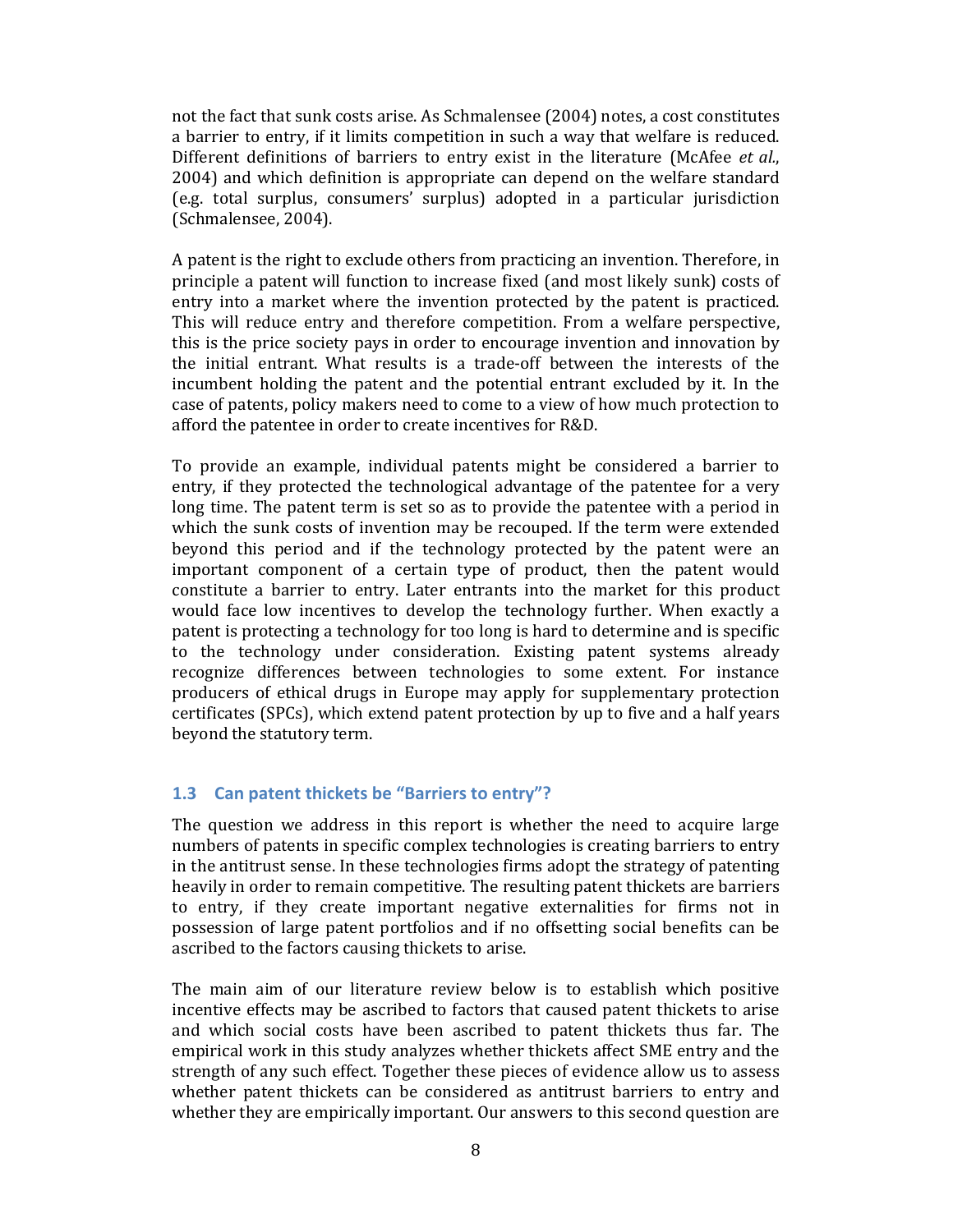discussed in Section 2 and our empirical evidence on the question is supplied in Section 4.

Our empirical evidence is restricted to entry into patenting as there is currently no data on market entry dates of products that is matched to European patent data. As we note in the literature review there is evidence from the United States, which shows that entry into patenting is correlated with growth of firms. Additionally, it is hard to envisage how firms in sectors in which patenting is very intensive would be able to enter product markets without patent protection.

Patent thickets create costs for the firms whose patents make up the thicket and they also create costs for the firms whose patents cover similar technologies to those covered by patents in the thicket or who are contemplating future invention of that type. For simplicity we refer to the first type of firm as an insider and the second as an outsider. Patent thicket insiders are typically larger incumbent firms, whereas some of the outsiders will be entrants. One definition of the problem we are investigating is the following:

*Patent thickets constitute a barrier to entry into patenting, if they raise the cost of entry into patenting for outsiders such that social welfare is less than in the absence of patent thickets.* 

If we find that patent thickets have economically significant effects on the entry and survival of SMEs, thickets constitute a barrier to entry into patenting provided changes to the patent system can be envisaged that reduce entry costs of SMEs without reducing social welfare significantly. It is important to emphasize that our objective is not to identify whether patents *per se* represent a barrier to entry, but whether patent thickets affect entry into patenting.

## **1.4 Brief Review of Findings**

This report answers two questions:

- 1. Are there patent thickets and if so what are their effects on patenting, R&D investments and competition?
- 2. Is there a measurable effect on entry into patenting at the European Patent Office (EPO) by UK firms?

The first question is answered in Section 2 on the basis of a thorough review of the literature on patent thickets, which is now around 15 years old.8

<sup>&</sup>lt;sup>8</sup> The first paper identifying patent strategies that have given rise to patent thickets in the modern era is by Grindley and Teece (1997). A number of important seminal papers on the topic followed in 2000 and 2001.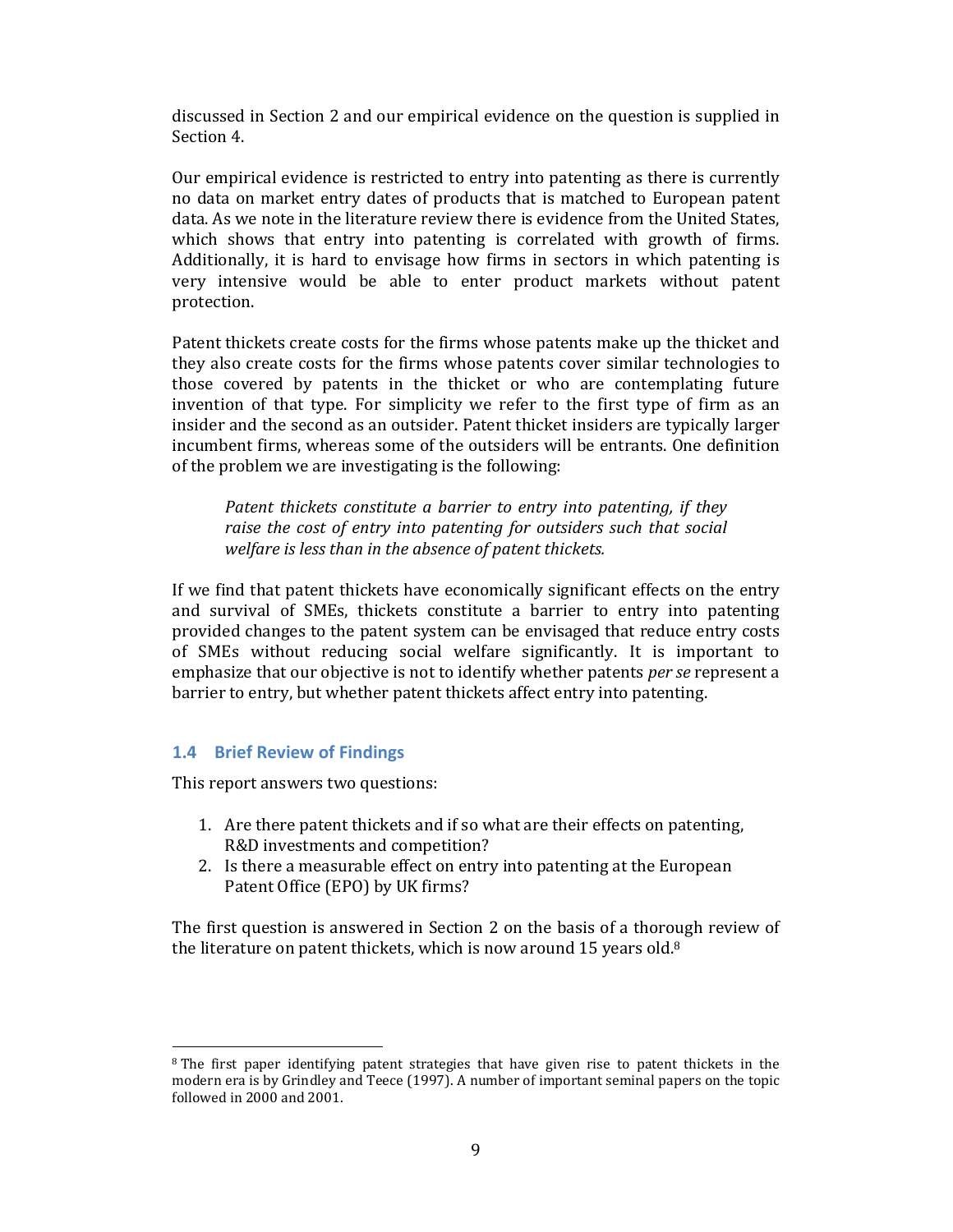The second question is answered in Section 4 on the basis of an empirical analysis that provides the first evidence on the effects of patent thickets on entry into patenting in Europe.

#### *Question 1*

A review of the recent economics and management literature shows that there are two strands of empirical research pertinent to the first question set out above: The first is the literature on the entry and growth of SMEs, the second the literature on patent thickets. There is almost no research to date at the intersection of these strands of literature.

The literature on the survival and growth of firms and especially SMEs shows that start‐up firms are the source of much employment creation and destruction. Importantly, start-up firms that survive beyond the first five years are an important source of job growth (Haltiwanger *et al.*, 2010). These authors argue further that research into regulatory or market failures that have systematic effects on the survival of SMEs is lacking.

The literature on the growth of patenting, the sources of this growth, and the possible presence of patent thickets identifies patent portfolio races in response to litigation threats as a major source of growth of patenting during the 1980s and 1990s. During the 2000s, this growth has been augmented by the force of globalization, with firms taking out patents in increased numbers of jurisdictions, reflecting the need to protect themselves against competitors from a larger number of countries and increased opportunities for licensing. Accompanying this growth of patenting have been growing patent office workloads and an increased cost of prior art search, leading to more overlapping patents and more patents on minor inventions being granted.

The literature has found that reforms to the courts dealing with patents in the United States increased incentives to patent and also improved the efficiency of the court system there. Otherwise the literature on patent thickets identifies only social costs of increased patenting, such as hold‐up and associated increases in litigation, increased pendency of patents and growing uncertainty about validity of pending and granted patents. These changes taken together are considered to be consequences of the existence of patent thickets in some technology areas. This literature also contains a number of indications that entry into technologies affected by thickets is falling and that smaller firms that are actively patenting in these technologies are struggling to maintain a foothold in them.

## *Question 2*

Our empirical analysis of entry into technology areas affected by patent thickets shows that entry decreases as patent thickets become denser, controlling for overall patenting activity in a technology area. We employ a recent measure of patent thicket density, which measures how frequently patent applications indicate high levels of overlap exist between technologies of three or more firms over a period of three years. This measure allows us to detect patent thickets and to quantify their density.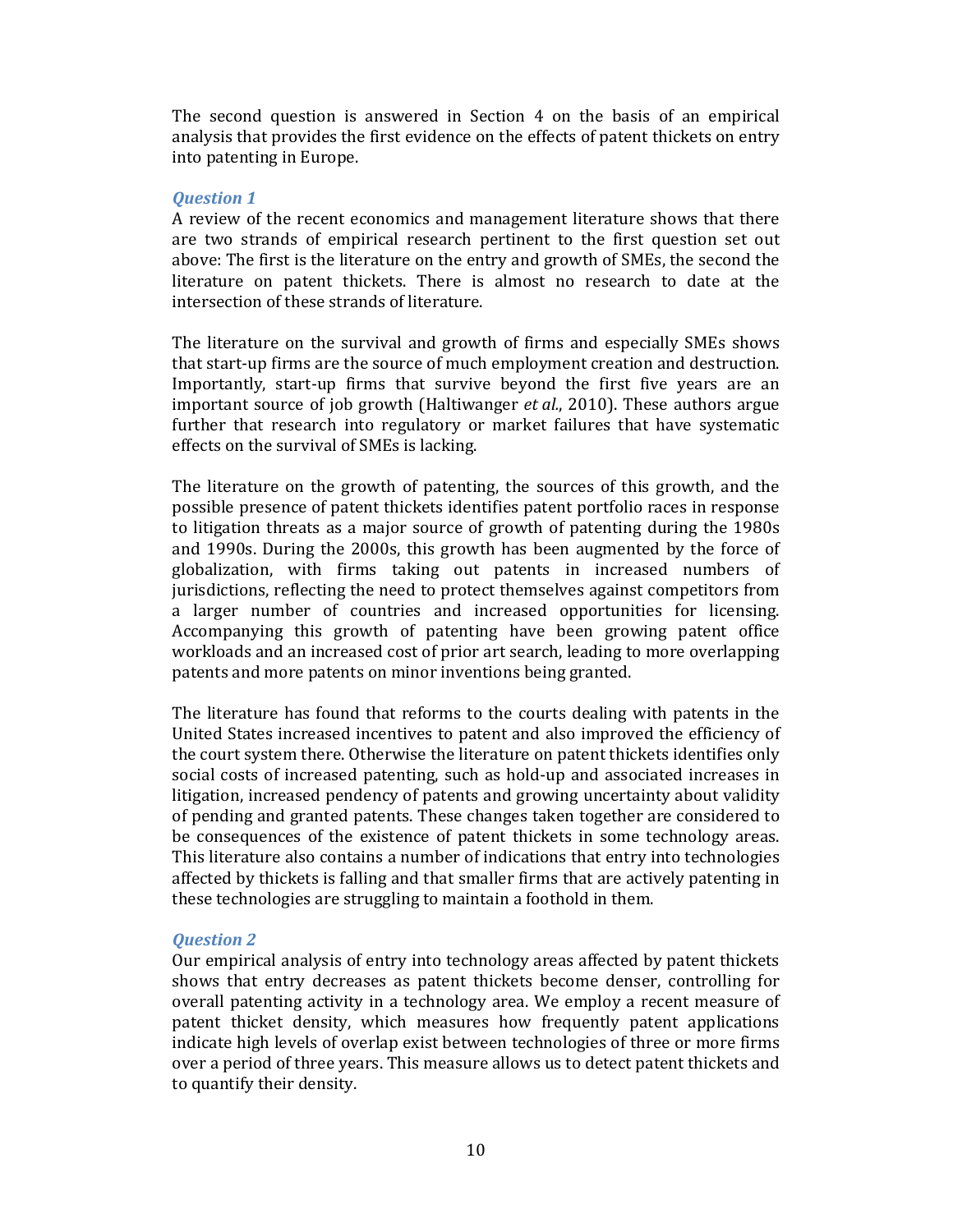*Our empirical results confirm previous findings, surveyed in the literature survey, that patent thickets exist and have effects on firms' patenting activities. Our empirical findings suggest that patent thickets are creating barriers to entry into patenting in some technology areas. However, we find that most new entrants into patenting located in the United Kingdom are not affected by these thickets, precisely because entry by these firms into affected technology areas is low.*

## **1.5 Structure of the Study**

The remainder of this text is structured as follows: Section 2 contains a literature review on patent thickets; Section 3 sets out how we measure patent thickets, Section 4 provide empirical findings on the prevalence of thickets and on their effects on entry into patenting. Section 5 concludes the report.

In the Appendix we describe the data used, set out additional material validating our measure of thicket density and provide additional tables and details on our estimation strategy.

## **2 Literature Review**

In this section we review the current literature touching on patent thickets in detail. This literature is very extensive and much additional detail can be found in the careful studies undertaken by the Federal Trade Commission and the Department of Justice in the United States (2003; 2007; 2011). This literature also overlaps with a broader literature on patents and patent systems which are reviewed by Hall and Harhoff (2012) and WIPO (2011a) .

At the end of this section we also briefly review the literature on growth of small and medium sized enterprises.

## **2.1 Patent thickets**

In the introduction we discuss six factors that contribute to the growth of patent thickets. Further, we note that self‐reinforcing feedback effects cause patent thickets to grow in intensity once they have emerged.

In this section we first review the literature on the factors that contribute to the emergence and growth of patent thickets. We then discuss possible feedback effects. Finally, we summarize the literature on the effects of patent thickets on competition and innovation.

## **2.1.1 Causes of Patent Thickets**

In the introduction we noted the following six causal factors for the growth of patent thickets:

- 1. The strengthening and broadening of patent rights in the US and frequent use of injunctions in some jurisdictions;
- 2. The cumulative nature of science and technology and a shift towards complexity in many technologies;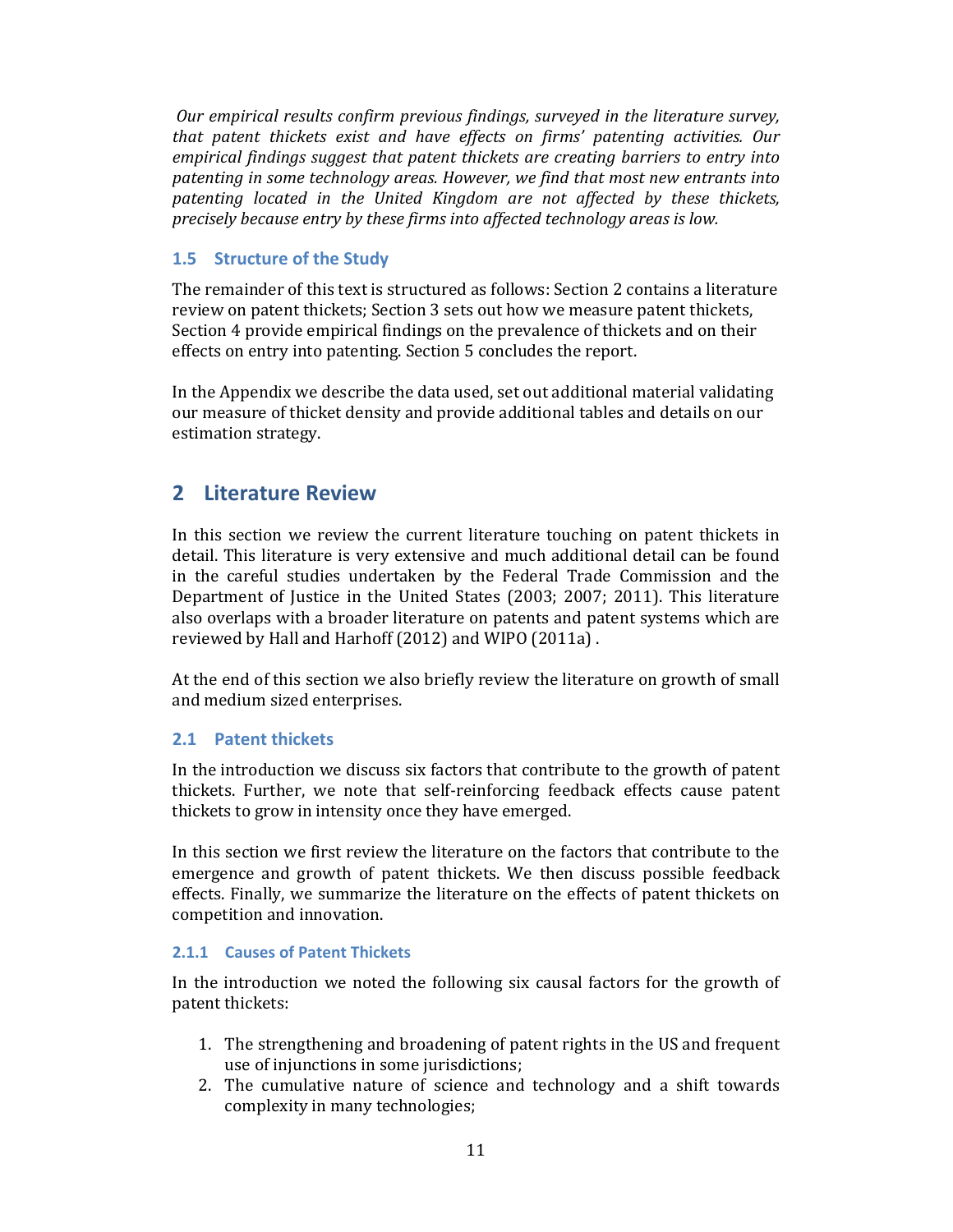- 3. Shifts in the degree of technological opportunity in various key technologies;
- 4. Strategic patenting by corporations and the assertion of patents by Patent Assertion Entities (PAEs);
- 5. Lack of resources and misaligned incentives at patent offices dealing with the resulting flood of patent applications;
- 6. Growth in trade of high technology products, leading to an increase in demand for patents by foreign firms and to the spread of patenting trends from Japan and the United States to other jurisdictions.

All of these factors contribute to the emergence and growth of patent thickets. But they are also responsible for an unprecedented level of demand for patents at patent offices around the world. This growth in demand can be seen as a sign that feedback effects are at work and provide incentives for firms to amass increasingly large patent portfolios around the world.

Figure 1 below demonstrates strong growth in the demand for patents in Japan that began after the Second World War and intensified after 1980. This was certainly partly due to the one‐patent one‐claim policy that existed in Japan in this period. However, this also contributed to a much stronger focus on patent protection and the occurrence of strategic patenting in Japan when patent policy was strengthened in the United States in the 1980's.9 Figure 1 below shows that this was the second jurisdiction to experience strong growth in patent applications. Whereas the initial increases at the USPTO were most likely attributable to a strategic response to legal changes reviewed above (Jaffe, 2000; Hall and Ziedonis, 2001; Hall, 2005), later increases in applications have also been driven by forces of globalization.



## **Figure 1 Patent Filings at Selected Patent Offices**

Note: Figure 1, drawn from on-going work at WIPO, shows trends in patent filings. Both Japan and the United States exhibit high levels of patenting early on, with growth beginning during the

<sup>9</sup> There is some evidence that Japanese firms engaged in strategic patenting in technologies we do not associate with patent thickets {Rubinfeld:2004tc}. There is some evidence that Japanese firms engaged in strategic patenting in technologies we do not associate with patent thickets (Rubinfeld and Maness, 2004).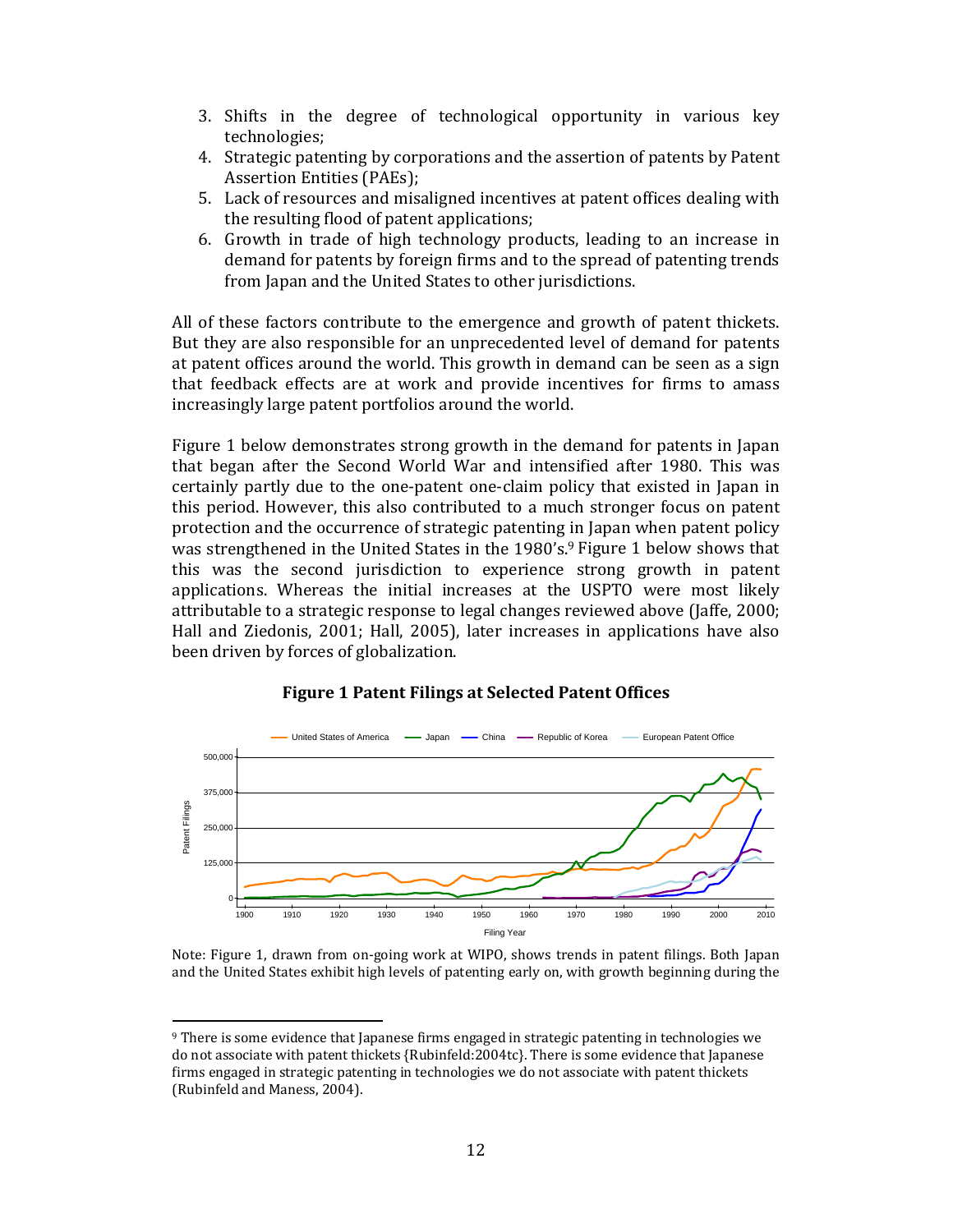1960s in Japan and the 1980s in the US. Growth at the EPO, in the Republic of Korea, and China begins somewhat later, but is now climbing rapidly, especially in China.

It is important to logically separate these two causes of increased demand for patents. The first, being a response to changes in the institutional framework, may possibly be associated with welfare gains that must be taken into account when evaluating the overall welfare impact of patent thickets. The second cause is secular, just as the increase in technological complexity, but its costs and benefits may lie outside the scope of this study. We discuss below how patent offices have sought to cope with this source of demand.

Now we turn to the survey of factors contributing to growth in demand for patents and growth in patent thickets.

## *2.1.1.1 Strengthening of Patent Rights and the Role of the Courts*

At the end of the 1970s the US patent system was widely perceived to be weak and ineffective. The US Patent and Trademark Office (USPTO) was working inefficiently due to a shortage of staff relative to the workload. Before the USPTO was able to grant a patent, the invention was already obsolete, especially in fast growing high technology sectors (Jaffe, 2000).

In order to overcome this problem Congress passed a series of laws that strengthened and modernized the patent office. Most importantly, Congress passed the Federal Court Improvement Act in 1982. This law created the centralized Court of Appeals for the Federal Circuit (CAFC). The CAFC has exclusive jurisdiction over appeals in cases involving patents and claims against the federal government in a variety of subject matters. This court was created mainly for two reasons: to bring greater uniformity in patent law enforcement, and to reduce the case‐load crisis in the federal courts of appeals (Jaffe, 2000)**.**

In a series of studies based partly on practitioner interviews (Hall and Ziedonis, 2001; Ziedonis, 2004), Hall and Ziedonis show that one consequence of the creation of CAFC and the greater willingness of that court to grant injunctions was to increase the hold‐up threat to defendants in patent litigation and that this led to an increase in defensive patenting in the semi-conductor industry. The practice of "patent portfolio" racing for defensive purposes soon spread to other parts of the ICT industry (Hall, 2005) and to other jurisdictions (Harhoff *et al.*, 2007).

Galasso and Schankerman (2010) study how the fragmentation of patent rights and the formation of CAFC affected the duration of patent disputes during the period 1975‐2000, and thus the speed of technology diffusion through licensing. They have two main empirical findings. First, patent disputes in US district courts are settled more quickly when infringers require access to fragmented external rights, but this effect is much weaker after the introduction of the CAFC. Secondly, the introduction of the CAFC is associated with a direct and large reduction in the duration of disputes, which they attribute to less uncertainty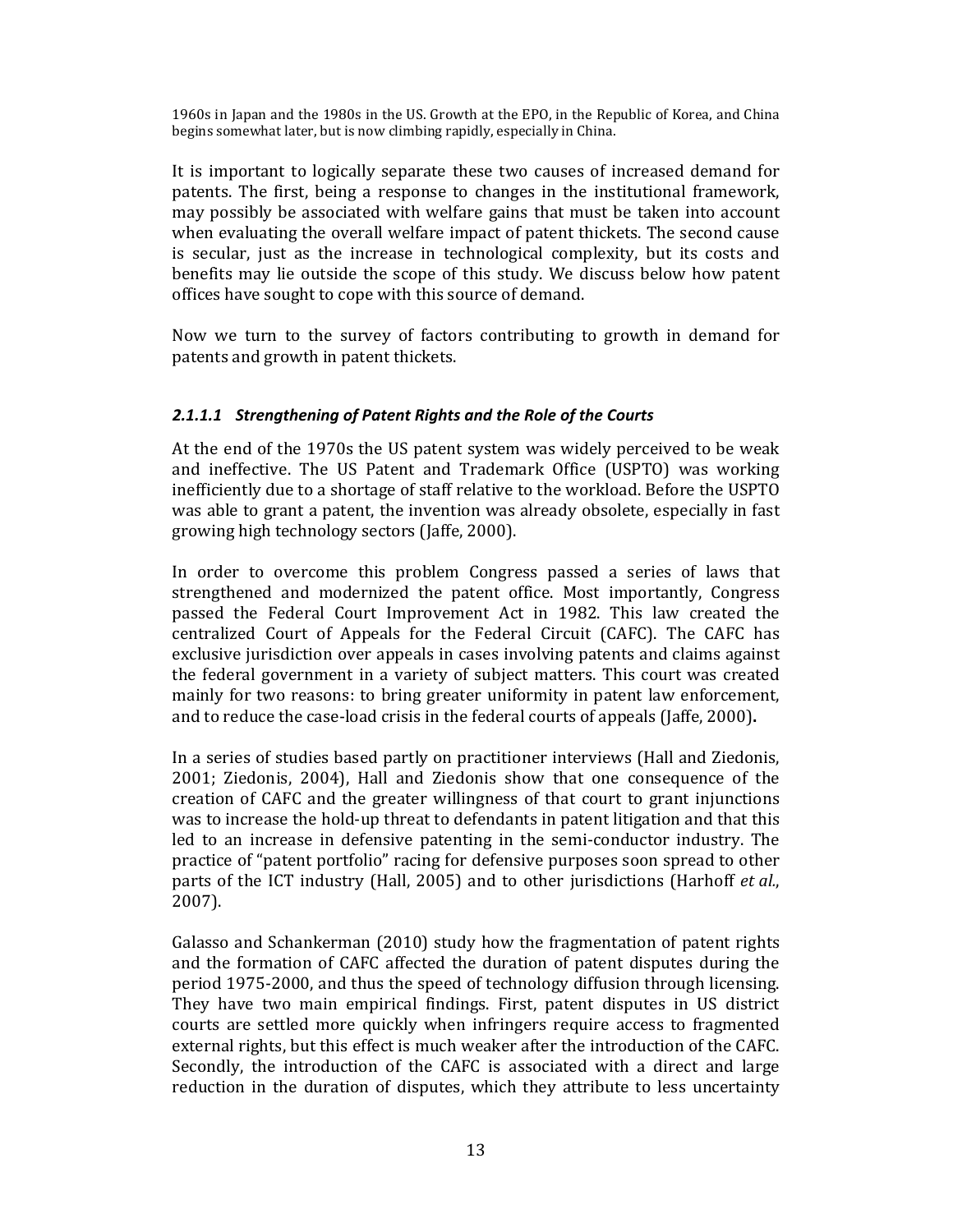about the outcome if patent disputes go to trial. This is a beneficial result of the formation of this court.

However, there is some evidence that patent litigation in the information and communications technologies as well as in software has increased substantially recently (Berneman *et al.*, 2009; Federal Trade Commission, 2011; Carrier, 2012). The recent report by the FTC (2011) discusses the economic effects of injunctions and the criteria used when deciding on injunctions at great length. The report proposes that the courts should adhere to the 2006 Supreme Court decision in *eBay v. MercExchange10* which set out four factors required to obtain a permanent injunction against a later patent. On the whole these factors should make obtaining an injunction much harder than previously, as they require US courts to consider the public interest in coming to a view about injunctions.

In Europe there has recently been a spate of court cases related to smartphones, in which firms have sought to obtain injunctions to delay entry of products while appealing to the European competition authorities to investigate the licensing or not of standards essential patents (Carrier, 2012). German courts have been particularly central in these legal cases as they rule quickly and due a stronger presumption of validity built into its bifurcated enforcement system, preliminary injunctions are more frequently employed. Helmers and McDonagh (2012a), in contrast, find no evidence for changes in litigation behaviour before the relevant courts in England and Wales over the period 2000‐2008.11 They also show that in contrast to the US, the overwhelming share of litigated patents is on pharmaceutical and chemical inventions and around of third of litigating parties are companies in pharmaceutical/chemical industry.

Overall, it is clear that the manner in which the courts interpret patent claims and the extent to which they are willing to provide injunctions play an important role in creating incentives for firms to create broad and imprecise claims and to pursue aggressive litigation strategies. As the recent FTC report (Federal Trade Commission, 2011) shows, there are many ways in which the courts can act to stem the tide of litigation in high technology markets such as Smartphones. A recent example of this type of behavior was provided by Judge Posner in an Illinois court.12

#### *2.1.1.2 Cumulative Nature of Technology*

Patent thickets arise in complex technologies (Shapiro, 2000). This section reviews the evidence that technology is getting more complex and interwoven,

<sup>10</sup> eBay, Inc. v. MercExchange, LLC, 547 U.S. 388, 391 (2006).

<sup>11</sup> Yet, the Patents Court has recently seen a substantial increase in disputes, effectively tripling in 2011 relative to 2010 (Financial Times, 3 August 2012). It is unclear, however, to which degree these disputes occur about patents on thickets‐prone technologies.

<sup>12</sup> APPLE, INC. and NeXT SOFTWARE INC. v. MOTOROLA, INC. and MOTOROLA MOBILITY, INC, No. 1:11‐cv‐08540, 2012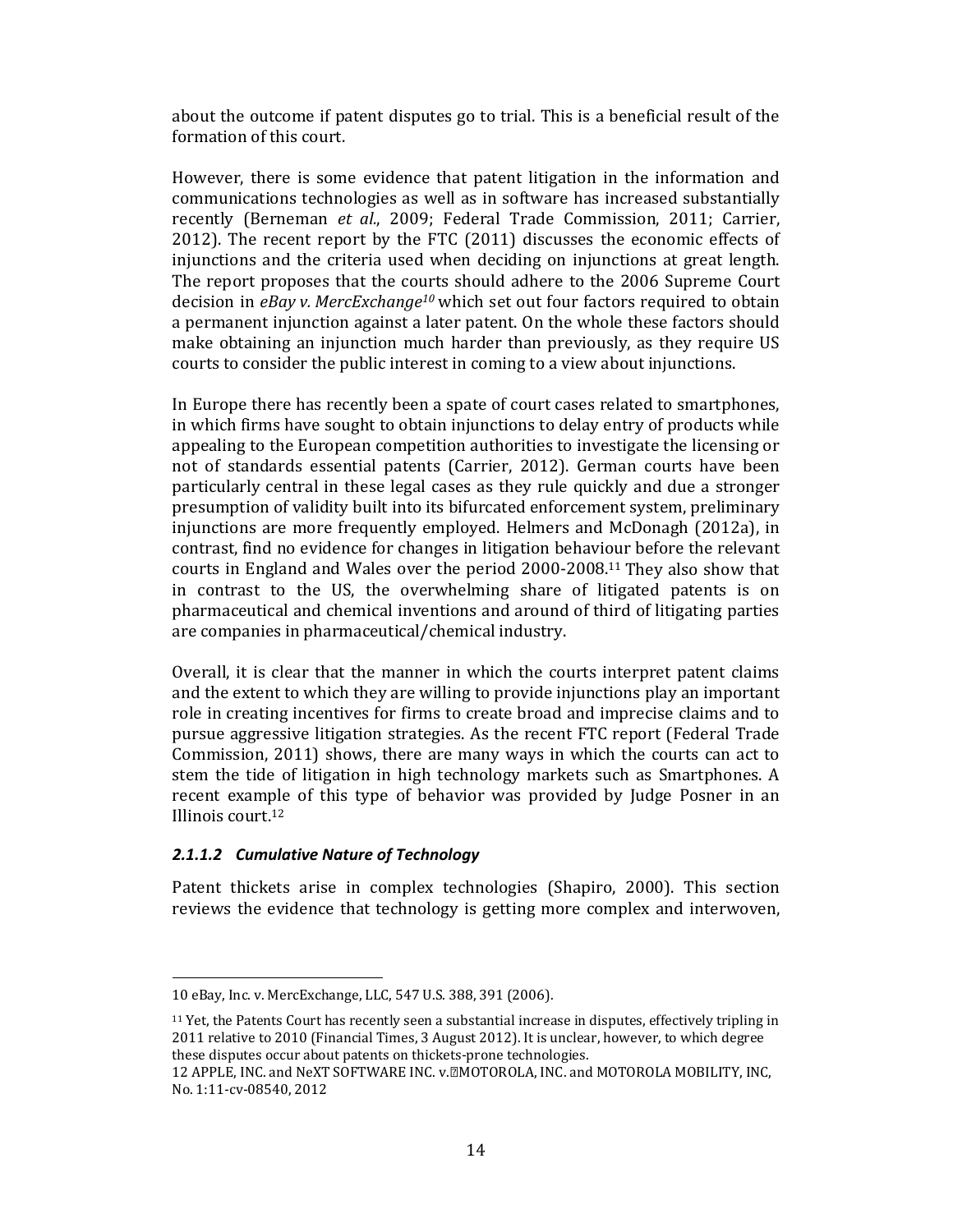not only in specific technological areas but across a large range of scientific disciplines. This trend is not driven by policy.<sup>13</sup>

Jones (2009; 2010) shows that innovators produce important ideas at greater age as time goes by and that innovators increasingly specialize on narrower bodies of knowledge while working in larger teams. This evidence is consistent with a greater complexity of knowledge as knowledge accumulates. The evidence is derived from an analysis of scientific papers and patents as well as data on Nobel‐prize winners and scientists more generally.

Given these trends affecting science generally and patented technologies more specifically, the question remains whether there is evidence that complexity of technology has increased in specific technologies? Somaya, Teece and Wakeman (2011) argue that this is the case citing the volume of patents being issued every year by patent offices.

Another way to look at this question is to examine the number of patents belonging to technology standards. Standards are mostly put in place to regulate the compatibility of technologies. Standards and patent pools are solutions to the bargaining problems that patent thickets create (Shapiro, 2000). As such they tend to arise where there are patent thickets.

Patent thickets are much older than their name: Mossoff (2011) and Lampe and Moser (2010) provide analyses of a sewing machine patent thicket that predates the current literature by 150 years. Their analyses suggest that this patent thicket consisted of a comparatively small number of firms and patents. The patent pool for sewing machines consisted of 7 or fewer independent companies and 9 patents. Overall the number of sewing machine patents in the pool period peaked at just over 150. Lampe and Moser (2012) study 20 pools formed between 1930 and 1938. They show that the largest of these pools (Color Cinematography) was based on 143 patents, while the largest number of participating firms was 5.

| Pool       | Firms that are |          | Patents in the  | Pool    |             |        |  |
|------------|----------------|----------|-----------------|---------|-------------|--------|--|
|            | Eligible       | Partners | <b>Standard</b> | $Pool-$ | $Standard-$ | Age in |  |
|            |                |          |                 | $LL11*$ | Blind11*    | years  |  |
| 1394       | 17             | 9        | 80              | 60      | 30          | 8      |  |
| <b>AVC</b> | 45             | 14       | 55              | 37      | 43          | 2      |  |
| Bluetooth  | 25             | 8        | 141             | 116     |             | 10     |  |
| DVB-T      | 10             | 4        | 29              | 5       | 51          | 3      |  |
| DVD-1      | 12             | 4        | 289             | 81      |             | ٩      |  |

## Table 1: Standards and Patent Pools

13 Wang and von Tunzelmann (2000) define technologies as "bodies of knowledge which are person‐embodied and software‐oriented". These bodies of knowledge can become more complex by becoming either broader, i.e. there is knowledge about more things to be absorbed and integrated, or deeper, i.e. knowledge becomes more intricate. It is in either sense that we discuss technological complexity here.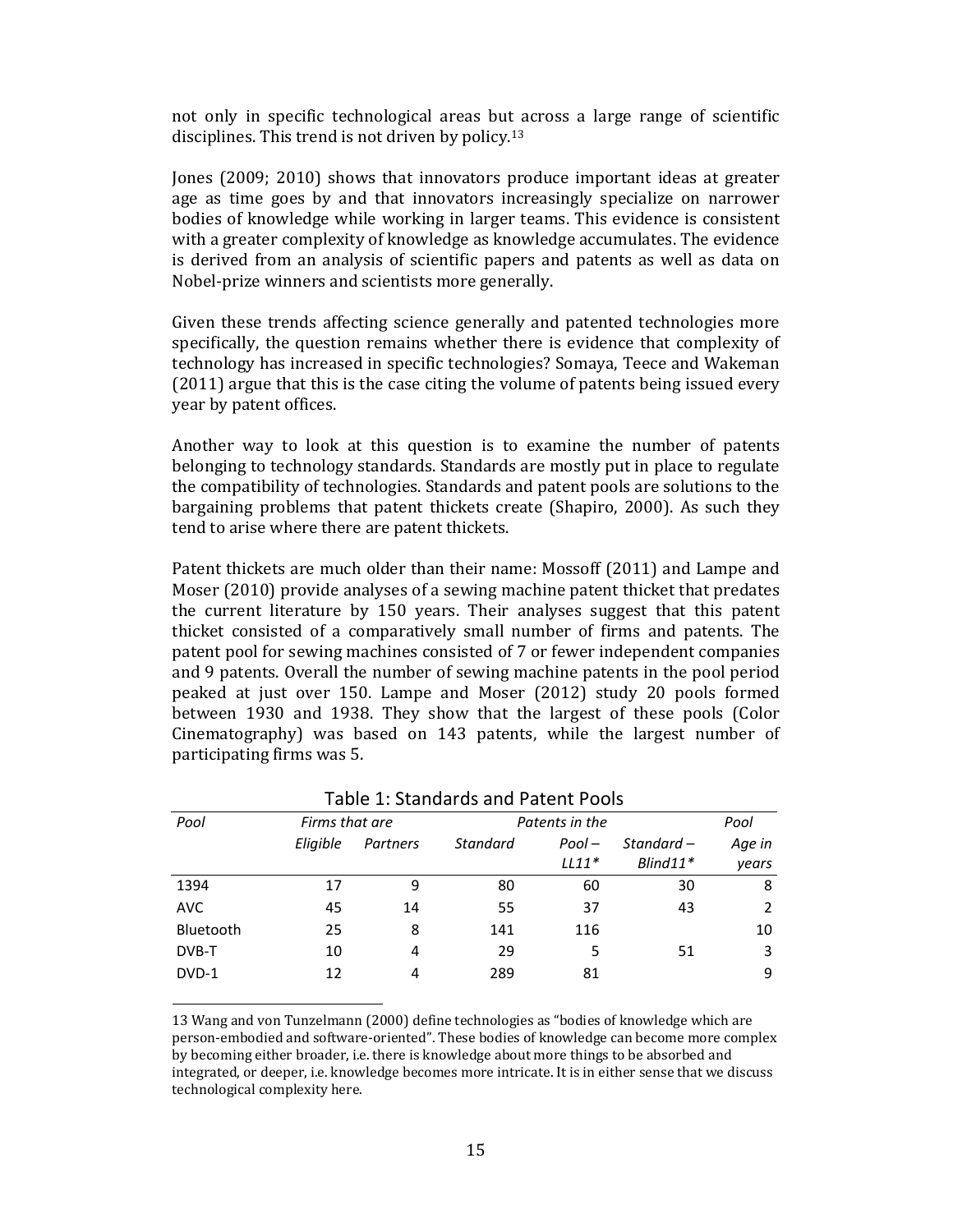| DVD-2        | 12 |    | 289 | 195 |        | 8  |
|--------------|----|----|-----|-----|--------|----|
| MPEG-2       | 59 | 19 | 142 | 98  | 45     | 10 |
| MPEG-4       | 71 | 24 | 106 | 94  | 43     | 9  |
| <b>WCDMA</b> | 34 | 10 | 348 | 36  | 1605   |    |
|              |    |    |     |     | (UMTS) |    |

*\*LL11 = Layne‐Farrar and Lerner 2011; Blind11 = Blind et al. (2011)*

In contrast, contemporary standards involve far greater numbers of firms. The number of relevant patents in contemporary standards may be higher, but this is much harder to verify as the patents are not always clearly attributed to the standards. The data set out in Table 1 is derived from two recent studies on patent pools: (Layne‐Farrar and Lerner, 2011) and (Blind *et al.*, 2011). This table shows the large number of participants in each standard and the even larger number of firms that were eligible to participate. This shows how difficult bargaining over access to patents on some contemporary technologies has become.

The table is restricted to a set of patent pools that are or were recently active as well as the corresponding standards as identified in Layne–Farrar and Lerner (2011). We include data from Blind *et al.* (2011) on the number of INPADOC patent families associated with the standard where we could match the standards. In case of UMTS it should be noted that WCDMA is a subset of the UMTS standard. Blind *et al.* (2011) list a total of 5 standards with more patents than the Cinematography patent pool, which was by far the largest listed by Lampe and Moser (2012). That pool only had two members so could be considered a cross‐licensing agreement rather than a pool. The next largest pool with more than two firms in it that is discussed by Lampe and Moser (2012) is Stamped Metal Wheels with three firms and 90 patents.

Blind *et al.* (2011) also note that standards are most frequently found in telecommunications‐ and object identification‐technologies, audio/video coding standards and computer and consumer electronics hardware technologies, which are the technology areas usually defined as complex (see also Arora *et al.* 2009).

## *2.1.1.3 Technological Opportunity*

Technological opportunity, defined as the productivity of R&D (Klevorick *et al.*, 1995), is very hard to measure. A simple but noisy measure is given by the total count of patents in a technology field. As patenting in high technology areas is affected by strategic considerations this measure is not likely to be very precise, nonetheless it is used by Noel and Schankerman (2006a) who find that growth in this measure of technological opportunity has a positive effect on market value while reducing current patenting. This second finding is in line with the predicted effects of technological opportunity in Graevenitz *et al.* (2012) who argue that falling technological opportunity sharpens competition for patents and intensifies patenting while the opposite is true when technological opportunity is high.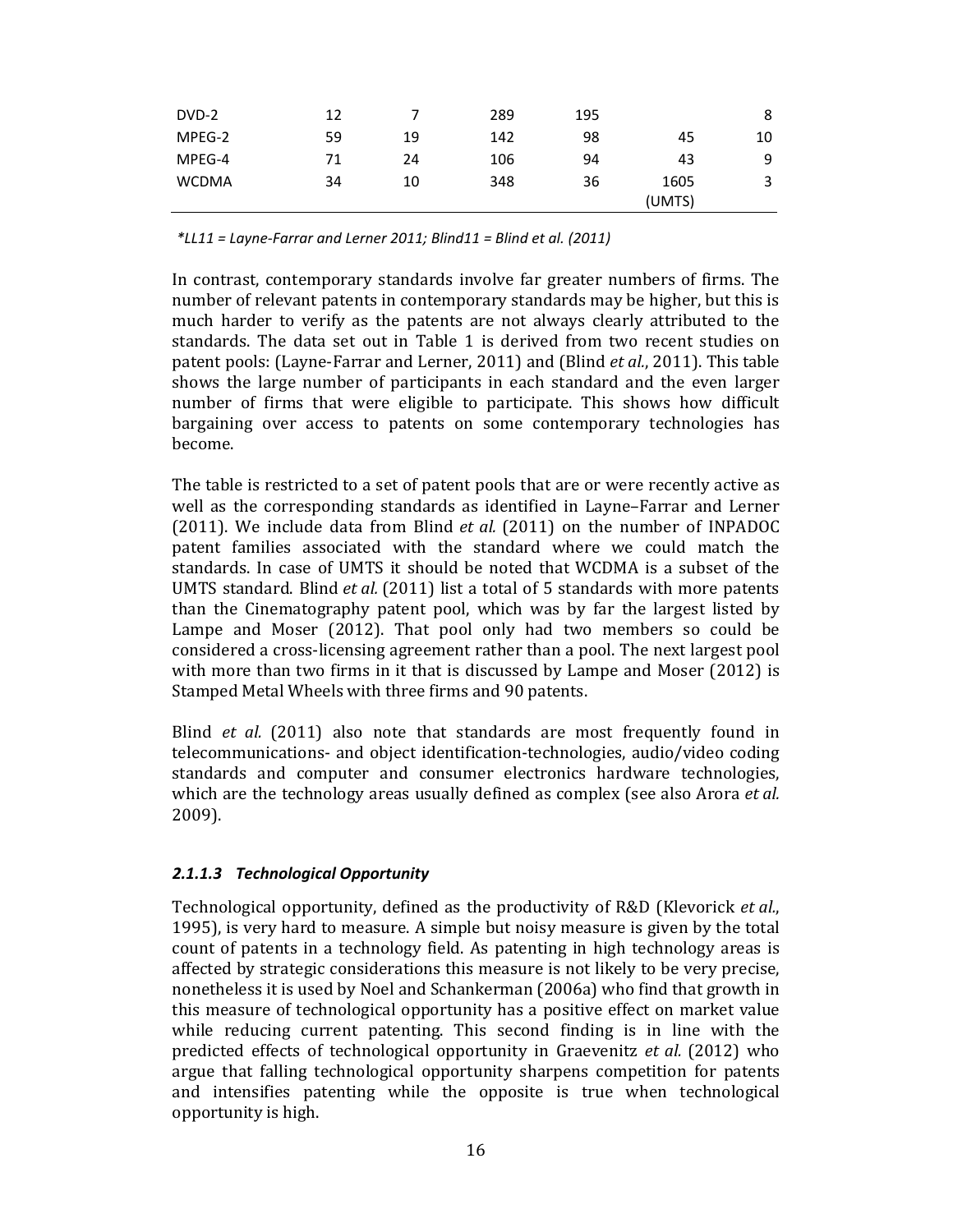Graevenitz *et al.* (2012) use citations to non‐patent references to measure technological opportunity. This measure is only slightly better than the count of patent applications, but has received some support in the literature (Narin and Noma, 1985; Narin *et al.*, 1997; Meyer, 2000). Using this measure Graevenitz *et al.* (2012) find that technological opportunity exerts a strong influence on patenting activity in high technology areas that are affected by patent thickets. This confirms the results reported in Noel and Schankerman (Schankerman and Noel, 2006a; Neumark *et al.*, 2011).

## *2.1.1.4 Strategic Patenting*

Strategic patenting is also sometimes referred to as patent mining (Shapiro, 2000), patent portfolio races (Hall and Ziedonis, 2001) and defensive patenting (Kortum and Lerner, 1998). These terms all refer to the strategic use of the patent system for purposes that go beyond the protection of an individual innovation or innovative product.

Here we begin by reviewing activity which has been referred to as patent mining: "trying to get the most out of their patents by asserting them more aggressively than ever against possible infringing firms, even those who are not rivals (Shapiro, 2000)".

The immediate cause for patent thickets is the behavior of patenting entities, most importantly large corporations, whose products are based on semiconductor, computer hardware, and telecommunications technologies. As of the mid‐1980s these firms increased their patenting, not only in technology fields closely related to information technology, but in all technologies in which they were active (Hall, 2005). More recently intermediaries that aggregate patents and then assert these if necessary in courts – so‐called patent assertion entities (PAEs) ‐ have taken a more central stage in the patent mining game. This section surveys the literature on strategic patenting or patent mining while the following focuses on defensive patenting. While manufacturing firms pursue both strategies, PAEs do not patent defensively.

We begin the discussion of strategic patenting in this section with semiconductor and information technology firms, although this behavior is not restricted to firms with these technologies.

Grindley and Teece (Grindley and Teece, 1997; Helmers and Rogers, 2010) discuss the fact that IP management became an important consideration for the top management of US corporations in the 1990s. They identify a regulatory shift supporting stronger enforcement of IP rights in the U.S. as a key cause and cite the 1995 DOJ/FTC Antitrust Guidelines for the Licensing of IP. They also discuss the history of technology licensing in the semiconductor industry. Innovation in this industry was dominated by AT&T, which operated as a regulated monopoly until 1984. During this earlier period AT&T sought to minimize its costs by ensuring that new technology was spread quickly to suppliers. Therefore AT&T enforced a licensing regime under which all firms in the semiconductor industry shared technology without seeking to maximize their revenues. IBM is cited as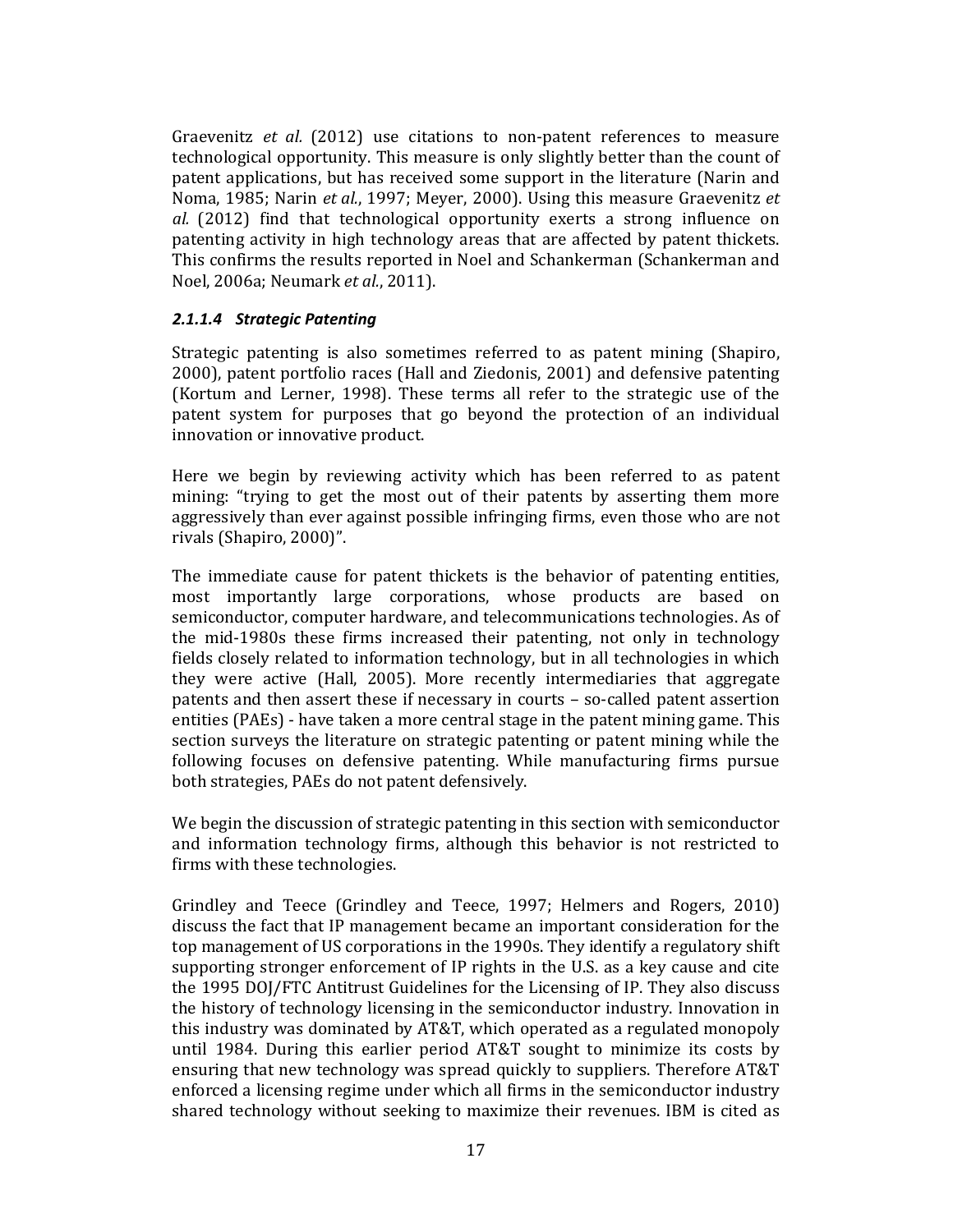another important source of technology for the early semiconductor industry. This firm too operated as a regulated monopoly and was required to license technology on favorable terms.

In 1985 Texas Instruments began to assert its own patents more aggressively than had previously been customary in the semiconductor industry. This shift in strategy was successful – the company was able to supplement dwindling profits from its semiconductor products with income from its growing technology licensing program. The strategy soon found imitators (Hall and Ziedonis, 2001). These followers were partly seeking higher profits and partly acting defensively. Defensive patenting arose as a response to the assertive IP strategies of firms like Texas Instruments. In the semiconductor industry patents are mostly granted at a time when the technology being protected is already being replaced due to the long grant lags. Therefore patents are not valuable as exclusion rights that protect the original invention. However, as Texas Instruments demonstrated in a number of court cases, patents could be used to extract substantial licensing fees from rival firms who had built incremental innovations on that invention (Grindley and Teece, 1997; Disney *et al.*, 2003).

Hall and Ziedonis (Hall and Ziedonis, 2001) combine interviews with representatives of semiconductor firms with econometric analysis of the patenting activities of these firms. They show that there was a shift in the patenting activity of semiconductor firms in around 1984; after this date firms in this industry started patenting much more actively than before. Interview partners confirmed that individual firms had set themselves targets for the growth of their patent portfolios. While semiconductor firms increased patent applications, their R&D investment levels did not change. This is significant because it rules out an important alternative explanation for increased patenting: that it resulted from increased technological opportunities or demand for innovative products. Hall and Ziedonis thus show that a change in patenting strategy was the more likely explanation for the surge in patent applications by semiconductor firms.

Also, Parchomowsky and Wagner (Parchomovsky and Wagner, 2005) provide a number of case studies of strategic patenting in ICT, which focus on IBM, Qualcomm and Gemstar.

Finally, Bekkers and West (2009) provide a very detailed analysis of patenting surrounding the GSM and UMTS mobile telecommunications standards. Their evidence indicates that the later UMTS standard contained essential patents belonging to a larger range of entities but that the concentration of patents was also higher. They also indicate that many patents added to the standard by Nokia and Ericsson around 1999, when the standard was set, are less cited and thus potentially of lower quality than patents from prior years. This evidence is suggestive of patent mining in the context of a standard setting process. The authors also document the failure of firms in the standard setting organization (ETSI) to agree on rules that would prevent patent mining in future standard setting contexts.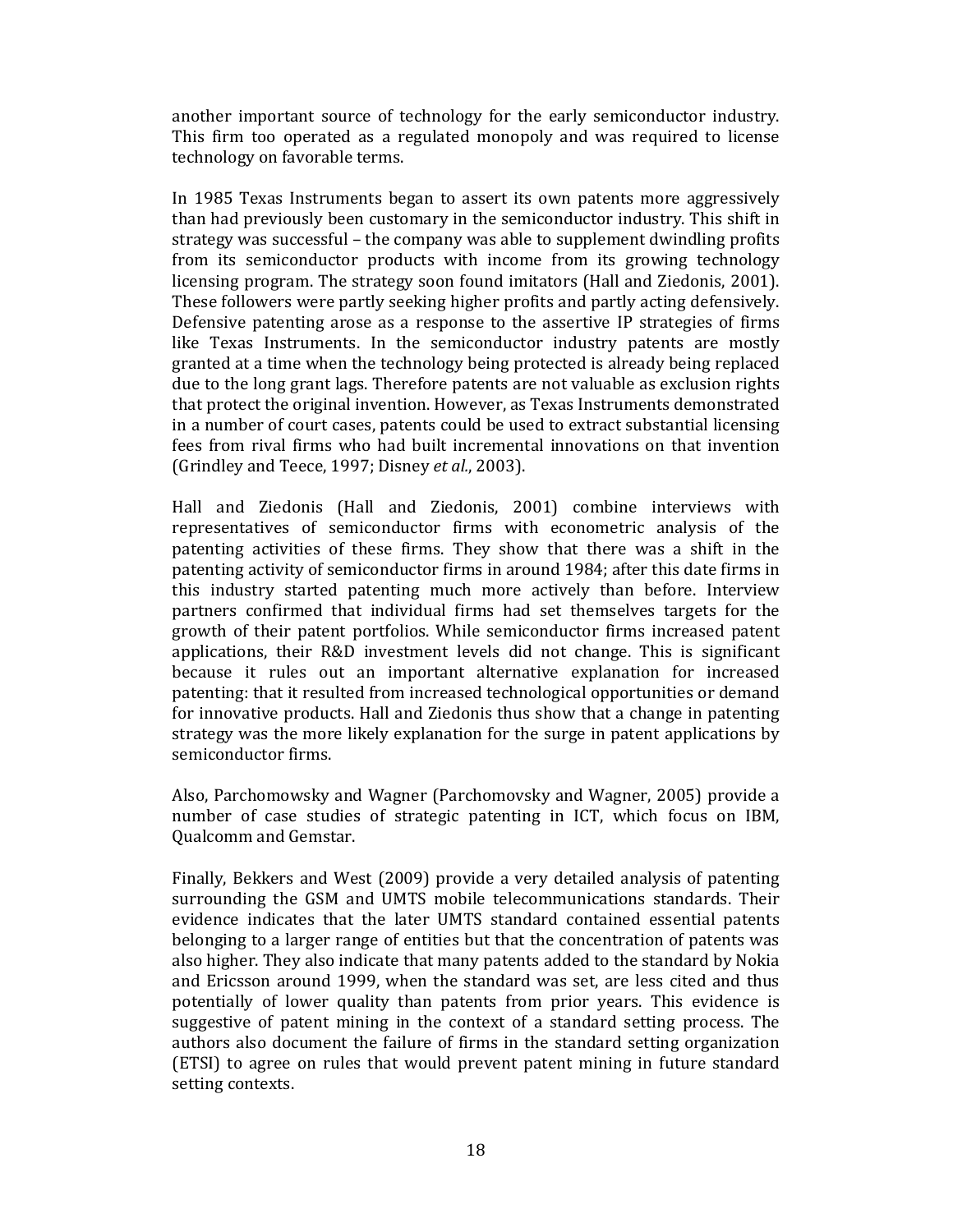Turning to other industries, Rubinfeld and Maness (Rubinfeld and Maness, 2004; Lemley and Shapiro, 2007) document strategic patenting by a Japanese firm in the personal watercrafts industry, while Wagner (2008) provides evidence for the franking devices industry. Joshi and Nerker (Joshi and Nerkar, 2011) study three patent pools within the optical disk industry. They show that before firms joined these patent pools they built up their patent portfolios more quickly than a control group of similar firms. Once they had joined the pools the rate of patenting decreased significantly. Similar results are reported by Lampe and Moser (2010; 2012) in two separate studies of patent pools in the 1850's and 1930's. These results are comparable to those of Bekker and West (2009), but provide a stronger case for the assertion that patent mining is caused by competition to build patent portfolios before a standard is set and not by unobserved external factors in this industry.

#### *2.1.1.5 Patent Assertion Entities*

Recently, there has been an enormous increase in patent infringement cases filed by patent assertion entities (PAEs) in the US.14 The increase as well as number of high-profile cases, such as NTP vs. RIM or Eolas vs. Microsoft, triggered a heated debate on the role of PAEs in facilitating the so-called market for technology.<sup>15</sup> Recent empirical evidence by Tucker (2011) suggests that PAE litigation has a negative effect on innovation carried out by alleged infringers. Bessen and Meurer (2012) provide some survey-based estimates that suggest a net loss in social welfare due to PAE litigation. Helmers and McDonagh (2012) look at patent cases at the Patents Court for England and Wales that involve PAEs . In contrast to the US, they cannot find any significant increase in the number of cases involving PAEs in the UK over the 9‐year period 2000‐2008. They find that only in one minor aspect of the cases a PAE was successful in asserting infringement. Across cases, however, a PAE was much more likely to see its patents revoked. In fact, most of the cases before the Patents Court that involve PAEs are cases in which manufacturers successfully seek the invalidation of patents owned by PAEs. If a high likelihood of invalidation is interpreted as low patent quality, this evidence suggests that PAEs assert low quality patents.16 If low patent quality is associated with patent thickets, this would imply a link between thickets and PAE litigation. That is, if low quality patents provide incentives for PAEs to acquire and assert such patents, we would expect to see PAEs to assert relatively more patents in areas in which patent thickets exist.<sup>17</sup> This is confirmed by empirical evidence on court cases that involve PAEs in the US (Risch, 2012) and the UK (Helmers and McDonagh, 2012), who show that PAE

<sup>14</sup> Cf. FTC (2011) Chapter 2, Berneman *et al.* (2009) and https://www.patentfreedom.com/about‐npes/litigations/ .

<sup>15</sup> See for example McDonough (2006), Myhrvold (2010), Chien (2009), Bessen *et al.* (2011).

<sup>16</sup> However, Helmers and McDonagh (2012) also present evidence that suggests that the patents involved in the PAE case are not statistically significantly different from all other litigated patents at the High Court in terms of a number of patent value metrics. Moreover, when compared to patents protecting similar inventions, the patents asserted by PAEs score higher on all of these value metrics.

<sup>17</sup> See Reitzig *et al.* (2007) and Farrell and Shapiro (2008) for theoretical evidence that the assertion of low quality patents is a profitable strategy.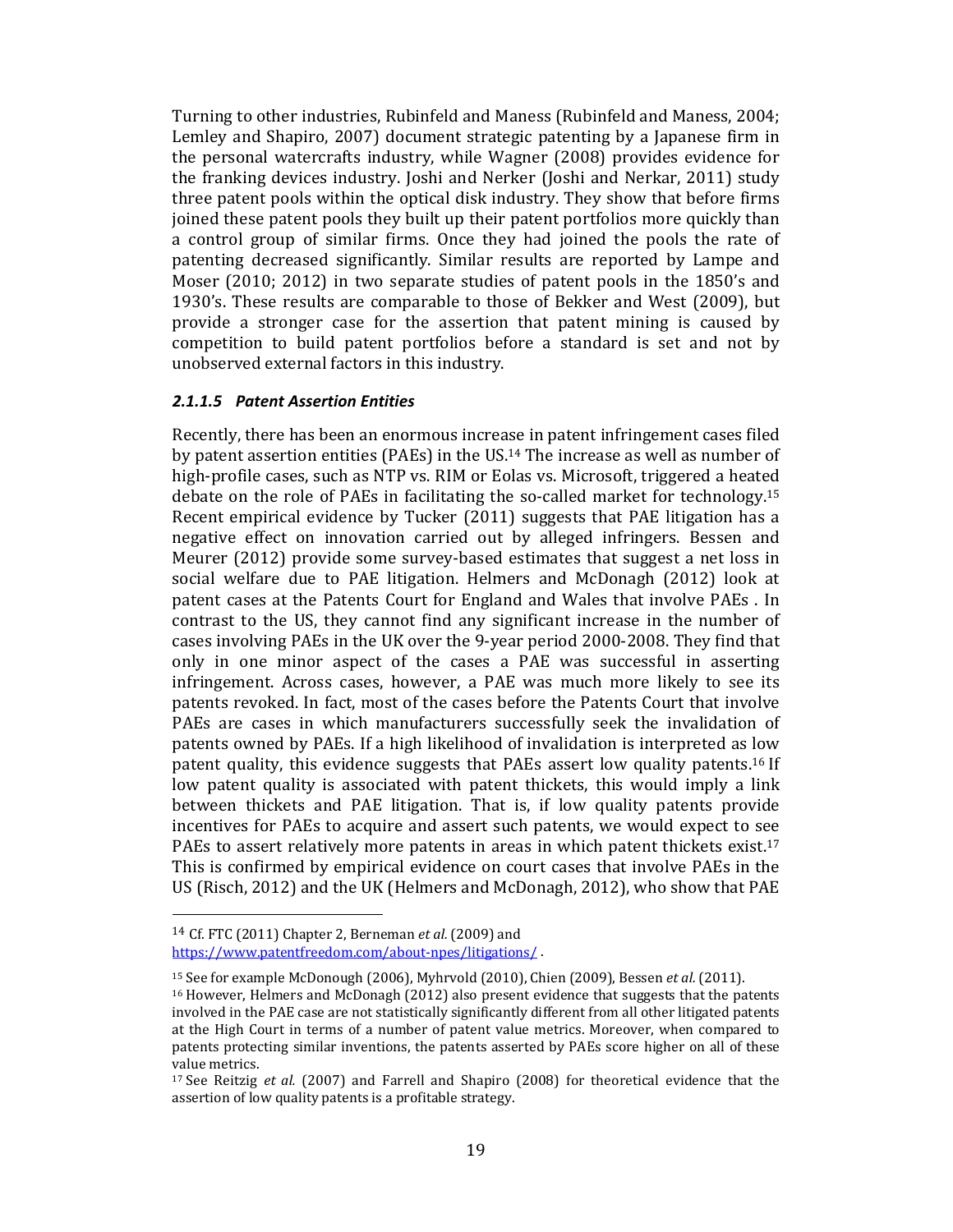litigation occurs mostly in technological fields that are also affected most by patent thickets, such as the information and communication technologies.

## *2.1.1.6 Defensive Patenting*

Now we turn to review defensive patenting. Shapiro (2004) provides the following definition: "Defensive patenting refers to the practice of seeking patents in order to defend oneself from patent infringement actions brought by others. Under this strategy, the company does not plan to assert its patent proactively against others, but it can counterattack with its own patent infringement claims if sued for infringement".

Defensive patenting is a strategy pursued by firms seeking to defend themselves against hold-up  $-$  the attempt to extract payments through the threat of legal action and the leveraging of injunctions – by patent mining firms. Defensively patenting firms are reluctant litigants, strategically constructing portfolios of patents to avoid going to court. A commonly adopted defense against hold‐up is the threat of countersuits and subsequent cross-licensing. This strategy is less effective when firms are faced with patent assertion entities (PAEs), as these are not susceptible to the threat of hold‐up themselves.

Ziedonis (2004) demonstrates that semiconductor firms patent more aggressively, if their patents cite a more dispersed set of rival firms. This effect is particularly pronounced, if firms have themselves invested heavily in technology‐specific assets (e.g. manufacturing equipment). This finding shows that firms which were likely to be negotiating with a larger set of rivals for access to their patents sought to build larger patent portfolios, in order to strengthen their bargaining positions.

This logic is also supported by a number of submissions from industry representatives to the 2003 study of the Federal Trade Commission into the balance of Competition and Patent Law (Federal Trade Commission, 2003).

Chien (2008) also studies defensive patenting. Her data suggest that the strategy, which is supposed to keep large firms out of court, is at least an incomplete strategy. She finds that public and large private companies initiated 42% of all lawsuits studied, 28% of the time against another large company. Defensively patenting firms also defend against other suits, brought by individuals, small inventors and non‐practicing entities.

While defensive patenting is clearly not always effective, it is most likely the main strategy in generating the large increases in patent filings and grants we have documented above (Hegde *et al.*, 2009). Patent mining requires an enduring strategic commitment and is often adopted by firms that have seen other sources of revenue dry up (Rubinfeld and Maness, 2004; De Korte and Clarkson, 2006). It is not likely that the majority of patent applicants are actively pursuing patent mining; rather the majority are defensive patent applicants seeking to protect themselves against litigation while contributing to the overloading of the patent system in equal measure.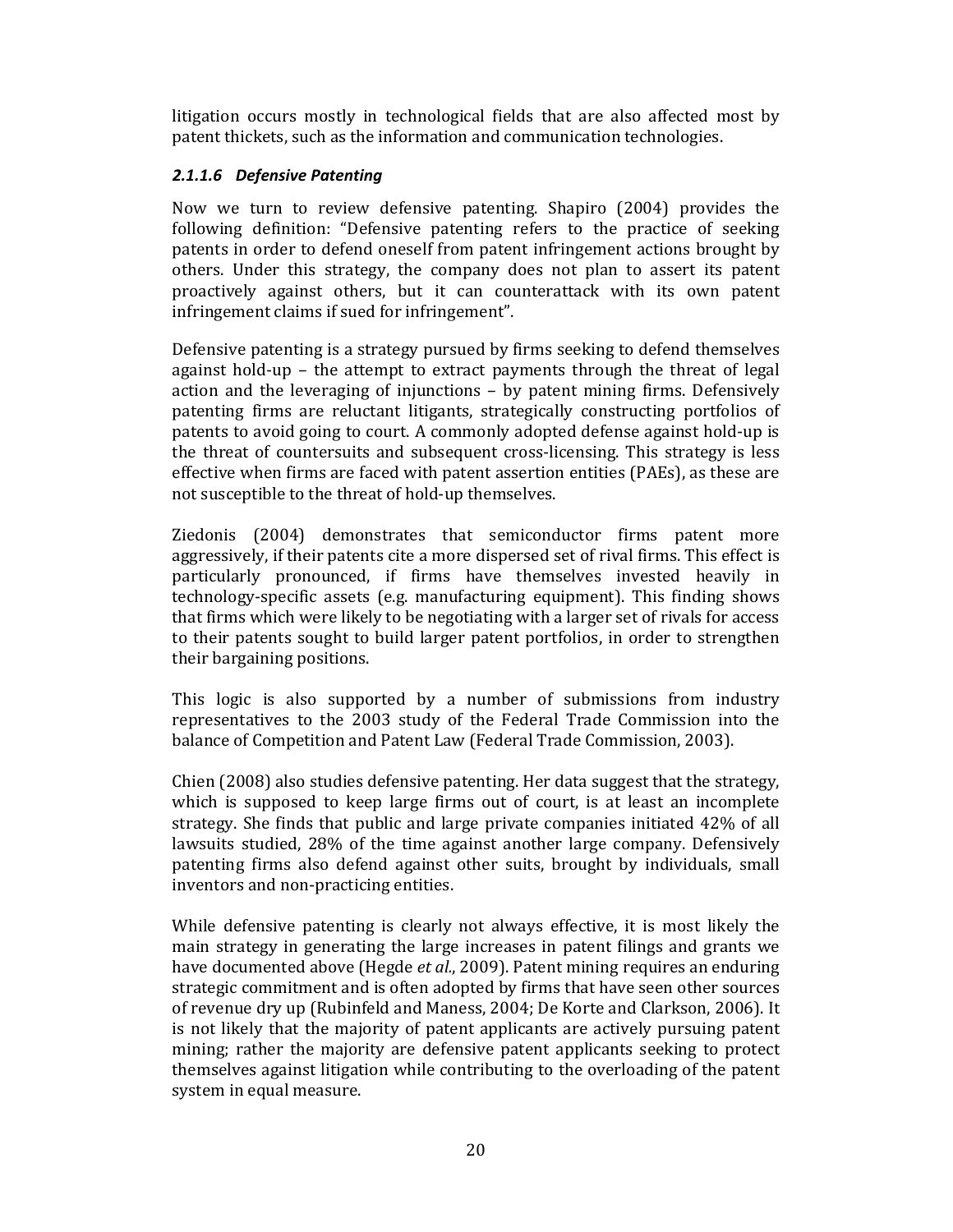## *2.1.1.7 Incentives for Patent Examiners and Patent Quality and Patent Backlogs*

Jaffe and Lerner (2004) and Bessen and Meurer (2008) argue that the increase in the overall number of patent filings at the USPTO was accompanied by a drop in the average quality of granted patents. While there is no canonical definition of patent quality, the existing definitions centre on the substantive standards of patent examination including the enablement function of a patent. Wagner (2008) defines patent quality as the "capacity of a granted patent to meet (or exceed) the statutory standards of patentability – most importantly, to be novel, non‐obvious, and clearly and sufficiently described." Graf (Graf, 2007; Sternitzke *et al.*, 2008) adds the enablement condition: "how well the patent meets the statutory requirements: patentable subject-matter, utility, novelty, nonobviousness, and adequate written description and enablement."

Hall and Harhoff (2004) suggest that in addition to statutory patentability requirements patent quality depends on the uncertainty over the validity and breadth of the patent claims.18 This is an essential requirement in the context of patent thickets, because the fuzzy boundaries created by poorly defined claims contribute to overlapping patent claims. That is, an increase in the number of patent filings per se is not a sufficient condition for the proliferation of thickets; the fact that more patents with ill‐defined boundaries are granted is crucial for thickets to emerge.

Patent quality is also negatively affected by the increased difficulty in searching for prior art. The problem has become more severe as the number of filings has been increasing, especially in countries such as Japan, Korea and most recently China as claims are not necessarily available in English.<sup>19</sup> Also the expansion of patentable subject matter to cover software and business methods has contributed to the problem.20 The difficulty in finding all existing prior art also favours the granting of patents whose claims overlap with existing patents and hence contribute to the growth of thickets.<sup>21</sup>

Patent quality has also been shown to be negatively affected by the resources patent offices are able to expend to examine patent applications. Lemley and Shapiro (Lemley and Shapiro, 2005) point out that at USPTO patent examiners

<sup>&</sup>lt;sup>18</sup> See also Bessen and Meurer (2008) and FTC (2011) for discussion of the failure of "notice" created by fuzzy patent claims.

<sup>19</sup> Chakroun (2012), for example, points out that patent information is only available in electronic format for 80 offices out of 184 member states. Even for offices that make their data available, often only limited bibliographic information is available, for example claims are often not available. Information on the legal status of patents is even harder to obtain.

 $20$  At the same time, non-patent references play a particularly important role in certain technologies in which low‐quality patents are particularly frequent, such as software in the U.S. (Graf, 2007).

<sup>&</sup>lt;sup>21</sup> While fuzzy claim boundaries are hard to measure empirically, patent quality can be gauged by looking at outcomes of opposition and invalidity court cases. Allison *et al.* (2011), for example, find that software patents are particularly likely to be invalidated in court in the US, which may be interpreted as indicative evidence of their low quality.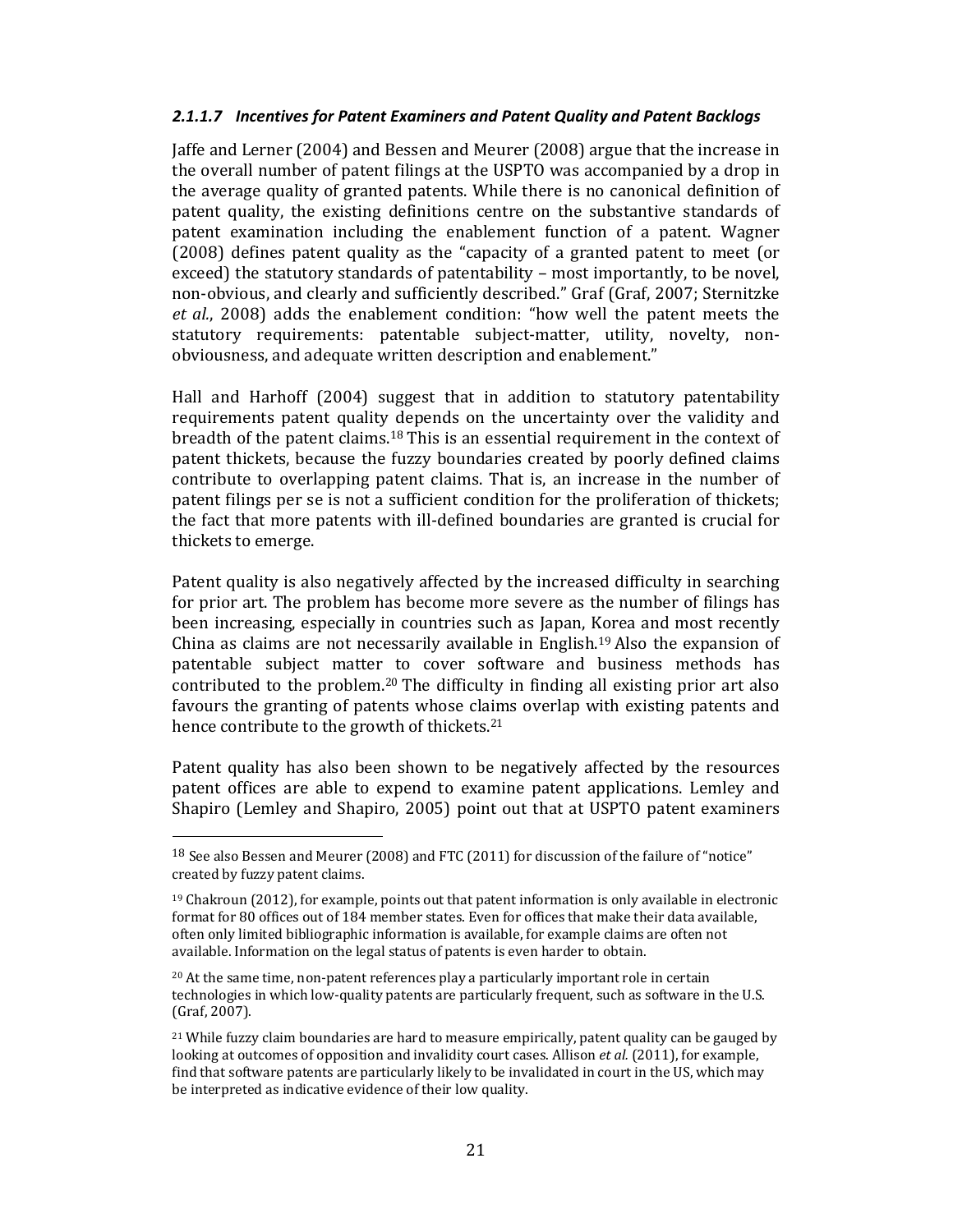spend on average only 18 hours working on each patent over a period of three years. In a series of papers Quillen *et al.* (2001; 2003; 2009) document the extent of the pro‐applicant bias at USPTO, to the extent that this is manifested in the probability of a patent eventually being granted in spite of initial and subsequent rejections of the application.

Lei and Wright (2009) find that paradoxically examiners at the USPTO spend more time searching for prior art on patents that are later rejected at the EPO than on patents that are granted by the EPO. They argue that this shows that examiners at the USPTO are able to identify weak patents, but that they may be unable to reject as many as would be socially optimal due to pro‐applicant rules. A problem of this "pro‐applicant approach," which presumes patentability of an invention, is that the USPTO has difficulties in rejecting patent applications, which contributes to the patent quality problem (Allison *et al.*, 2011). Because of the quality problems surrounding patents issued by the USPTO, the FTC has called for more funding to be provided to the patent office for the purpose of improving patent quality and notice, cf. page 16 in (Shapiro, 2000; Federal Trade Commission, 2011).

Harhoff *et al.* (2012) show that patent thickets have a significant negative effect on the probability that a patent application is opposed at EPO. They argue that in a patent thicket the incentive for firms to oppose each other's patent applications falls as each new patent overlaps with the patents of many other firms and a public goods effect arises when one of these opposes the patent. Additionally, firms may avoid opposing a rival's patent if they can expect the rival to retaliate by opposing their own applications. In keeping with this Harhoff *et al.* (Graevenitz *et al.*, 2012; 2011; Harhoff *et al.*, 2012) show that opposition is lowest for firms at the center of patent thickets. This suggests that post-grant opposition cannot be relied upon to reduce the effects of patent thickets on patent quality.

The steep increase in patent filings and their complexity have caused patent offices around the world to build up large backlogs of pending patent applications. Backlogs introduce uncertainty into patent systems by increasing the length of pendency and by exerting additional pressure on patent offices to process more patent applications with the same amount of resources. The increased uncertainty may affect firms' filing behaviour directly, but backlogs can also affect thickets indirectly through the impact they have on the resources available for the examination of patent applications, i.e., the effect on thickets works through the negative impact on patent quality.

The most recent data for USPTO indicate that there were 536,604 patent applications in 2011 and that there were 690,967 patents awaiting a first action by an examiner. This is down from a peak of 771,529 patents in 2008 (United States Patent and Trademark Office, 2011). Hegde (2012) shows that the number of pending patents at USPTO has been increasing since 1997 and had quadrupled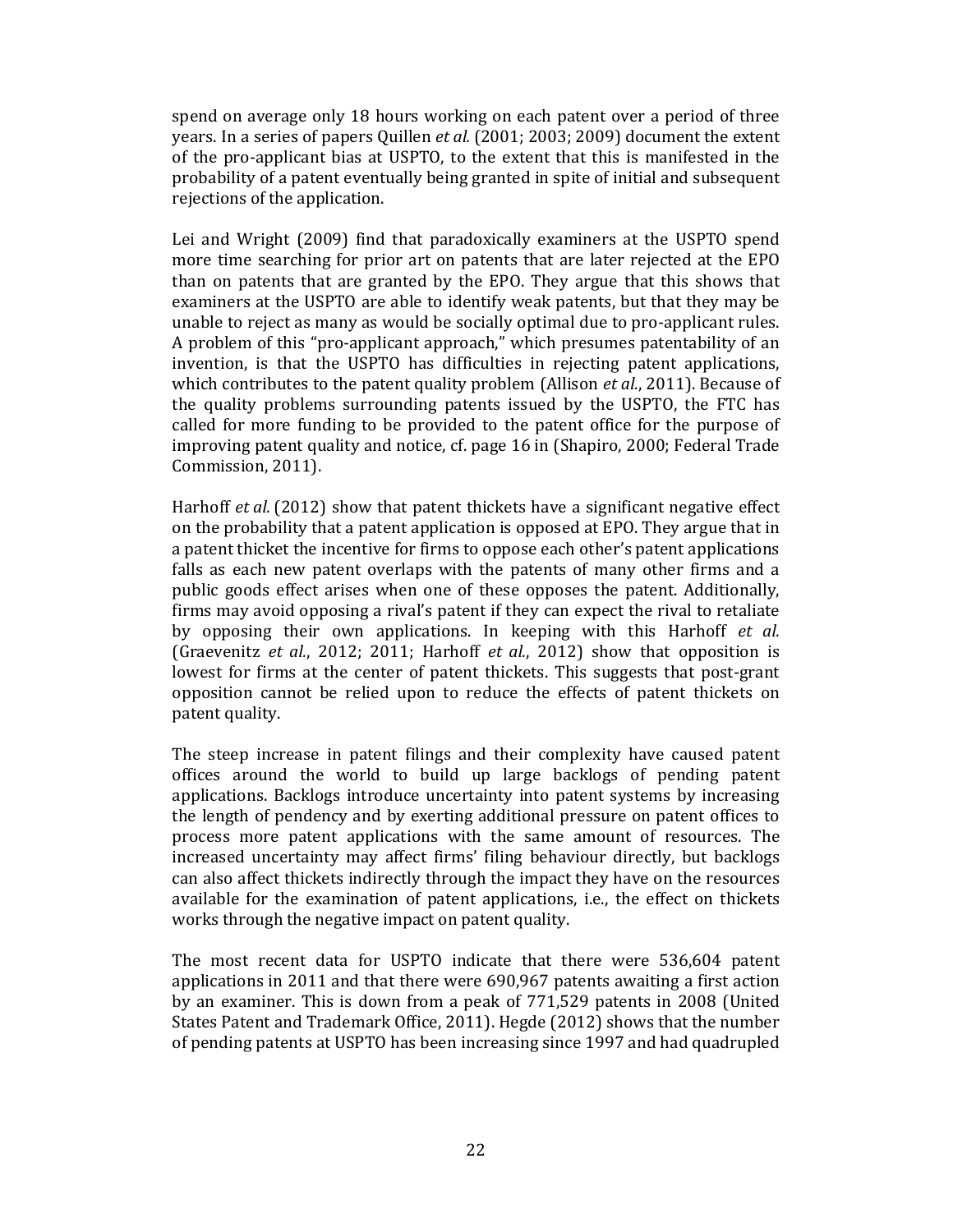by 2009. He reports that first-action pendency<sup>22</sup> nearly quadrupled between 1991 and 2010, from 7.6 months to 25.7 months. Meanwhile Quillen *et al.* (2009) indicate that a comparison of the USPTO application backlog at the end of 2008 with the Net Disposal rate in 2008 a 60 month examination backlog emerges there.23

Harhoff and Wagner (2009) document that at the European Patent Office (EPO) the number of pending patent cases per examiner increased from 24 in 1978 to 120 in 1998 and that the average number of claims per patent increased from just under 10 to just over 15 in the same period. The examination period in 1994 lasted on average between 4 years for withdrawn patents to 5 years for refused patents. For granted patents the average duration of examination was 4.57 years. They report that in 1998 EPO received 90,479 patent applications and 330,332 pending applications. Ten years later Brimelow (2011) cites 226,000 applications and 490,000 pending applications. The most recent figure comparable to those provided by Harhoff and Wagner (2009) suggests that average duration of examination at EPO has increased to 5.24 years for 2011.24

## *2.1.1.8 Growth in International Patent Applications*

Another important driver of the observed overall surge in worldwide patent filings over the past two decades is the strong increase in the number of subsequent patent filings. They account for more than half of growth in overall worldwide patent filings between 1995 and 2007. According to WIPO (2011), first filings grew on average at 4.2 percent between 1990 and 2007, but subsequent filings grew even faster at 6.8 per cent. These subsequent filings consist overwhelmingly of non‐resident filings, which means they are patent applications on the same invention in multiple jurisdictions. The most likely explanation for this increase in the average international patent family size is increased international activity by companies in the form of exporting, foreign direct investment, and licensing. This explanation is supported by at least three observations (WIPO, 2011b). First, PCT national phase entries account for the largest share in the increase in subsequent filings. Second, the increase in nonresident filings comes to a large extent from increased patenting among the world's largest economies, including China. Third, in countries that became more integrated in the world economy, such as Mexico, Russia or South Africa, most of the growth in incoming filings is due to subsequent filings. This would suggest that at least some of the rapid growth in patent applications is driven simply by the increased economic need for international patent protection. Nevertheless, the perceived need to file the same patent application in several jurisdictions is also likely to be influenced by any of the other aforementioned factors.

 $22$  First-action pendency measures the time between filing of a patent application and the

examiner's formal communication of a preliminary decision regarding patentability.

<sup>&</sup>lt;sup>23</sup> It should be note that according to USPTO data pendency rates reached a maximum there in 2008 and have slightly declined since.

<sup>&</sup>lt;sup>24</sup> This number is reported by the Patentia blog here: http://patentia.co.uk/?p=7.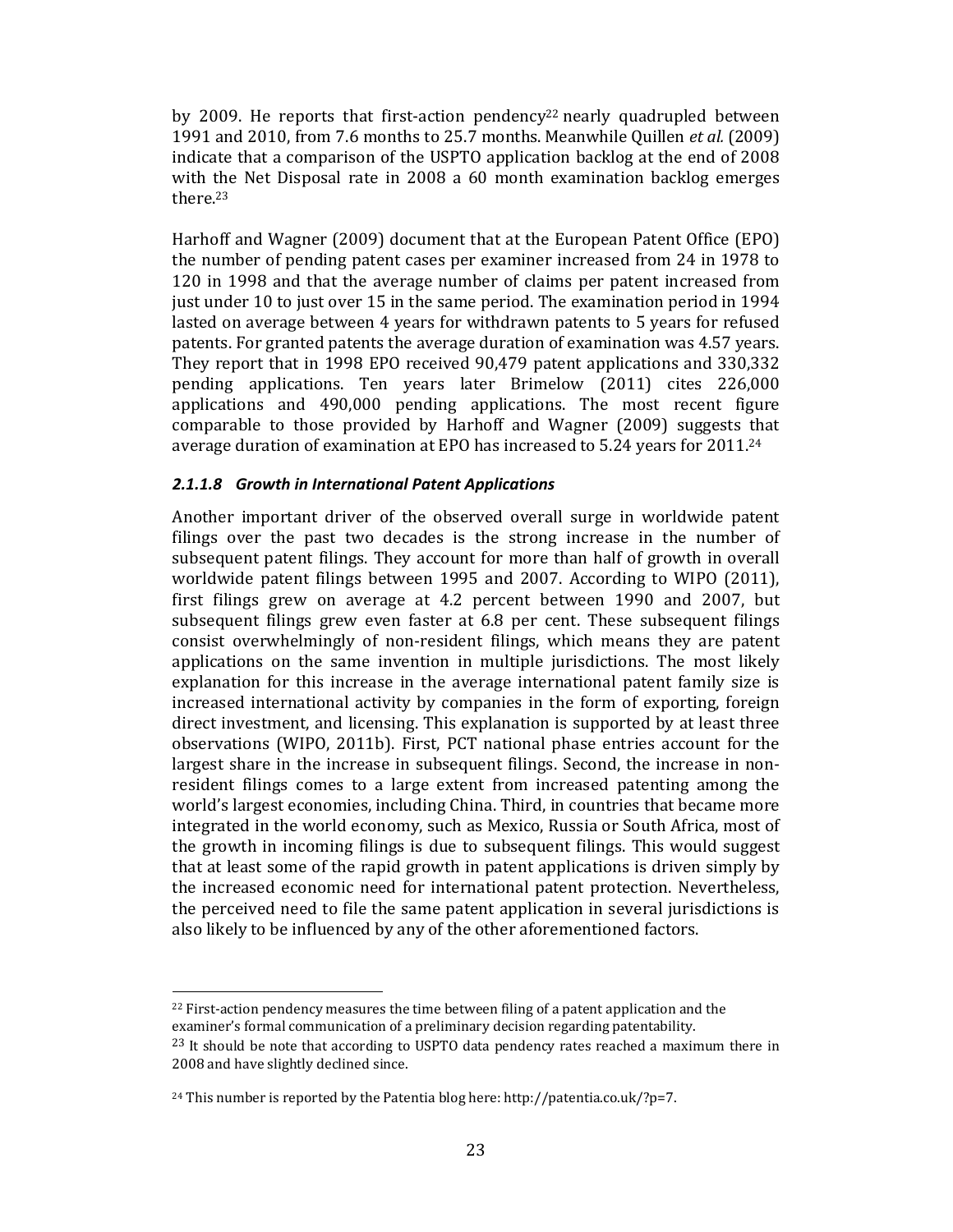## **2.1.2 Feedback Effects**

Above we discuss six factors that drive the observed growth in worldwide patent thickets. While each these factors are each separately at work, they are likely to interact and create powerful self-reinforcing feedback effects. We note three avenues of feedback in the introduction:

- 1. The inability of the patent office to weed out a rival's marginal patents creates incentives to register more of these, once it is established that the rival is benefitting from these patents.
- 2. The increased pendency of patent applications at patent offices creates incentives to apply for vague and overly broad patents to create uncertainty for rival applicants. These patents initially claim much more subject matter than the office finally accepts as patentable subject matter.
- 3. The threat of injunctions creates immensely strong incentives for firms to build up large portfolios of patents in order to be able to counter patent litigation. As noted above this strategy is only partly successful (Chien, 2008) since it does not protect the applicant faced with a suit from a PAE.

There is to date no work that seeks to identify or is able to quantify the strength of these feedback mechanisms. There is much descriptive and anecdotal evidence for the fact that firms reacted to rivals entering into a portfolio building effort by doing the same in Hall and Ziedonis (2001), Rubinfeld and Maness (2004) and Wagner (2008). Ziedonis (2004) shows that fragmentation of cited patents increases incentives to patent, which is consistent with feedback of this kind. Graevenitz *et al.* (2012) find that the persistence of patenting is reduced in complex technologies. Here firms' patenting efforts react much more strongly to rivals' patenting than in discrete technologies. This too is consistent with feedback. What is lacking in the literature are studies that use shocks to the level of scrutiny provided by a patent office to identify the extent of feedback to the number of marginal patents that firms apply for.

The effects of increasing pendency are even harder to study in such a way that its causal effect can be identified as pendency rates do not display discrete jumps.

In the case of injunctions we also have a number of anecdotes indicating that firms react to these (Grindley and Teece, 1997; Hall and Ziedonis, 2001; Federal Trade Commission, 2003; 2011), but no studies providing solid evidence of causal effects. This is slightly more surprising than in the two cases discussed above, as such studies are possible in principle.

## **2.1.3 Effects of Patent Thickets on Competition and Innovation**

The previous sections of this literature review have shown that patent thickets arose from changes in relatively few firms' patenting strategies, which then fed back to change patenting behavior of many more firms. This raises the question of whether the growth of patent thickets has also affected firms R&D investments and possibly competition in product markets.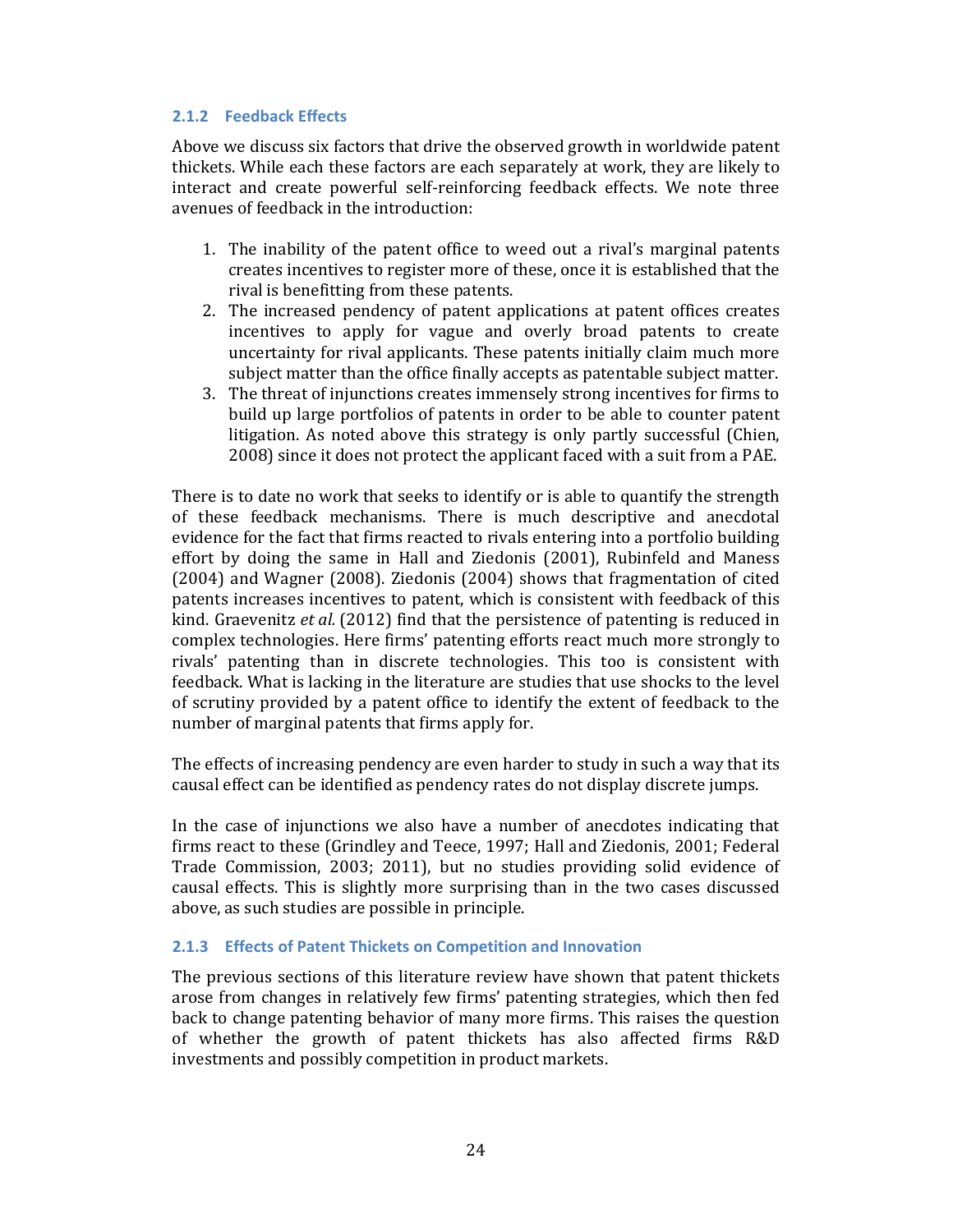The literature on patent systems and patent thickets does not provide systematic analysis of these questions, mostly because they are very difficult to address: collecting the type of data that would allow a comprehensive analysis and developing models that encompass competition, entry, investments and feedbacks between these is challenging. However, there are studies that provide partial answers by studying R&D investments and or market outcomes. These studies are surveyed in this section. At the end of the section we review the findings and connect them to theoretical work that sheds some light on their significance. This also allows us to link this discussion to the question of sunk costs and possible barriers to entry.

## *2.1.3.1 Review of empirical findings<sup>25</sup>*

In their paper on patent thickets in the semiconductor industry Hall and Ziedonis (2001) discuss the level of R&D investment by incumbent firms and show that the propensity to patent (count of granted patents / R&D investment) rises for semiconductor firms after 1982 and is level for manufacturing firms until 1993. This implies that semiconductor firms applied for increasing numbers of patents per R&D dollar between 1982 and 1993. By extension, changes in R&D investment levels cannot account for all of the increase in patent applications that they document. Their analysis is restricted to semiconductor firms for whom they are able to collect information on R&D investments and patent stocks. Also, they exclude firms, which are so large, that it becomes difficult to relate R&D investments to a specific technology or product market.

Their interview analysis supports the view that the patenting increases they observe in the semiconductor industry, are the result of strategic changes in patenting behavior, that are largely divorced from R&D investment choices. While this may seem improbable, there is ample evidence of this in the literature on the semiconductor industry (Federal Trade Commission, 2003; Somaya, 2003). Further evidence supporting the view that R&D investment is not very responsive to patenting incentives is provided by Nicholas (2011). He shows that a reform of the patent system in the United Kingdom in 1883, which significantly reduced patenting fees, had a very strong effect on the number of patents being applied for, but no measurable impact on the level of innovation in Britain, as measured by citations to British patents in the United States.

Once patent thickets arise, effects on levels of R&D spending and on the degree of competition are hard to predict. On the one hand the need to engage in patent portfolio races could be regarded as an increasing cost of doing business, which might reduce investment and activity in affected technologies. On the other, those firms that have successfully built the largest patent portfolios may have gained a strategic advantage. If this strategic advantage leads to greater

 $^{25}$  Most of the papers cited in this section identify technology areas affected by patent thickets using counts of patents or use prior knowledge of thickets from other sources such as interviews. In several cases the fragmentation measure is used to identify thickets. The intensity of the thicket is then related either to the count of patents or to fragmentation.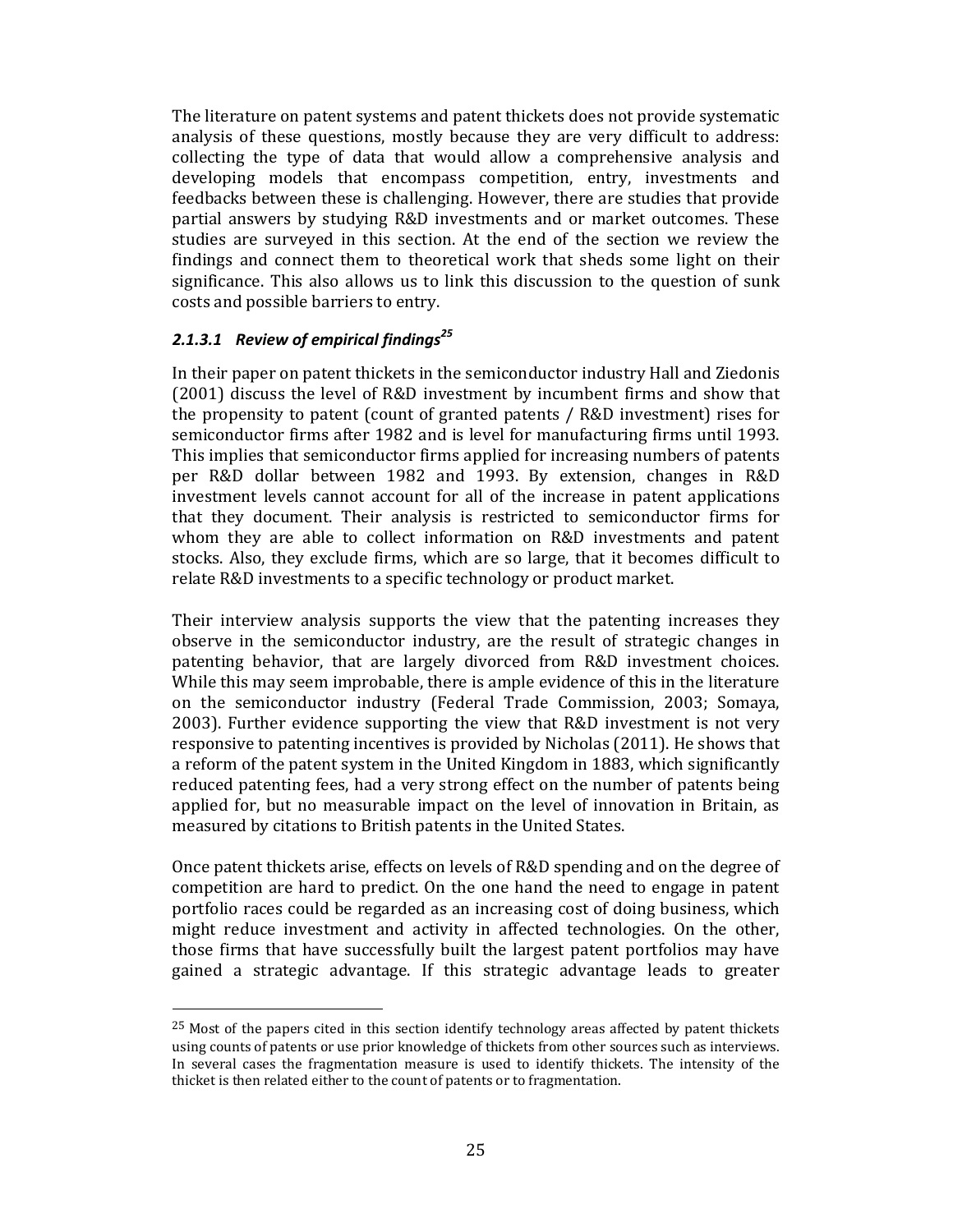concentration of sales and higher profits in affected product markets, then an increase in R&D investments by some firms could be expected. This mechanism is discussed in more detail below.

Schankerman and Noel (2006a) investigate patenting in the computer software industry. They find that R&D efforts of the software firms in their sample did not change significantly between 1980 and 1999. However, there is some weak evidence of heterogeneity of R&D investment across firms, depending on the concentration of patent portfolios of the firm's four main rivals. Greater concentration of citations in these rivals' patent portfolios implies that a firm undertakes less R&D in some specifications.

Cockburn *et al.* (2010) present evidence from a representative survey of innovating firms in Germany. They have information on the introduction of new products into the market and find significant differences between firms that rely on licenses and those that do not. The ability of firms that must license‐in patents to introduce a larger share of innovative products is reduced, if the references in their patents are to a more fragmented set of firms. In contrast, they find a positive effect of fragmentation on innovative performance of firms that do not rely on licenses. These results support the view that effects of patent thickets on R&D investments and competition are not evenly spread amongst firms. In particular, those firms that are not easily held up benefit, whilst those that must license‐in technologies, are at a disadvantage. This paper is one of the few to provide direct evidence of effects of thickets on product market competition.

Additional evidence of heterogeneous effects is provided by Cockburn and MacGarvie (2011), who study entry in relatively narrow software markets over the period 1990‐2004. They construct counts of patents relevant to a given product market based on a text‐search algorithm and IPCs that assigns patents to markets. While this measure certainly captures thickets, it does not measure directly the degree of overlap in these patents. Cockburn and MacGarvie find substantial effects: a 1% increase in the number of existing patents is associated with a .8% drop in the number of product market entrants. They also find that firms that hold relevant patents before entry are substantially more likely to eventually enter a market. Concerns over endogeneity of patent counts are somewhat mitigated by fact that the authors exploit arguably exogenous variation in patent eligibility of software over time. These findings demonstrate that the presence of large numbers of patents affect entry and by extension competition in software markets.

In an analysis of determinants of patenting in Europe, which accounts for effects of patent thickets using the same measure as this report, Graevenitz *et al.* (2012) show that large and small firms react to patent thickets differently. They find that increases in patent thicket density increase patent applications of owners of large patent portfolios but decrease patent applications by owners of smaller patent portfolios in technology areas covering complex technologies like telecommunications. In discrete technologies, such as pharmaceuticals, where thicket density is significantly lower, large and small firms react to variation in thicket density in the same way. These findings are noteworthy because they are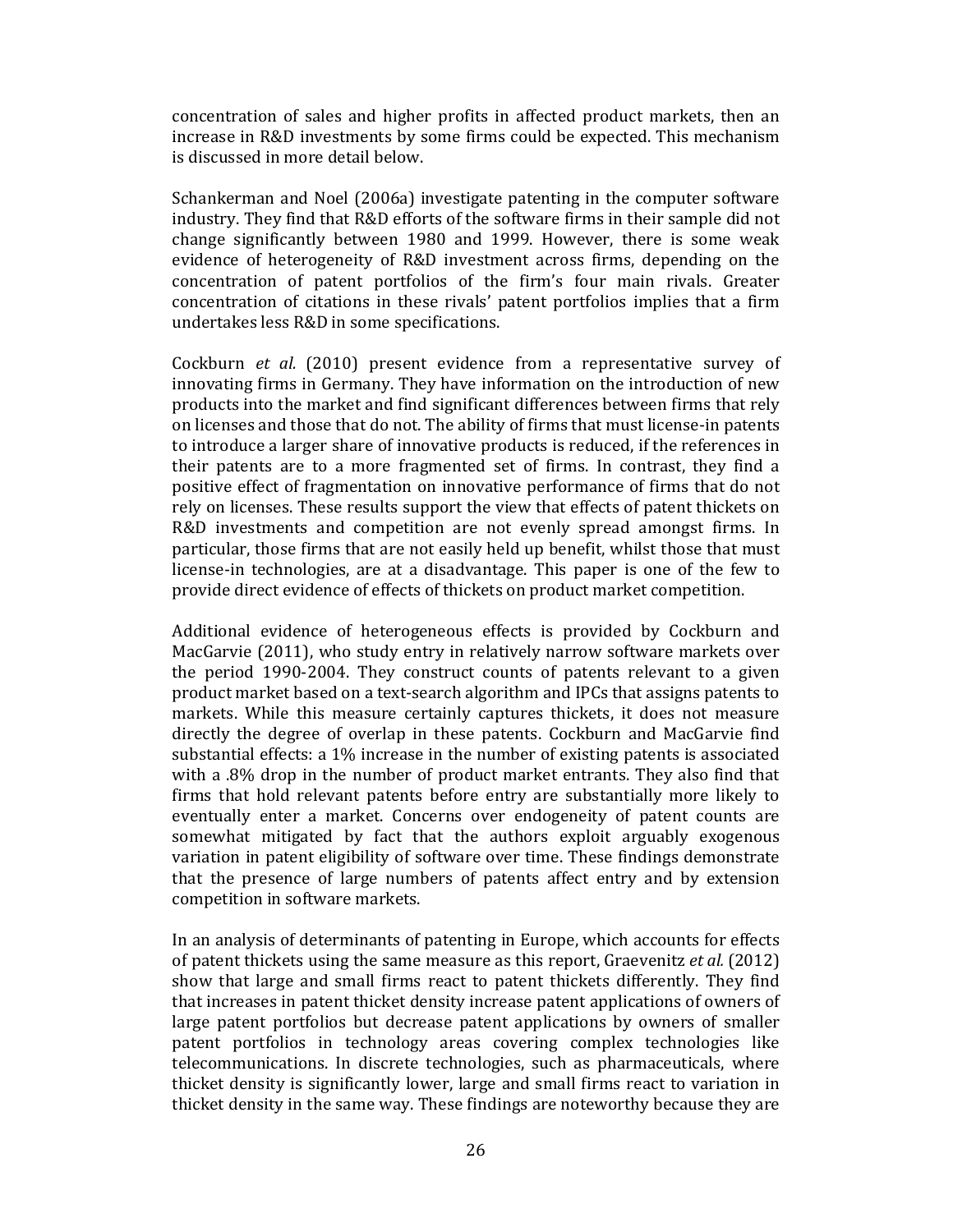consistent with a process in complex technologies through which holders of large patent portfolios increasingly dominate these technologies, making it more difficult for firms holding smaller portfolios to establish a foothold.

Finally, recent work on a number of patent pools reveals that these arrangements, which are created to prevent hold‐up, have the effect of reducing innovation and patenting by those firms that are members of the pools (Lampe and Moser, 2010; Joshi and Nerkar, 2011; Lampe and Moser, 2012). These studies focus on small numbers of firms that are caught up in patent thickets and are using cooperative mechanisms to reduce the problem of hold‐up. The significance of these studies is that they are able to provide detailed and objective measures of innovative success. For instance, (Lampe and Moser, 2010) study the Sewing Machine Combination (1856‐1877) and show that the number of stitches per minute remained constant at about 2000 stitches per minute while the Sewing Machine Combination was active.

The consistency with which authors have recently found that different patent pools have had a stultifying effect on innovation is important. The result suggests that private resolution of hold‐up through patent pools does not yield outcomes that would allow us to simply rely on market mechanisms to resolve the problem of thickets as has been suggested by some (Mossoff, 2009).

## *2.1.3.2 Further findings on specific technologies and specific types of firms:*

Here we briefly review the discussion of patent thickets in four specific technology areas. These are semiconductors and information technology, software, biotechnology and nanotechnology. Apart from Nanotechnology, all of these are already cited by Shapiro (2000) as harboring patent thickets. While semiconductor technology and software are areas of research connected to established product markets, biotechnology and especially nanotechnology are more recent technologies for which markets are still nascent or only just developing. This has implications for the effects of patent thickets as this section shows.

• Semiconductors, Telecommunications

These technologies are the most intensively studied in the literature on patent thickets. As outlined in Section 2.1.1.4 commercially relevant patent thickets arose in semiconductor technology first (Hall and Ziedonis, 2001; Ziedonis, 2004). Here the threat of hold‐up had such strong commercial implications that firms changed their patenting strategies (Grindley and Teece, 1997; Hall and Ziedonis, 2001; Somaya, 2003). The patent portfolio races taking place in these technologies overwhelmed USPTO and subsequently also other offices, leading to the backlogs documented in Section 2.1.1.7 (Hall, 2005).

It is these technologies that are most seriously affected by patent trolls (Berneman *et al.*, 2009) and where patent litigation is affecting important commercial decision such as mergers and acquisitions (Carrier, 2012).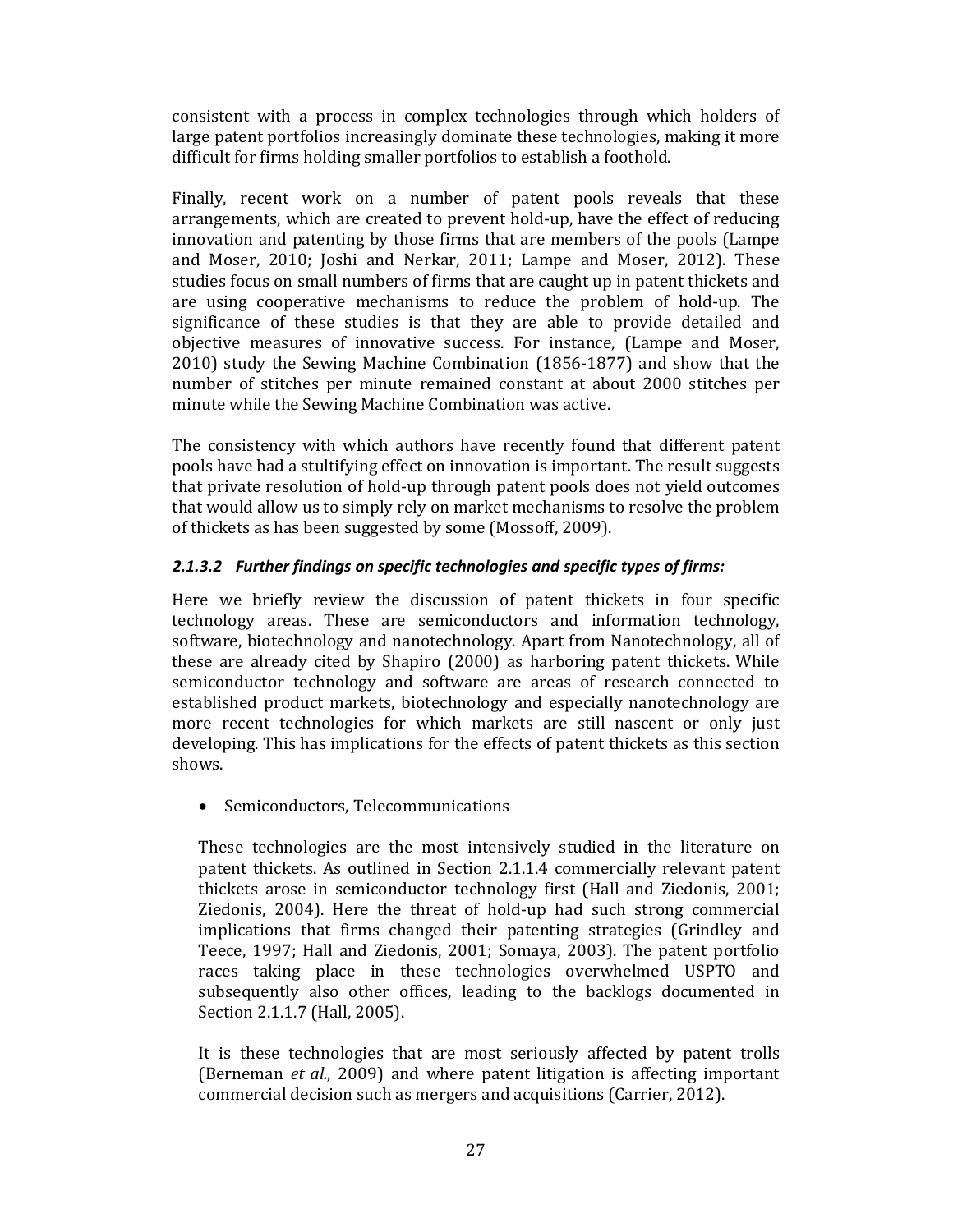• Software

Software became patentable in the United States via a sequence of court decisions (Bessen and Hunt, 2007; Hall and MacGarvie, 2010). Initially these decisions were viewed as negative for downstream application software firms by financial markets. It appears that its main consequence was an increase in software patenting by hardware firms rather than an increase in inventive activity by software firms, most of which still do not patent today.26 Thus the result of this subject matter expansion was an increase in defensive patenting rather than an increase in invention.

Innovation in the software industry is typically cumulative and relies heavily on the combination of existing components and processes, which means that interoperability standards are particularly important (Hall and MacGarvie, 2010). Patents on software face considerably uncertainty over patent eligibility and patentability, $27$  and built-in difficulties in defining claims (Cockburn and MacGarvie, 2011).

• Biotechnology

Heller and Eisenberg (1998) raised the specter of patent thickets affecting the progress of biomedical research in a widely cited paper. Their argument was based on the increasing use of patents by academic researchers working in this field and the complexity and modularity of biotechnology research (Pénin and Wack, 2008). More recently Cohen *et al.* (Walsh *et al.*, 2003; 2005; Cohen and Walsh, 2008) find that academic researchers are not much impeded by patents. Rather it may be secrecy amongst researchers that is holding back progress. Their results are based on surveys of biomedical researchers in the United States.

Most recently, Huys *et al.* (2009) undertake a detailed analysis of the claims contained in patents related to 22 inherited diseases. From this very detailed analysis they conclude that there is a patent thicket, which affects genetic diagnostic methods. However, this thicket affects mainly non‐profit applicants, which may mean that currently the thicket does not have strong commercial implications. The authors also show that many claims on the patents studied are broad and imprecise, leading to high levels of uncertainty. This is likely to be as important, if not more important, than the thicket itself in creating obstacles to commercialization and future research in this technology area.

In 2010 the validity of certain claims in US patents covering genes was thrown into question by Judge Robert W. Sweet (Hemphill, 2012). This case has created additional uncertainty in the field of biotechnology at a time

<sup>&</sup>lt;sup>26</sup> Also see Graham and Sichelman (2010) for evidence that patents in this sector are relatively unimportant in obtaining venture capital financing.

 $27$  In particular prior art search for software patents used to be and continues being problematic.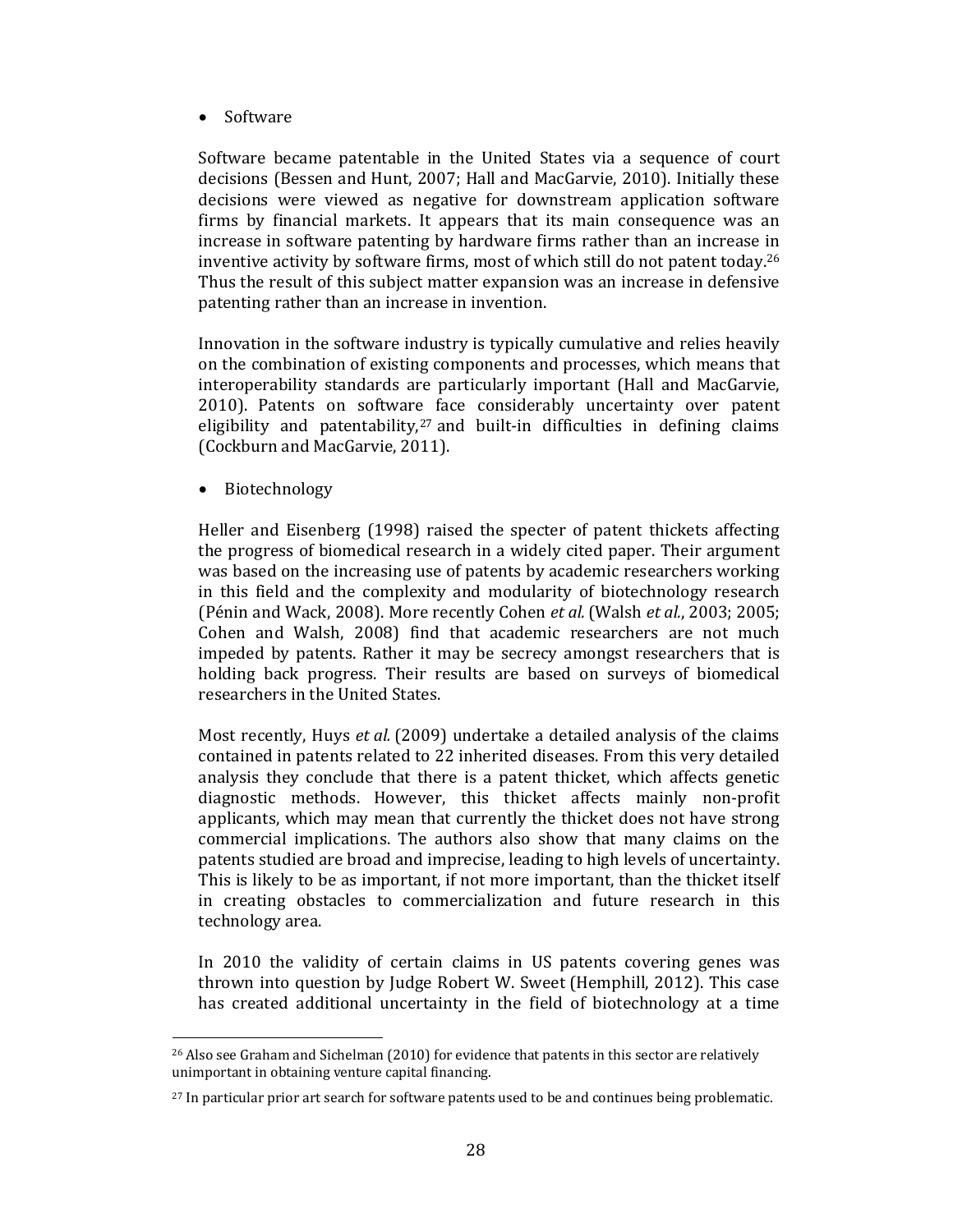when the commercial application of the genetic testing and genetic treatments is coming within reach. Thus far there is little evidence of strategic patenting in this technology area that would resemble anything that has been seen in semiconductor technology. However, this may simply be the consequence of the small number of products currently in the market that are using patents held by private entities willing or able to go to court (Holman, 2012).

## • Nanotechnology

Nanotechnology is not mentioned by Shapiro (2000). The first discussions of a potential patent thicket in this field are provided by Bawa (2005) and Lemley (2005). However, both of these papers and others at the time are outlining a possibility based on large volumes of patenting and a complex technology. Since then no hard evidence of a thicket in this technology has emerged in the literature.

## *2.1.3.3 Discussion of empirical findings in the light of theoretical work on market structure*

The empirical studies we have reviewed in the previous section indicate that patenting levels are only weakly connected to R&D investment levels, but that patenting strategies are having measureable and economically significant effects on entry and on the competitive position of firms with weaker patent portfolios.

Are these effects of patent thickets linked to the question whether patent thickets create barriers to entry? This section briefly discusses what recent economic theory contributes to answering this question.

As was briefly noted above within patent thickets those firms with larger patent portfolios may be at a strategic advantage. This explains the scramble to buy the patent portfolios of companies such as Nortel in 2011, pitting Google against an alliance of Apple, Microsoft, Sony and RIM. Similarly it explains why Google bought a substantial part of Motorola a little later on that year. Hall and Ziedonis (2001) characterize patenting in the semiconductor industry as a series of "patent portfolio races". These races have winners and losers. Over time the losers will find it increasingly costly to do business in technologies affected by patent thickets. As patenting strategy becomes increasingly important for high technology firms, competition to build larger patent portfolios is becoming an activity similar to competition to build strong brands or competition to create better innovations.

Competition for stronger brands, better technology (Sutton, 2007) or even a better distribution network (Ellickson, 2007) leads to concentration of markets through a process of escalation of expenditures on advertising, R&D or distribution. As expenditures (sunk costs) necessary to compete effectively rise, more and more firms exit affected markets and these become concentrated. Where sunk costs on R&D are concerned it is mostly assumed by economists that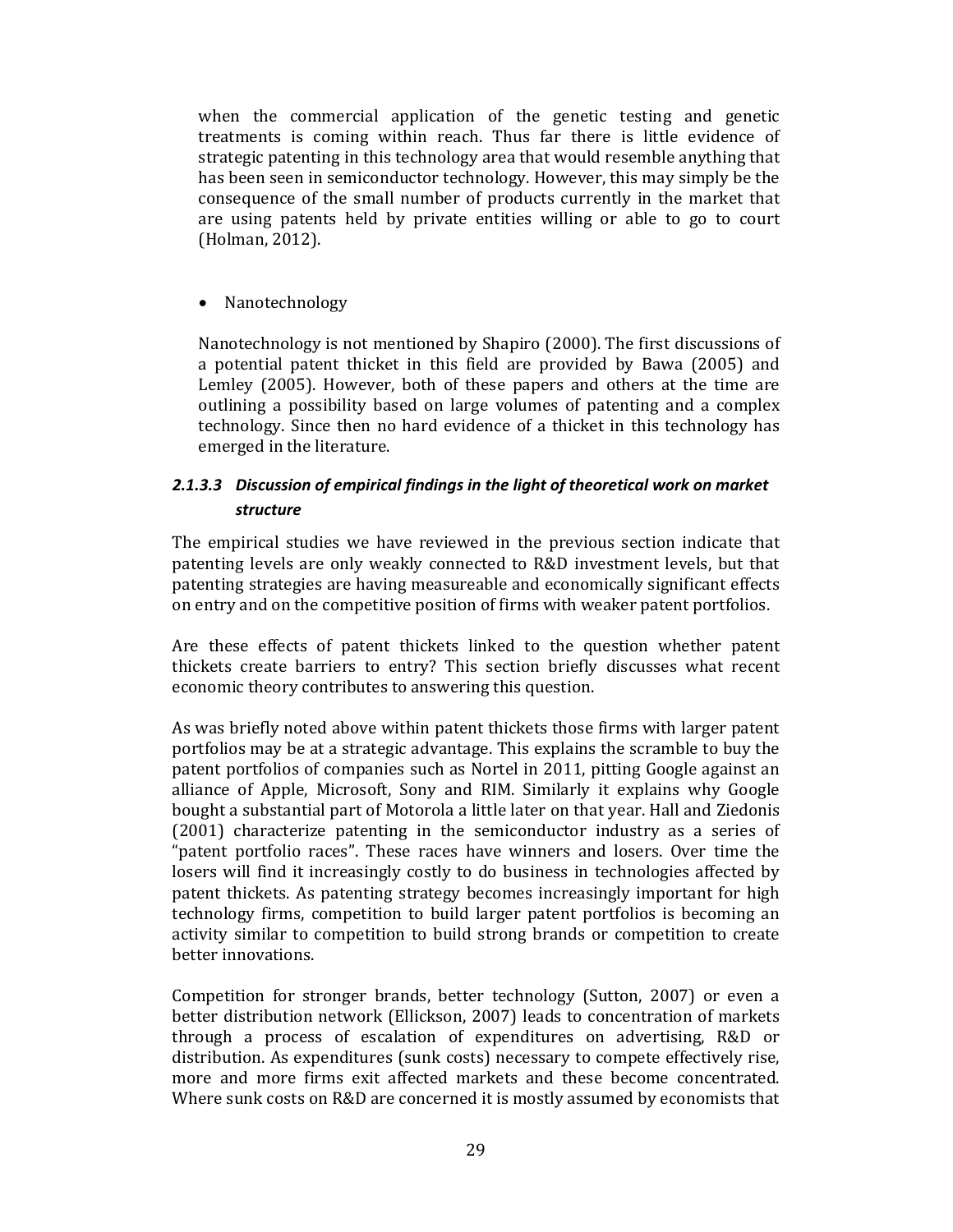these are beneficial to society and therefore these sunk costs are not usually regarded as antitrust barriers to entry.

The evidence we reviewed in the previous section is consistent with the effects of an escalation of expenditure on patenting by some firms. If these firms can make it harder for others with weaker portfolios to compete, then we can expect more exit and less entry into technologies affected by patent thickets. We would also expect to see firms with weaker patent portfolios struggle to compete in product markets, as it becomes increasingly costly to supply new products that do not infringe on rivals' patents.

In evaluating the welfare effects of an escalation of expenditure on patenting it is clear that no direct social benefits arise from patent portfolio races – firms have generally not increased R&D investments, they have only increased the number of patent applications. Thus if the escalation of expenditure on patenting is not to be classified as creating barriers to entry, then this must be because of a socially beneficial side effect of one of the causes of the escalation of expenditure on patenting. Our review of these causes above uncovered only the reduction in litigation duration and the decreases in uncertainty that were consequences of the creation of the CAFC in the United States. These benefits are very much restricted to that jurisdiction, so that it seems unlikely that they could counterbalance any effects on entry or the composition of firms that escalating expenditure on patenting may have.

The main question our empirical analysis below seeks to answer is whether the process of escalation of expenditure on patenting is having economically measurable effects on entry of UK firms into specific technology sectors. If so, we would argue that this literature review has provided much evidence in favor of the view that patent thickets are creating barriers to entry into patenting in affected technology areas.

## **2.2 Small and medium‐sized enterprises**

Policy makers widely believe that small and medium sized (SMEs) businesses create most of the new jobs in modern economies. Therefore, it is often thought that support for SMEs is an important element of policy that is directed towards creation of more employment and growth. It is also true, that previous work for the UK (Anyadike‐Danes *et al.*, 2010) has shown that growth comes from a small share of SMEs. Anyadike‐Danes *et al.* (2010) find that between 2005 and 2008, only around 6 per cent of registered companies accounted for more than half of total employment growth.

In this section we briefly review work on the survival and growth of SMEs in the literature, with a particular focus on the UK. We focus in particular on the link with firms' patenting activity. This will help us gauge the implications of our findings on how firms' patenting activity is affected by thickets for their performance in the market place.

The most recent study on SMEs and job creation in the United States is by Haltiwanger *et al.* (Haltiwanger *et al.*, 2010). This paper focuses mainly on the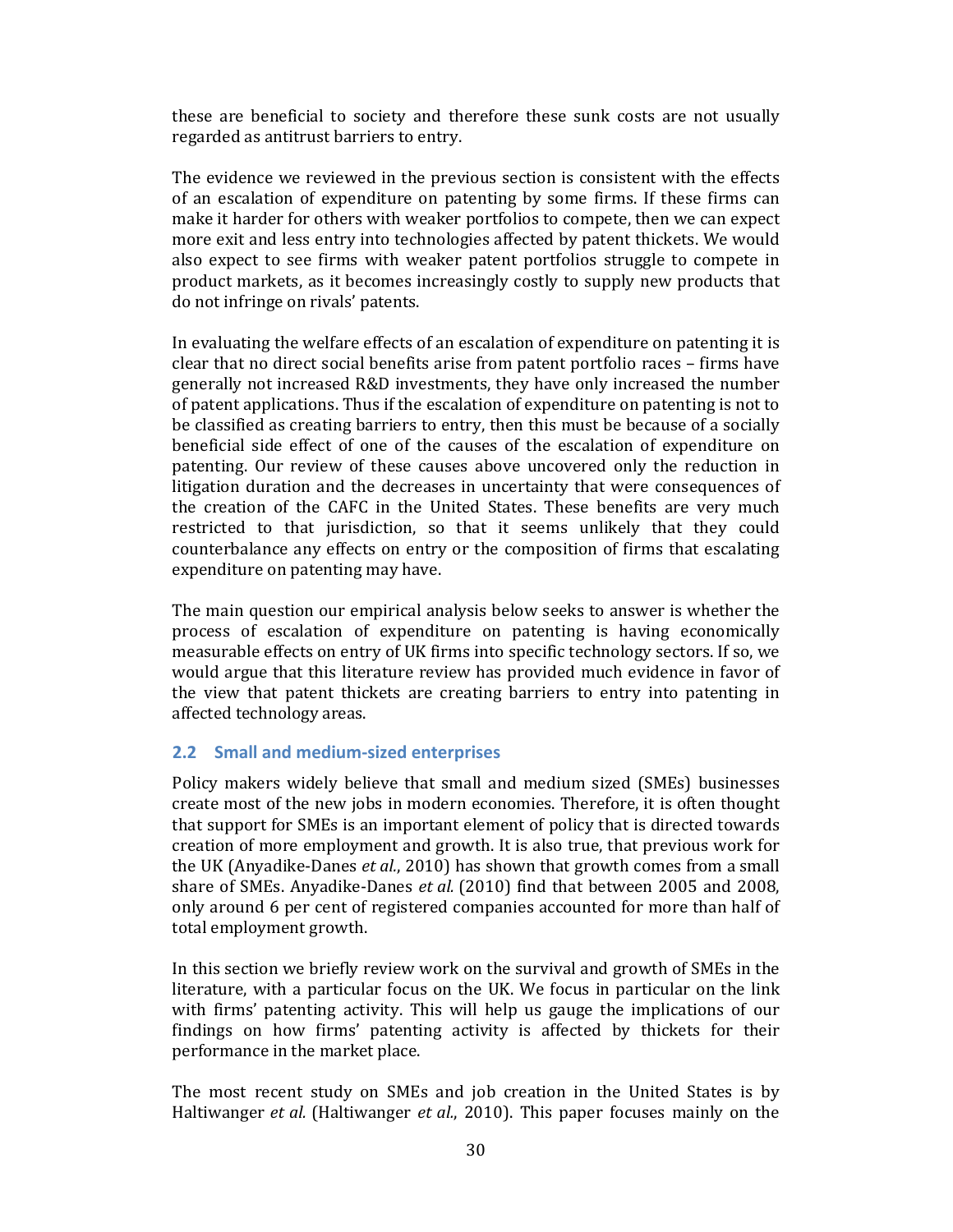question whether SMEs create most private sector jobs. The paper provides new evidence as well as a review of methodological and statistical problems that plague the literature on SMEs and job creation. One main finding is that 40% of jobs created by young start‐up firms are eliminated by the exit of these firms after five years. However, those young firms that survive are found to grow much faster than previously existing firms. Haltiwanger *et al.* (2010) seek to replicate results of Neumark *et al.* 2011 (Neumark *et al.*, 2011) who find that small firms contribute disproportionately to net job growth in the U.S. economy. Haltiwanger *et al.* (2010) show that controlling for age removes any correlation between firm size and net job creation. The reason for this is that young firms and especially start-up firms are generally also small firms. In the United States young and small firms disproportionately create and destroy jobs. This means that it is not so much the size of the firm that matters for job creation rather than the age of the firm.

Balasubramanian and Sivadasan (2011) use matched census data for the US manufacturing sector to show a strong, positive correlation between first-time patenting and subsequent growth. They suggest that first-time patentees experience exceptionally high growth as a consequence of introducing new products. While it remains unclear to which degree the patenting decision itself causes the increase in the number products, this evidence is relevant to our study. We look at entry in form of first-time patenting, which means that evidence provided by Balasubramanian and Sivadasan (2011) could suggest that a negative correlation between first-time patenting and thickets is indicative of a negative association between thickets and growth. Helmers and Rogers (2011) offer some evidence on the link between patenting and growth for the UK. They look at start-up companies' patenting decision shortly after they enter the market. They also find a strong positive correlation between start-up firms' patenting decision and their subsequent growth performance.

Regarding firm survival, there are two relevant studies in the United Kingdom: Helmers and Rogers (Helmers and Rogers, 2010) and Disney *et al.* (Disney *et al.*, 2003).

Disney *et al.* (Disney *et al.*, 2003) use the Annual Business Inquiry Respondents Database (ARD), which starts from 1972. The data contains information on all UK manufacturing establishments over 100 employees and a sample of smaller establishments. The authors have to restrict analysis to the period 1986 to 1991 for their study due to changes in methodology in the underlying data. The study is undertaken at the establishment level, but firm level variables are taken into account in the econometric analysis. In 1986 there are 143,000 establishments in the data. Focus of the study is on exit rates, i.e. on survival. Similarly to the US studies it is shown that the unconditional probability of survival declines with age. The decline is greater for single establishments which are typically smaller establishments. Once the authors condition on firms' and establishments' characteristics, they show that it is the firms' initial size that reduces the probability of exit significantly. This effect gets weaker with age. Overall the study shows that in the UK as in the United States small firms are more likely to exit. However, this study does not show whether the probability is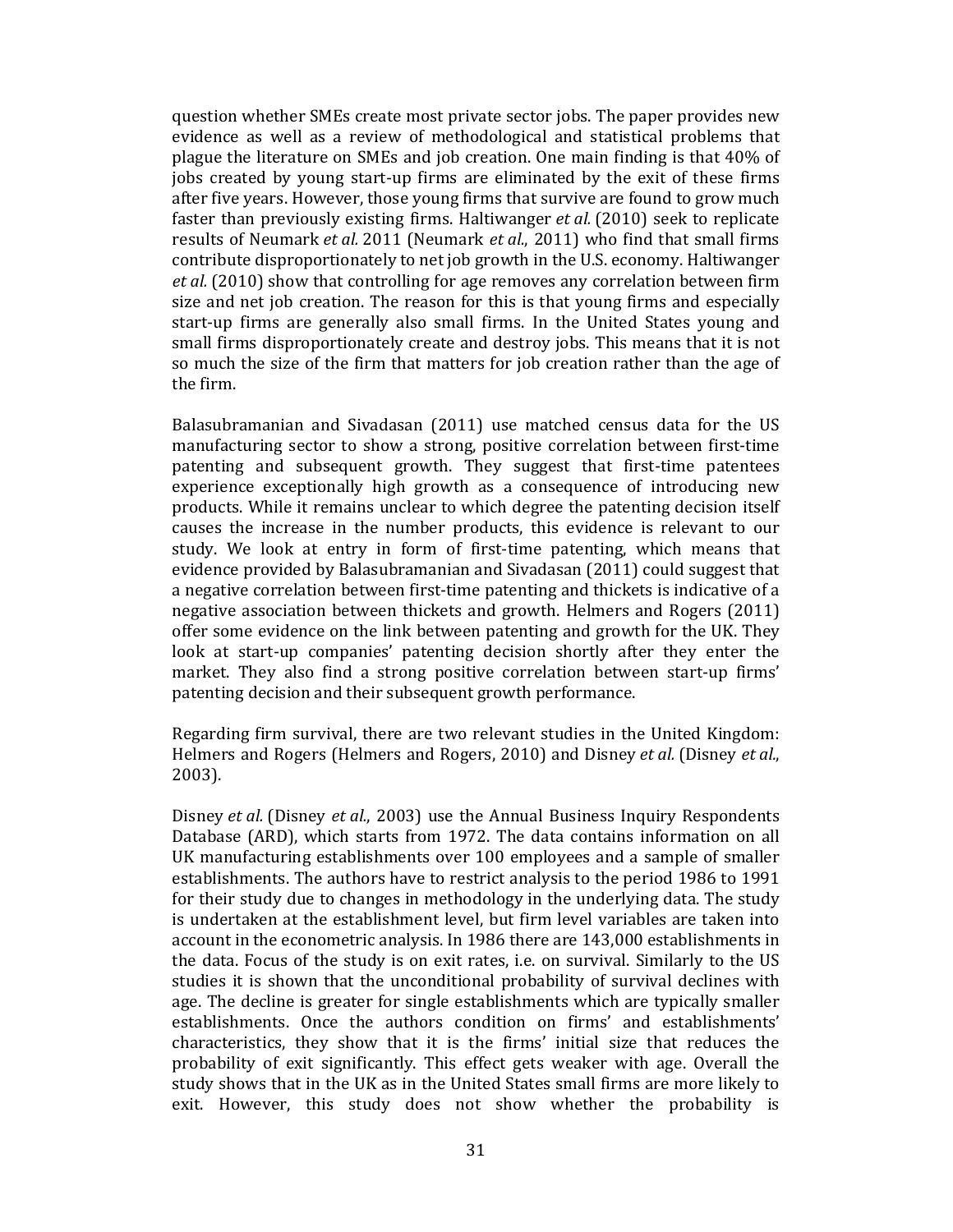disproportionately higher for smaller firms. Also due to the econometric specification chosen it is hard to analyze the effects of age clearly. The authors find that after five years 65% of new establishments exit. For establishments that are part of multi‐establishment firms this figure falls. Unfortunately the authors do not provide information on the extent of the reduction for such establishments.

Helmers and Rogers (Helmers and Rogers, 2010) track the survival of a complete cohort of firms registered in Britain in 2001. Of the 162,000 firms in this cohort, just over 30% of the firms have exited after four years. The authors show that "IP active" firms (i.e. firms that have obtained either a patent or a trade mark) are significantly less likely to exit than other firms. This is true both in descriptive results provided and in results conditional on a large number of firm, sector and location specific controls.

The papers reviewed here demonstrate that high rates of entry and exit are characteristic of SMEs in the UK and elsewhere. The more recent literature notes that SMEs which survive beyond the first five years often make an important contribution to job growth and productivity improvements in an economy. Haltiwanger *et al.* (2010) also note the need for a better understanding of the challenges faced by SMEs in these first five years. The literature on the growth and patenting nexus discussed above suggest that firms' decision to patent may contribute to their growth success, especially so in the case of first-time patentees. It is against this background that we analyze the effect of thickets on firms' first-time patenting decision.

## **3 Empirical Methodology**

## **3.1 Methodology to identify entry and exit of firms**

In this report, we are concerned with the ability of firms to compete in particular technology spaces. Therefore we define entry and exit in terms of the patenting behavior of firms rather than as market entry or survival in a market. In the case of entry, this approach has the advantage of providing us with a pool of all potential entrants, that is, we also observe those firms that could have entered a given technology, but chose not to do so. If we were to consider product market entry, we would only observe the set of firms that entered the market but not the entire pool of potential entrants, which makes a study of entry impossible.

In addition, linking the analysis of market entry in a specific market context to patenting activity requires a great deal of work on linking patents to products and product markets. We are not aware of any research that contains this kind of analysis at the level of an entire patent system. For this reason we limit our analysis to entry into patenting activity, which is a reasonable proxy for a firm's ability and desire to compete in a certain area.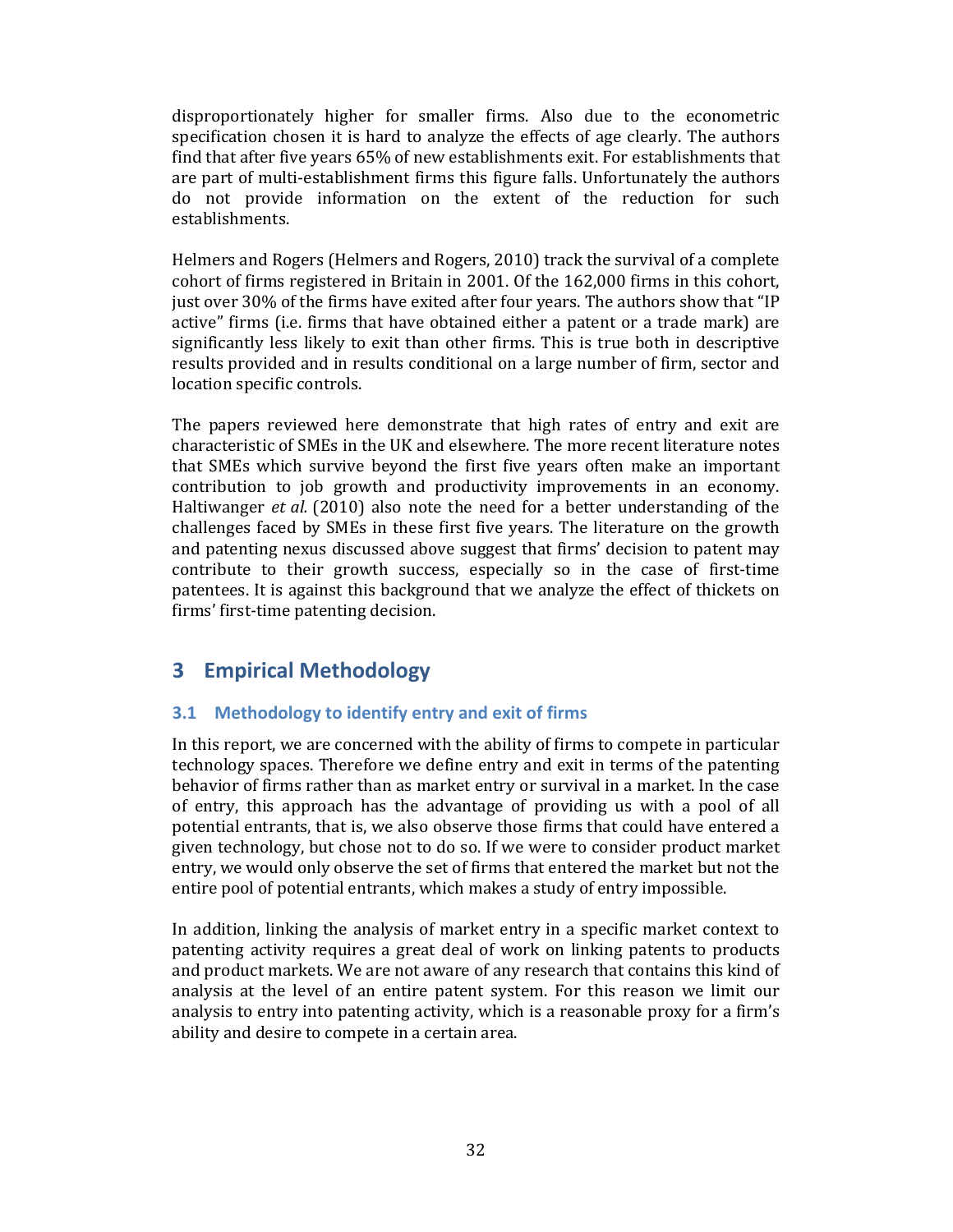## **3.2 Methodology for the measurement of patent thickets**

In this section we discuss a number of ways in which economists have sought to quantify the extent of patent thickets. Some of these measures have also been used to identify effects of patent thickets for different types of patent applicants.

The main problem that patent thickets create for firms are the costs of adequate patent search, the ability to identify all relevant technology, and the consequent threat of hold‐up *ex post*, even if adequate due diligence has been done. This problem is most likely to arise for firms producing and selling products that use a complex technology, for instance the producer of a mobile phone. Such a firm cannot effectively ensure that its products do not infringe on patents granted to another firm, because there are usually very many relevant patents (Shapiro, 2000), because the claims in these patents are not always precise (Hall and Harhoff, 2004; Lemley and Shapiro, 2007) and because it is increasingly in the strategic interest of some applicants to hide their applications within the system for as long as the rules allow (Hegde *et al.*, 2009), leading to uncertainty over exactly which patents and claims will be granted in the end.

Therefore, a measure of patent thicket density measuring the hold‐up potential existing in different parts of the patent system is needed. In the early literature on patent thickets these were identified using qualitative techniques such as interviews (Hall and Ziedonis, 2001). Both in this paper and in Hall (2005) changes in the number of patent applications that are the result of the growth of patent thickets are documented. While increased patent applications can be a signal that a patent thicket is growing, there are many other possible explanations for increased patent applications such as greater technological opportunity. The measure we describe below uses information on blocking claims to identify technology areas with thickets more precisely.

## **3.2.1 Capturing hold‐up potential**

Building on the work cited above Ziedonis (2004) introduced the first measure of hold‐up potential into the literature. This measure uses citations from a focal firm's patents to prior art owned by other firms. It then measures the fragmentation (which is the opposite of concentration) of these citations to prior art. The more rival firms are cited by the focal firm, the higher the degree of fragmentation. Ziedonis (2004) argues that as a firm faces a more fragmented set of prior art the firm must build a larger portfolio of patents in order to insure itself against hold‐up. The logic here is that of an arms race and it is invoked frequently by patent counsel of large firms in the semiconductor and information technology industries (Hall and Ziedonis, 2001; Federal Trade Commission, 2003; Somaya *et al.*, 2007).

Ziedonis (2004) shows that the degree of fragmentation of prior art has a significant positive effect on the patenting efforts of capital intensive semiconductor firms. The measure has subsequently been used in a number of other studies of patent thickets (Schankerman and Noel, 2006b; Graevenitz *et al.*, 2012; Galasso and Schankerman, 2010).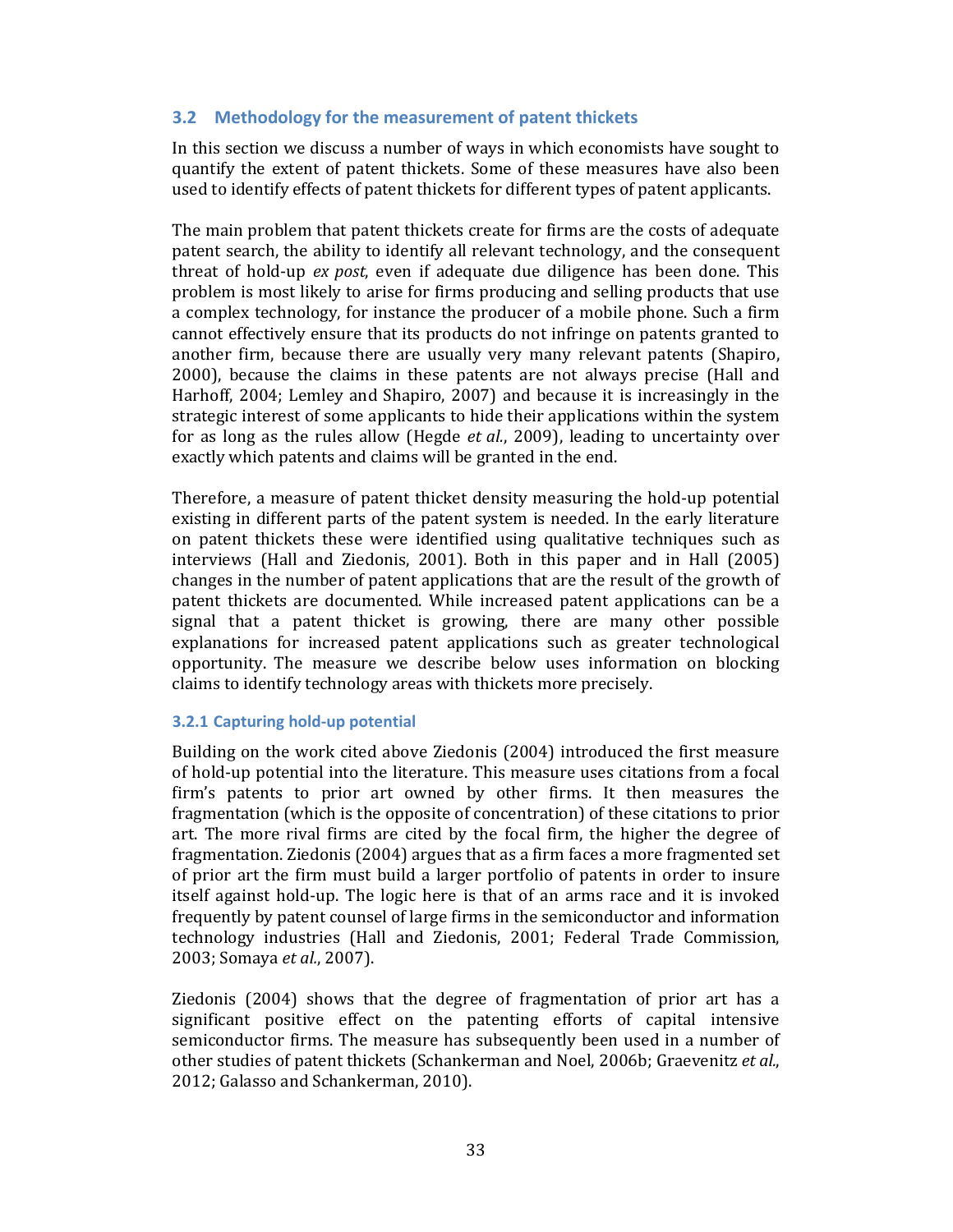While the measure captures hold-up potential in the sense that the firm faces many rival firms with similar technological competencies, it does not identify the 'web of overlapping patent rights'. As we have noted above patent thickets affect firms' costs in several ways and hold‐up may not be the most significant of these in all jurisdictions. Where hold-up is less important as an immediate threat based on injunctions, the costs of disentangling overlapping property rights may still be significant. Thus an identification of the web of overlapping patent rights as a web or network is useful.

#### **3.2.2 A Measure derived from Social Network Analysis**

If patent thickets are "dense webs of overlapping patent rights", the extent of thickets can be measured by the overlap in patents in a technology. This leads us to consider measures of patent thickets derived from the methods of social network analysis (Watts, 2004; Jackson, 2008; Borgatti *et al.*, 2009). Here the patent thicket is conceived of as a network of firms. Within this network the firms are the nodes and the edges represent the degree of overlap between two firms' patent portfolios. In this section we discuss various attempts to implement measures of patent thickets derived from network analytic methods.

Clarkson (Clarkson, 2005) and Clarkson and DeKorte (2006) discuss the use of density measures as applied to citations of prior art on each patent to identify patent thickets. The density measure used is derived from the field of social network analysis (Watts, 2004; Jackson, 2008). Two problems arise with this method: first, it is carried out at the level of the patent while the strategic actor in the thicket is the firm and second, it is based on citations that do not necessarily indicate that the owner of the cited patent is in a position to limit the use of the citing patent. Sternitzke *et al.* (2008) further pursue the idea of network analysis on patent data and they use patent families rather than individual patents and they aggregate up to the applicant. While they use the concept of patent thickets, they do not discuss a method of identification for these.

Building on the idea of overlapping patent rights Graevenitz *et al.* (2012; 2011) define a measure of patent thickets by focusing on the critical references to older patents (prior art) inserted in recent patent applications. Building on the EPO's classification of citations on patent documents (Webb *et al.*, 2005) they identify critical references – also known as X and Y citations ‐ that indicate that the cited firm's patent application contains prior art which limits one or more claims in the citing patent application. This type of citation indicates that at the application stage there is overlap between the patent claims of two firms. Graevenitz *et al.* (2012; 2011) then define a patent thicket as a network of links based on critical references between firms' patent portfolios. Most likely, the patent thicket as defined by Shapiro (2000) is more extensive than that defined by these links. Nonetheless, we expect that both thickets overlap substantially.

Graevenitz *et al.* (2012; 2011) introduce the concept of firm triples to identify patent thickets. A *triple* is defined as a group of three firms in which each firm has critical prior art limiting claims on recent patent applications of each of the other two firms. Clearly such a group of firms is caught in the most basic type of a patent thicket created by potentially overlapping patent portfolios. While two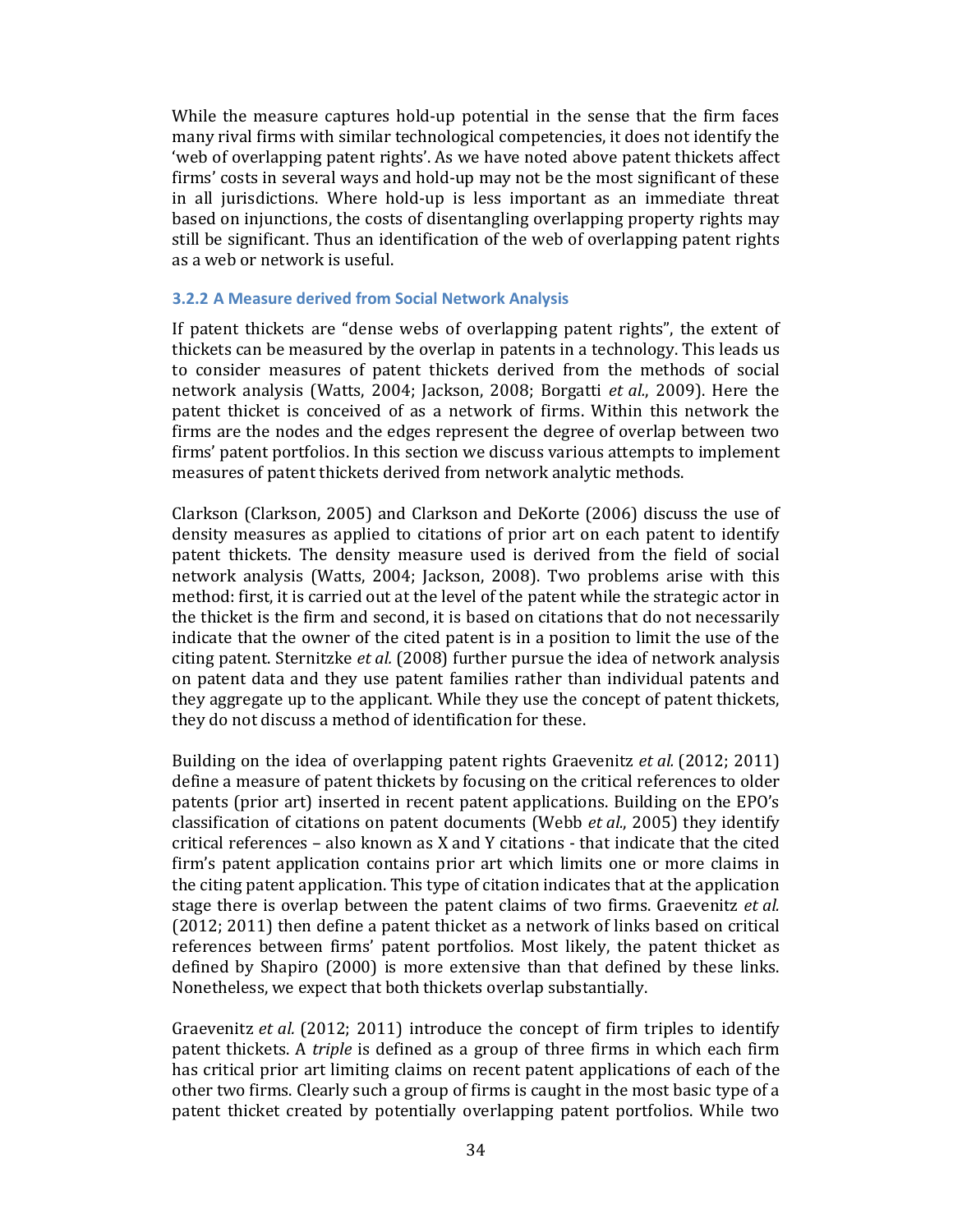firms holding mutually limiting or blocking patents may resolve the threat of hold-up by contract, this is no longer as simple for firms in a triple. Here the relative value of any two firms' patents depends on the actions of a third firm, making bargaining more difficult. Where multiple triples arise within the same network of firms it is highly likely that these will overlap creating ever more complex bargaining problems that require recourse to patent pools or standards for their resolution.

It might be argued that the EPO identifies critical references in order to allow examiners to redraw claims in a patent document so as to reduce or eliminate the overlap that is identified. If this were completely successful the triples measure would not correlate with real patent thickets or any of their effects. This view is to place extreme faith in the ability of the EPO to remedy overlapping claims. In our view the EPO is unlikely to identify all potentially overlapping claims nor are examiners likely to remove all threats arising from them. This becomes apparent in studies showing that critical references are highly significant predictors of post grant opposition at EPO (Harhoff and Reitzig, 2004). Thus the triples measure identifies groups of firms who are likely bound together by further overlapping patents covering similar technologies used by them.

Graevenitz *et al.* (2011) show that counts of triples by technical area are significantly higher for technologies classified as complex than for areas classified as discrete by Cohen *et al.* (2000). More interestingly Graevenitz *et al.* (2012) provide a model of patenting efforts in complex and discrete technologies that provides counter‐intuitive predictions for effects of technological opportunity on patenting in complex technologies. They show that their predictions are supported empirically, when they use the triples measure as a proxy for complexity of technologies. Also, Harhoff *et al.* (2012) show that post‐ grant opposition is affected by patent thickets in ways predicted by Farrell and Merges (2004). This study shows that patent applications of firms in the midst of patent thickets are less likely to be opposed than applications of firms on the fringes of thickets. This finding is hard to rationalize, in the absence of patent thickets. In sum, these studies, which all compare patenting behavior across technology areas and time, indicate that the measure successfully proxies changes in the density of thickets.

Graevenitz *et al.* (2011) also point out that the concept of a triple is the same as a fully transitive triad. Triads were first identified by Holland and Leinhardt (Holland and Leinhardt, 1976), as local structures that characterize the global characteristics of a network, when they introduced the triad census. More recently, Milo *et al.* (2002; 2004b) provide comparisons of the information contained in different components of the triad census for different types of networks. They show that the citation networks between websites on the World Wide Web and several social networks can be best characterized using the fully transitive triad (or triple).

In Section 4.1 we discuss the first evidence we know of that triples are also highly significant network motifs in networks of critical patent references, such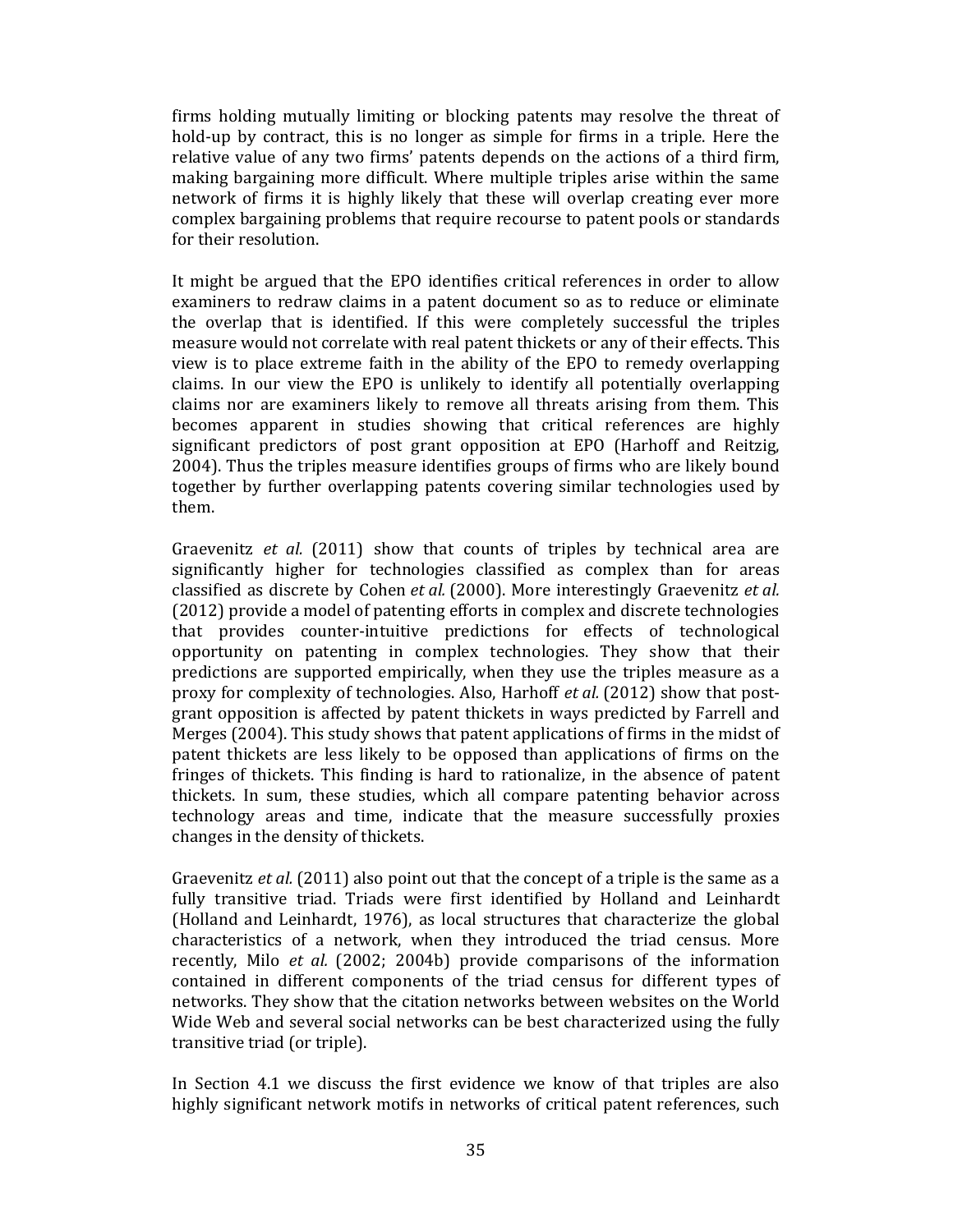as those analyzed by Graevenitz *et al.* (Graevenitz *et al.*, 2012; 2011) and Harhoff *et al.* (Harhoff *et al.*, 2012).

|                | Area                     | ⊥⊃ບ⊥−∠ບບ⊃<br>Total | Average        | Median         | Min.           | Max. |
|----------------|--------------------------|--------------------|----------------|----------------|----------------|------|
|                |                          | <b>Triples</b>     | per year       | per year       |                |      |
| $\mathbf{1}$   | Electronics / energy     | 2,472              | 181            | 208            | $\mathbf{1}$   | 245  |
| $\overline{2}$ | Audiovisual              | 6,561              | 423            | 466            | 3              | 682  |
| 3              | Telecom                  | 15,815             | 1161           | 1165           | 2              | 1860 |
| 4              | Digital communication    | 4,035              | 397            | 426            | $\mathbf{1}$   | 525  |
| 5              | Basic Comm. processes    | 455                | 44             | 38             | $\mathbf{1}$   | 90   |
| 6              | Computer technology      | 7.818              | 625            | 703            | 3              | 908  |
| 7              | <b>IT Methods</b>        | 10                 | 2              | 2              | $\mathbf{1}$   | 3    |
| 8              | Semiconductors           | 4,423              | 335            | 374            | $\mathbf{1}$   | 559  |
| 9              | Optics                   | 3,000              | 197            | 255            | $\mathbf{1}$   | 277  |
| 10             | Measurement              | 373                | 35             | 36             | $\mathbf{1}$   | 60   |
| 11             | Control                  | 66                 | 8              | 6              | $\mathbf{1}$   | 15   |
| 12             | Medical technology       | 711                | 53             | 58             | 3              | 78   |
| 13             | Organic chemistry        | 1,618              | 104            | 91             | $\overline{c}$ | 181  |
| 14             | Biotechnology            | 185                | 50             | 55             | $\mathbf{1}$   | 77   |
| 15             | Pharmaceuticals          | 316                | 40             | 30             | $\mathbf{1}$   | 73   |
| 16             | Polymers                 | 891                | 44             | 36             | $\mathbf{1}$   | 86   |
| 17             | Food chemistry           | 17                 | $\overline{2}$ | $\overline{c}$ | $\mathbf{1}$   | 3    |
| 18             | Materials chemistry      | 604                | 30             | 29             | $\mathbf{1}$   | 53   |
| 19             | Materials / metals       | 94                 | 8              | 8              | $\mathbf{1}$   | 14   |
| 20             | Surface technology       | 32                 | 3              | 3              | $\mathbf{1}$   | 4    |
| 21             | Chemical engineering     | 46                 | 5              | 5              | $\mathbf{1}$   | 7    |
| 22             | Environmental technology | 76                 | 10             | 7              | $\mathbf{1}$   | 22   |
| 23             | Handling                 | 96                 | 9              | 10             | $\mathbf{1}$   | 14   |
| 24             | Machinetools             | 104                | 14             | 17             | $\mathbf{1}$   | 20   |
| 25             | Engines/pumps/turbines   | 2,212              | 203            | 225            | $\mathbf{1}$   | 305  |
| 26             | Textiles/paper machines  | 672                | 57             | 53             | $\mathbf{1}$   | 99   |
| 27             | Other machines           | 37                 | 6              | 4              | $\mathbf{1}$   | 11   |
| 28             | Thermal processes        | 51                 | 6              | 6              | $\mathbf{1}$   | 9    |
| 29             | Mechanical elements      | 244                | 28             | 27             | $\mathbf{1}$   | 43   |
| 30             | Transport                | 2,770              | 295            | 314            | $\mathbf{1}$   | 441  |
| 31             | Furniture/games          | 21                 | 3              | 3              | $\mathbf{1}$   | 6    |
| 32             | Other consumer goods     | 114                | 20             | 18             | $\mathbf{1}$   | 30   |
| 33             | Civil engineering        | 90                 | 9              | 9              | $\mathbf{1}$   | 16   |
|                | <b>Total</b>             | 56,029             | 567            | 441            | $\mathbf{1}$   | 1860 |

Table 2: Descriptive Statistics on Triples by Technology Area 1981‐2009

## **4 Effects of Patent Thickets on Entry and Survival**

In this section we use the triples measure described above to provide a descriptive analysis of patent thickets in European patent data and we describe the exposure of UK SMEs to these thickets. We then examine the possible impact of the presence of patent thickets on SMEs in the UK by looking at the probability of entry into patenting in a particular technology sector as a function of EPO patent application thickets in that sector.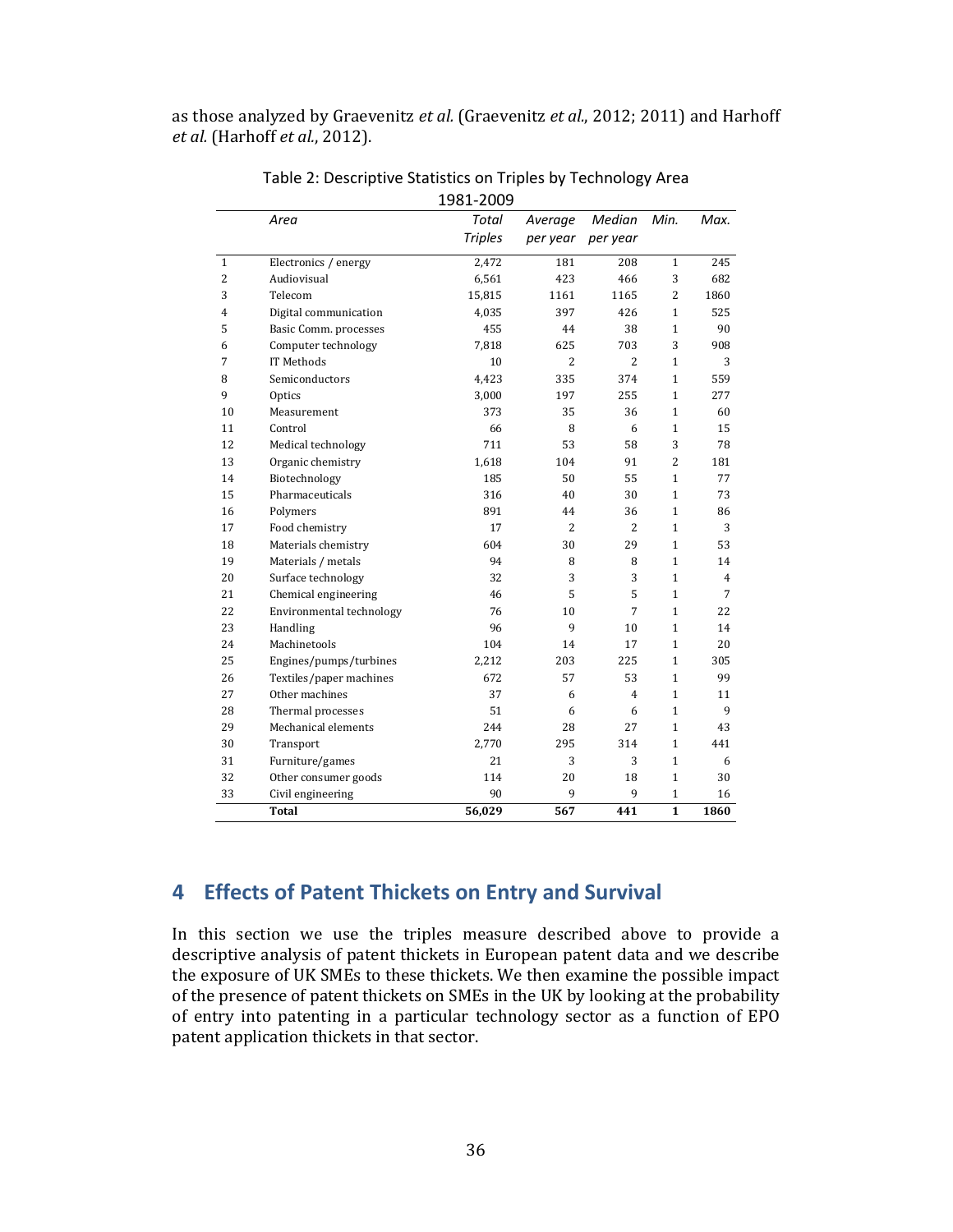#### **4.1 A descriptive analysis of patent thickets**

This section provides a descriptive analysis of patent application thickets in the patent system of the European Patent Office (EPO) using the triples measure of patent thicket density introduced in Section 3.2.2. In Appendix 6.1 we provide a validation analysis of this measure. It shows that the triples measure is a statistically highly significant measure of network structure, just as in the examples analyzed by (Milo *et al.*, 2004b).

#### **4.1.1 Descriptive analysis of triples counts**

Table 2 above sets out descriptive statistics for the triples measure by technology area.

In Figure 2 below we segment patent applications at the EPO into five main technology areas based on the 2008 version of the ISI‐OST‐INPI technology classification (Schmoch, 2009). We then plot the number of triples for each of these technology areas between 1978 and 2005.

Figure 2 clearly shows that the count of triples in Electrical Engineering far outstrips the counts of triples in any of the other main technology areas. This is commensurate with the earlier finding of Hall (2005) that the increase in patent applications at USPTO after 1984 was primarily due to firms operating in Information and Communications Technologies (ICT). At the EPO these firms patent primarily in the main technology area of Electrical Engineering.



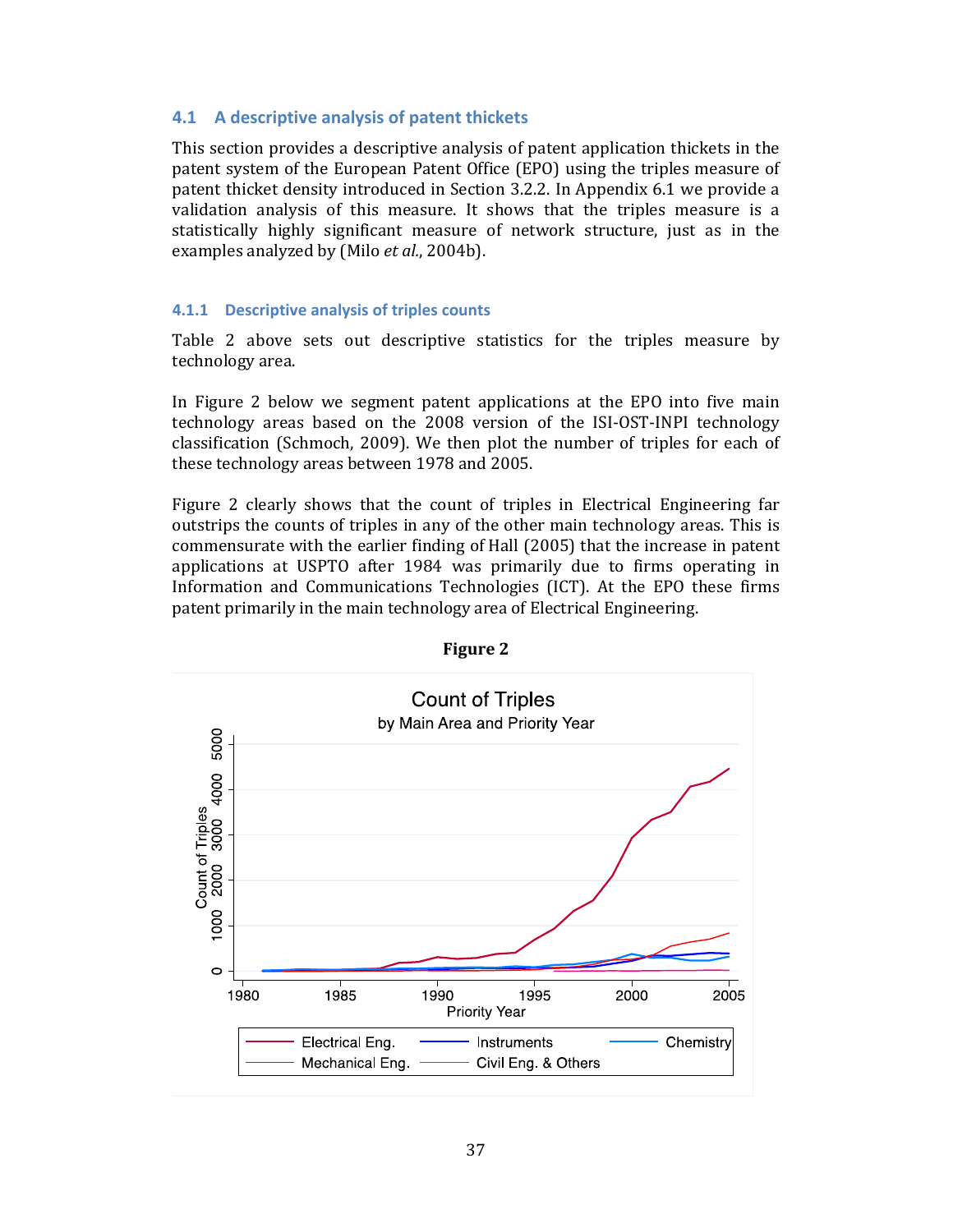In an earlier version of this graph Graevenitz *et al.* (2012) show that the increases in triples are not affected by differential rates of patenting in the five main technology areas. We have checked that this remains true also when normalizing by the total weighted patent applications at EPO ‐ compare Table 3 below.

The ISI‐OST‐INPI technology classification (Schmoch, 2009) also allows us to further segment each main technology area into constituent technology areas. Below we document the evolution of the number of triples in three main technology areas by technology area, these are: Electrical Engineering (Figure 3), Instruments (Figure 4) and Chemistry (Figure 5)



**Figure 3**

.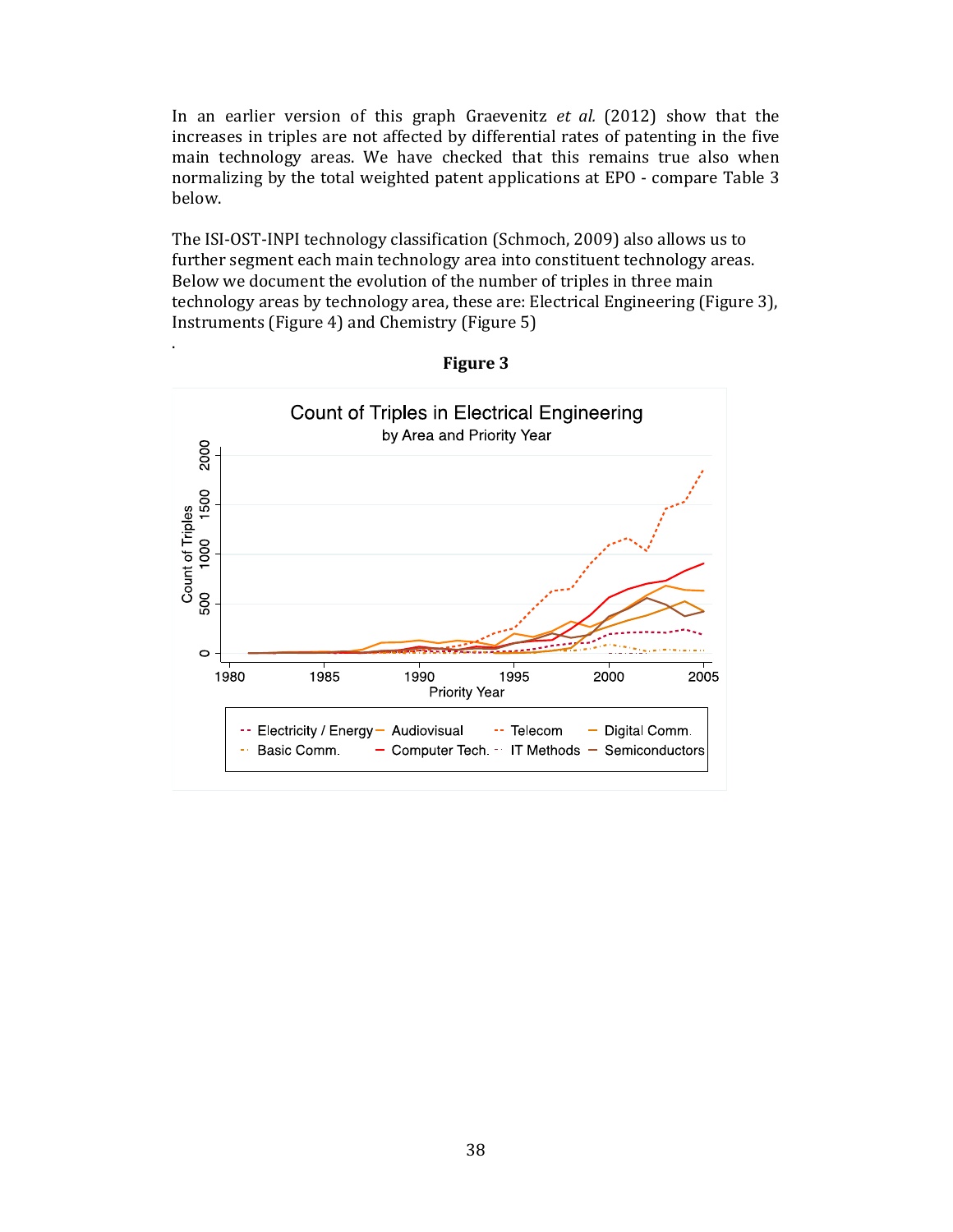**Figure 4**



**Figure 5**



These three figures largely confirm, what Figure 2 already indicated. The increases in triples counts are very high in almost all technology areas within the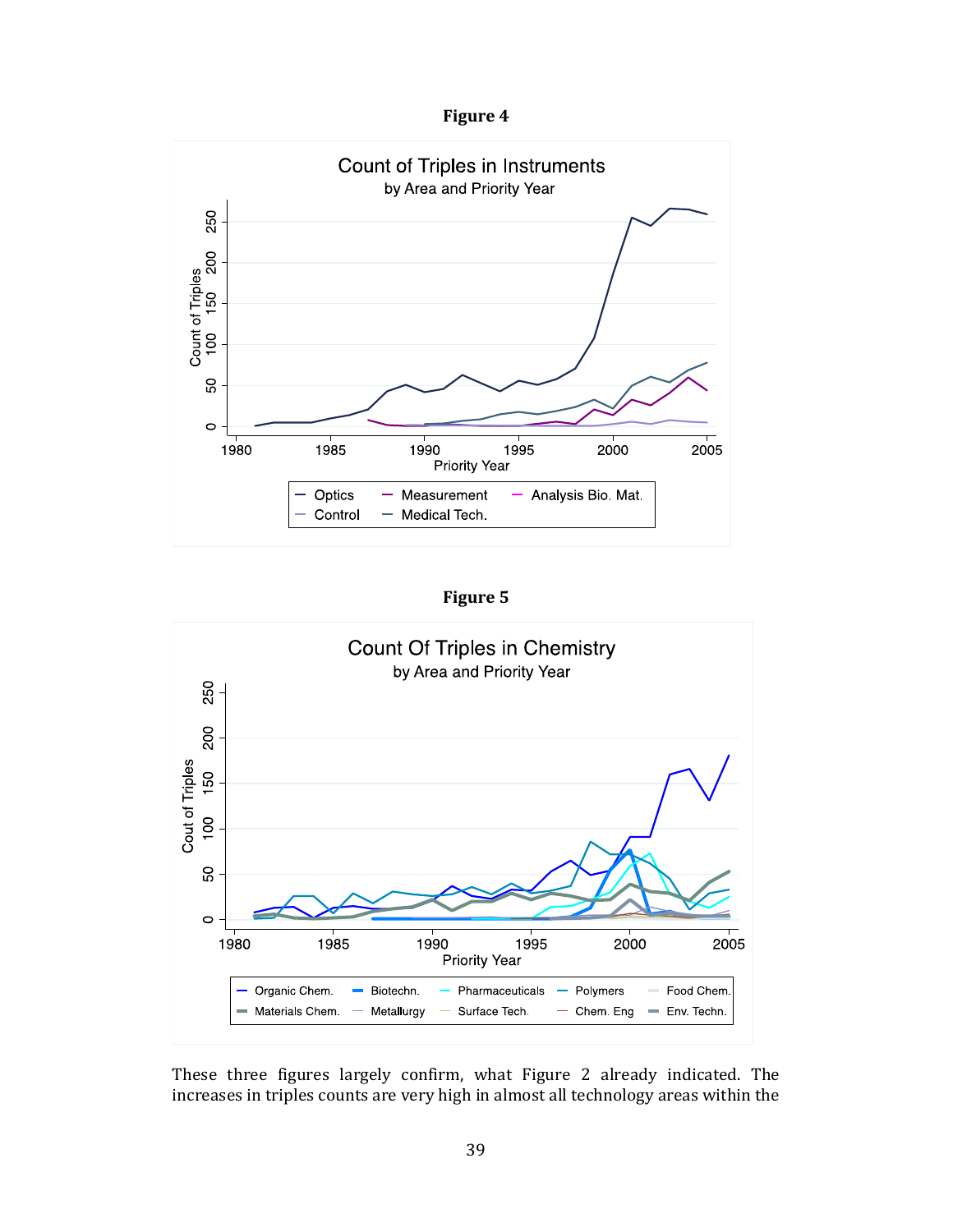main area Electrical Engineering, while they are significantly lower in almost all technology areas within the main areas Instruments and Chemistry.

Some noteworthy detail emerges, however:

- In Electrical Engineering triples counts are particularly high in the areas of Telecommunications, Audiovisual Technology, and Computer Technology.
- In Instruments there is a five-fold increase in the level of the triples count between 1995 and 2000 in Optics. We found that the initial growth in triples was driven mainly by patenting of the following firms: Canon, Matsushita, Seiko, and Epson. Subsequently the high level of triples is due to Sony, Ricoh and Samsung.
- In Chemistry we would not expect patent thickets to play a major role, with the possible exception of Biotechnology where it has been repeatedly argued that they may exist. Figure 5 indicates that if at all a patent thicket may be growing in the area of Organic Chemistry where triples counts doubled between 2000 and 2005.

While these figures provide an indication of how dense patent thickets are in different technology areas, they do not show the structure of thickets and the firms involved in it. Figure 6 below shows the network of critical references, which contributed to one or more triples, in the technology area Telecommunications in the year 2005. The nodes in this figure represent individual firms. The size of the node represents the number of limiting citations to the firm's prior art. This can be interpreted as the importance of the firm's patents for the commercialization of telecommunications technology by rival firms. The position of individual nodes is random. Most of the firms in Figure 6 that own many limiting patents are also frequently involved in patent litigation.<sup>28</sup> This is an additional indication that the measure of thicket density based on critical references is a helpful way of capturing patent thickets. $29$ 

 <sup>28</sup> A discussion of patent litigation maps related to smartphones can be found here: http://www.techdirt.com/blog/wireless/articles/20101007/22591311328/meet-the-patentthicket‐who‐s‐suing‐who‐for‐smartphone‐patents.shtml .

 $^{29}$  It is possible to create multiple snapshots of a figure like Figure 6 below to show the evolving nature of the patent thicket in Telecommunications. However, we prefer to depict the evolution of the thickets using time series of the triples counts as set out in Figures 2‐5 above as a series of figures such as figure 6 below contain too much information to be easily analyzed.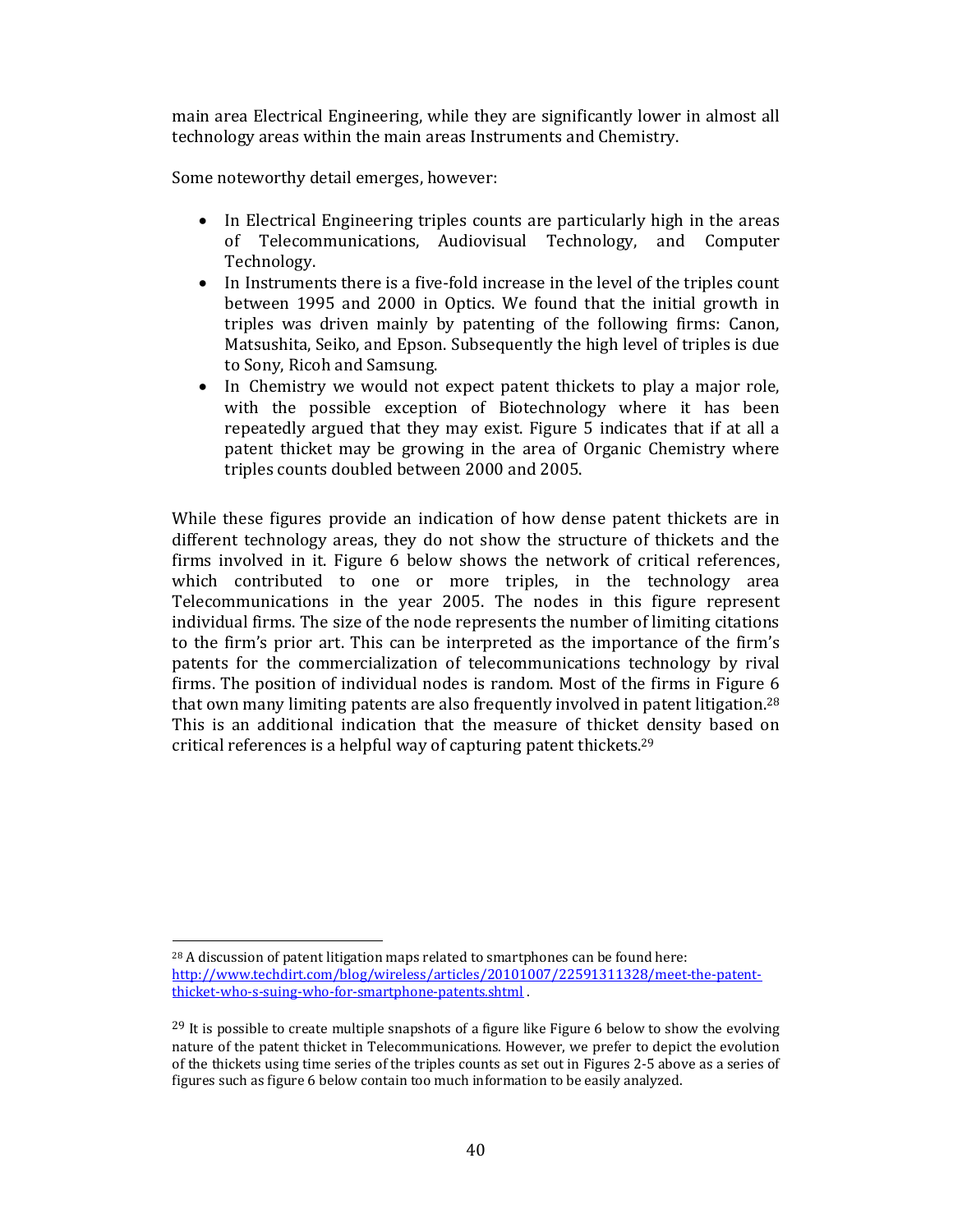

## **Figure 6 – Network of Critical References in the Technology Area Telecommunications in 2005**

## **4.2 Exposure of UK SMEs to patent thickets at the EPO**

In this section we set out a descriptive analysis of the technology areas and industry sectors that UK firms are active in. The graphs set out below show that UK firms tend not to enter those technology areas that are most heavily affected by patent thickets.

The first three figures below (Figures 7‐9) describe which proportion of entrants in a given cohort chose to enter a given technology area. We highlight those five technology areas, which are chosen most frequently in each cohort. The histograms reveal that Civil Engineering has persistently attracted the highest proportion of new patenting entrants out of each cohort. Within the technology areas most affected by patent thickets, those in the main area Electrical Engineering, we find that the proportion of UK firms entering Electricity/Energy, Computer Technology and Measurement is persistently at or close to 0.05% of each cohort. The histograms do not reveal strong visual evidence that the growth of patent thickets in some technology areas is having strong effects on the proportion of entrants choosing those technology areas.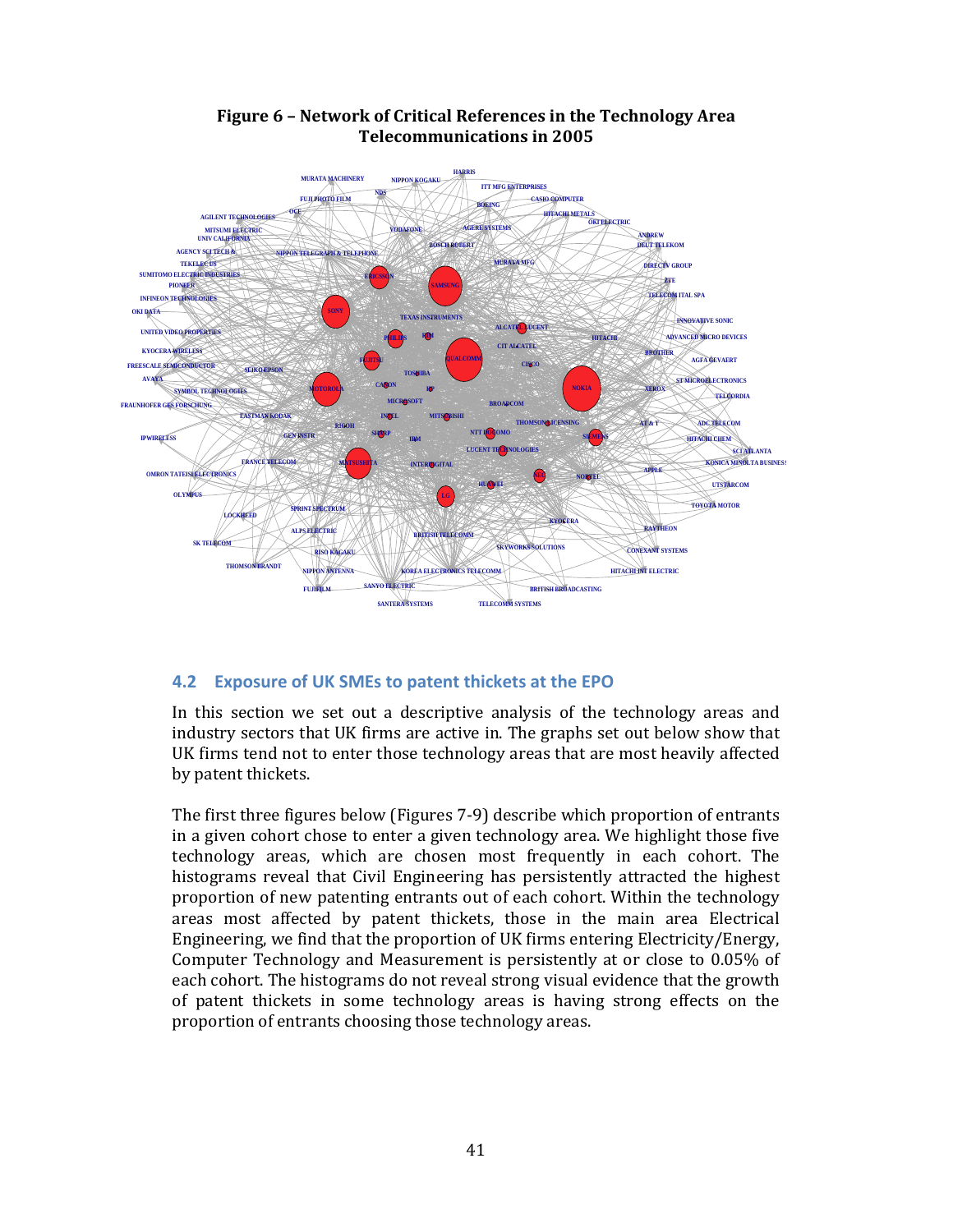**Figure 7**



Note: 34-class tech classification, in bold face the five classes highlighted above which attract the highest share of entry: 101 Electricity/Energy, 102 Audiovisual Technology, 103 Telecoms, 104 Digital Communication, 105 Basic Communications Processes, 106 Computer Technology, 107 IT Methods, 108 Semiconductors, 109 Optics, 110 **Measurement**, 111 Analysis Bio Materials, 112 Control, 113 Medical Technology, 114 Organic Chem, 115 Biotechnology, 116 Pharmaceuticals, 117 Polymers, 118 Food Chemistry, 119 Materials Chemistry, 120 Materials/Metallurgy, 121 Surface Technology, 122 Chem Engineering, 123 Environmental Technology, 124 **Handling**, 125 Machine Tools, 126 Engines/Pumps/Turbines, 127 Textiles/Paper Machines, 128 **Other Machines**, 129 Thermal Processes, 130 **Mechanical Elements**, 131 Transport, 132 Furniture/Games, 133 Other Consumer Goods, 134 **Civil Engineering**.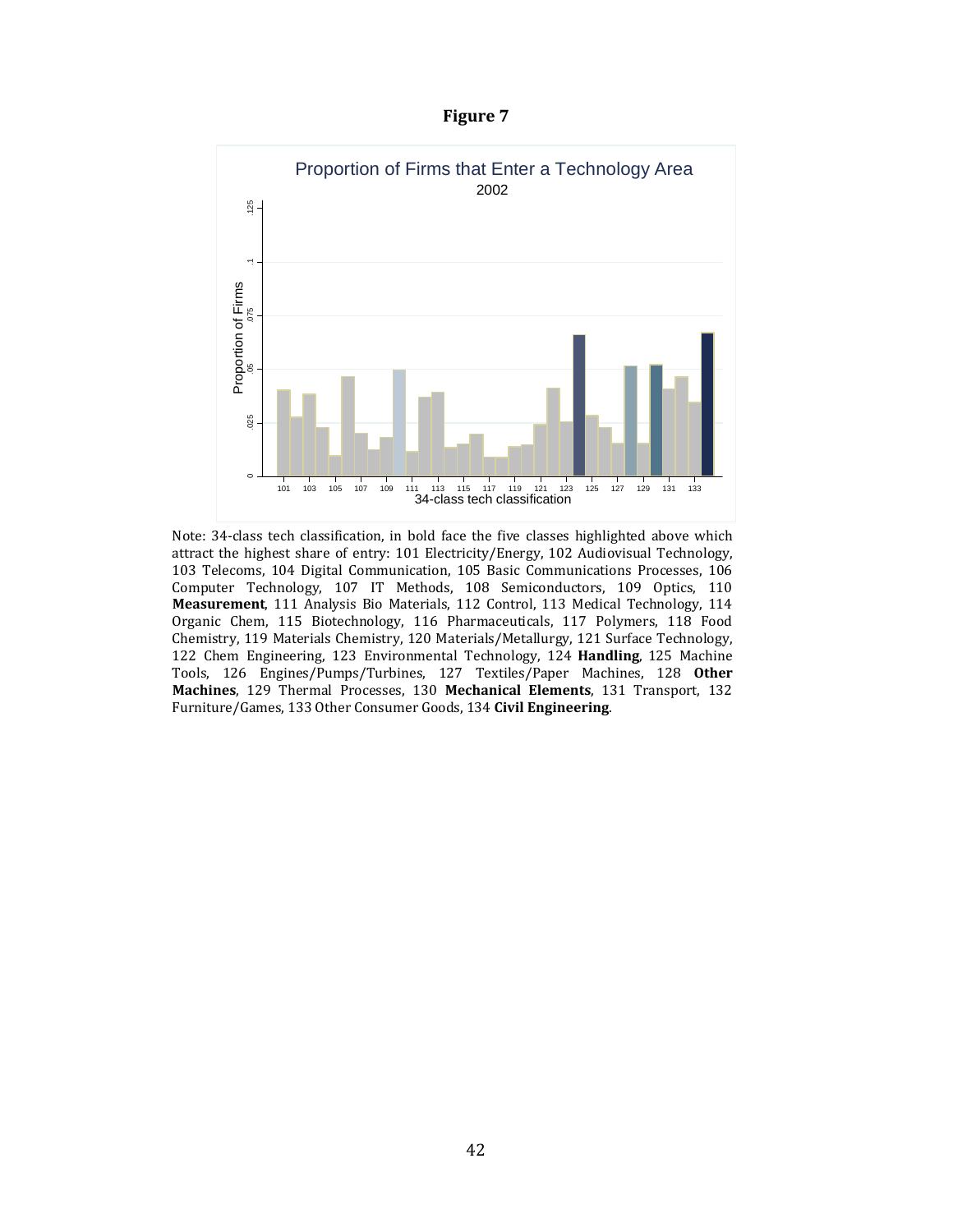## **Figure 8**



Note: Refer to Figure 8 above for the list of class names.

**Figure 9**



Note: Refer to Figure 8 above for the list of class names.

Figures 10-12 provide a descriptive breakdown of entry by market sector in which firms are active. We assign each firm to a principal sector on the basis of information contained in a number of waves of the FAME data sets. These figures show that the business sectors giving rise to new entry into patenting most frequently change much less over time than the technology areas shown in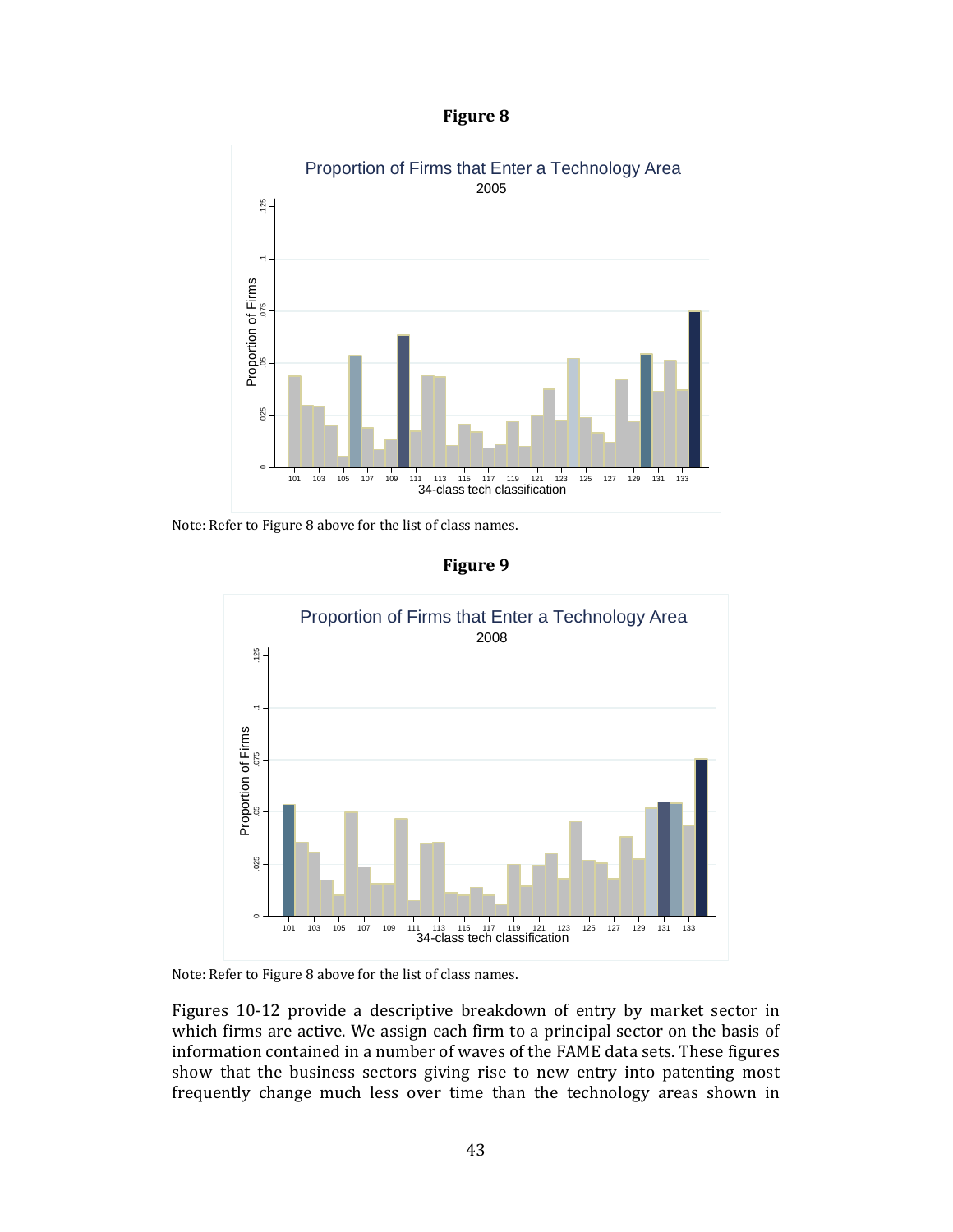Figures 7-9. Most entrants are active in Business Services, R&D services or Wholesale Trade.



**Figure 10**

Note: 1 Basic metals, 2 Chemicals, 3 Electrical machinery, 4 **Electronics & instruments**, 5 Fabricated metals, 6 Food, beverage, & tobacco, 7 Machinery, 8 Mining, oil&gas, 9 Motor vehicles, 10 **Other manufacturing**, 11 Pharmaceuticals, 12 Rubber & plastics, 13 Construction, 14 Other transport, 15 Repairs & retail trade, 16 Telecommunications, 17 Transportation, 18 Utilities, 19 **Wholesale trade**, 20 **Business services**, 21 Computer services, 22 Financial services, 23 Medical services, 24 Personal services, 25 Publishing, 26 **R&D services**.

| rıgure |  |
|--------|--|
|--------|--|



Note: Refer to Figure 10 above for the list of class names.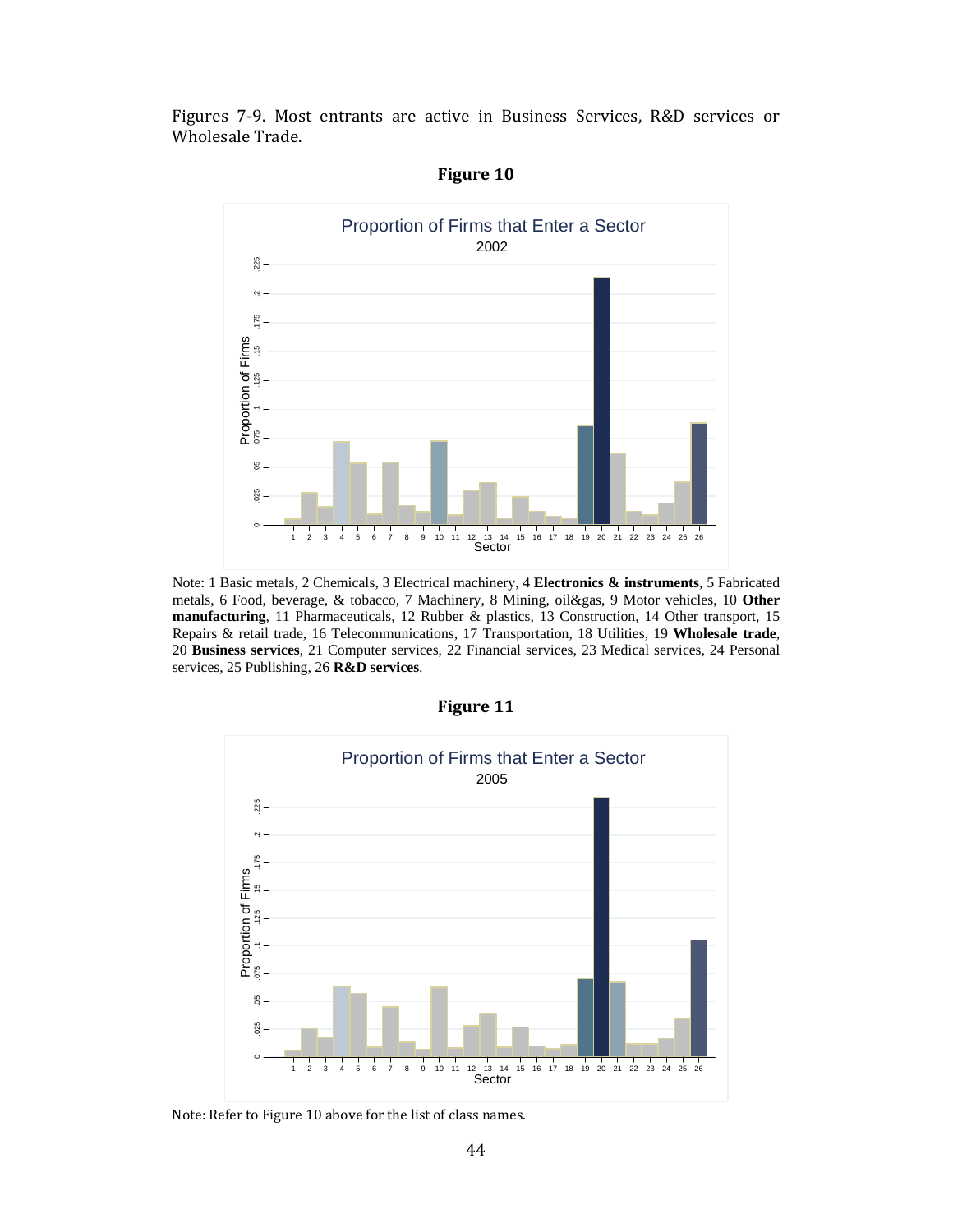**Figure 12**



Note: Refer to Figure 10 above for the list of class names.

Combining this finding with the clear variability in the proportion of entrants choosing specific technology areas, we see that UK firms active in specific product markets change the type of technology area they enter over time. Whether this is in response to growing patent thickets cannot be determined from the descriptive analysis. The econometric results provided in the following section show this to be the case.

## **4.3 Patent thickets and entry**

As we discuss earlier in this report, one of the functions of the patent system is to allow inventors to exclude others from practicing their invention. The implication of this fact is that in technology areas where there are large numbers of patents, it might be more difficult for new firms to enter because the technology space is effectively covered by patents held by existing firms. By itself, this is not necessarily a phenomenon requiring some kind of policy intervention, as it is to be expected if the patent system is doing its job. However, in sectors where firms must draw on technologies for which their competitors hold patents in order to produce, it is possible that the presence of many overlapping patents held by incumbent firms could discourage the entry of new firms with novel ideas, because such entry requires negotiating access to a prohibitively large number of other technologies in order to incorporate their invention(s) in a product. As we review earlier in this report, many researchers have identified sectors based on complex technologies and standards as sectors of this kind (Shapiro, 2000; Hall and Ziedonis, 2001; Arora *et al.*, 2008).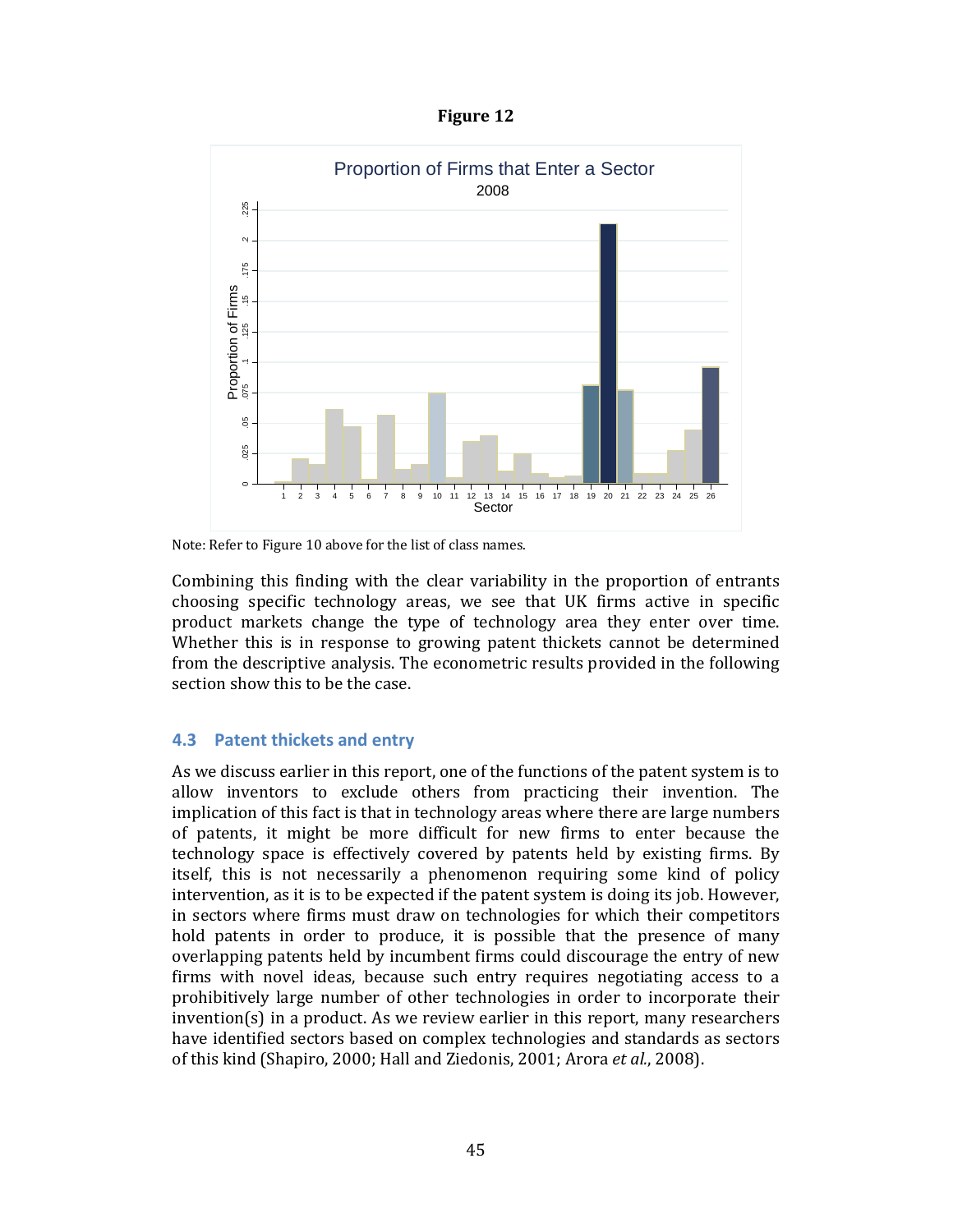In order to capture the idea that some sectors may be characterized by collections of patents held by different firms, but at least some of which are jointly required for production, we use the previously described measure of patent thickets developed by Graevenitz *et al.* (2012, 2011), henceforth vGWH. The idea of this measure, which is based on patent applications to the EPO, is that it can proxy for the extent to which a sector contains many patents with possibly overlapping claims. Because it identifies situations where groups of firms are applying for similar patents that potentially block each other, it identifies technology areas where there is active patenting by existing firms that have strategic relationships with one another. As argued earlier, such technology areas are usually those where products are also complex and draw on technologies held by multiple firms. The inquiry we undertake here is whether UK firms are discouraged from entering such technology areas. Therefore we examine the influence of this measure on the probability that a UK firm enters a technology sector, where entry is defined as the priority year of the first patent in the relevant technology sector that is applied for at the European Patent Office (EPO) or the UK Intellectual Property Office (UKIPO). The sample we use for estimation includes all the firms with at least one patent application at the IPO in the UK or the EPO during the 2001‐2009 period.

The information for UK firms is drawn from the FAME database described in the appendix. Because this database includes all firms, it is very large, and includes mostly non-patenting firms. We do two things to deal with this problem: 1) we delete all firms in the industrial sectors with little patenting (amounting to less than 2 per cent of all patenting); and 2) we choose a one per cent sample of non‐ patenting firms to compare to our patenting firms. 30 The latter selection results in about equal numbers of patenting and non‐patenting firms for estimation. In principle, this approach will result in an endogenous (choice‐based) sample, but because we analyze at the firm‐34 technology class level rather than at the firm level, we do not expect this to introduce a large amount of bias to the estimates. In addition, we delete all firms for which we have no size measure (the assets variable is missing).<sup>31</sup> The resulting sample is the set of  $FAME$  firms with nonmissing assets in manufacturing, oil and gas extraction and quarrying, construction, utilities, trade, and selected business services including financial services.32

The technology sectors that we use are those defined by vGWH and based on the 2008 version of the ISI‐OST‐INPI technology classification (denoted TF34

<sup>30</sup> Because each firm can in prinicple generate 34 sectors\*8 years = 272 observations, we are unable to include the full FAME dataset in our estimation. In practice, we found including the non‐patenters made little difference to our estimates.

 $31$  Earlier estimations included these firms along with a dummy for missing assets, and we found that the results were almost identical with and without the firms that were missing data. In the interests of computing time and space, we therefore removed them.

 $32$  We have excluded a number of sectors such as agriculture, other mining, education services, and hotels and restaurants where patenting was negligible. These sectors accounted for less than 2 per cent of total patenting in the UK.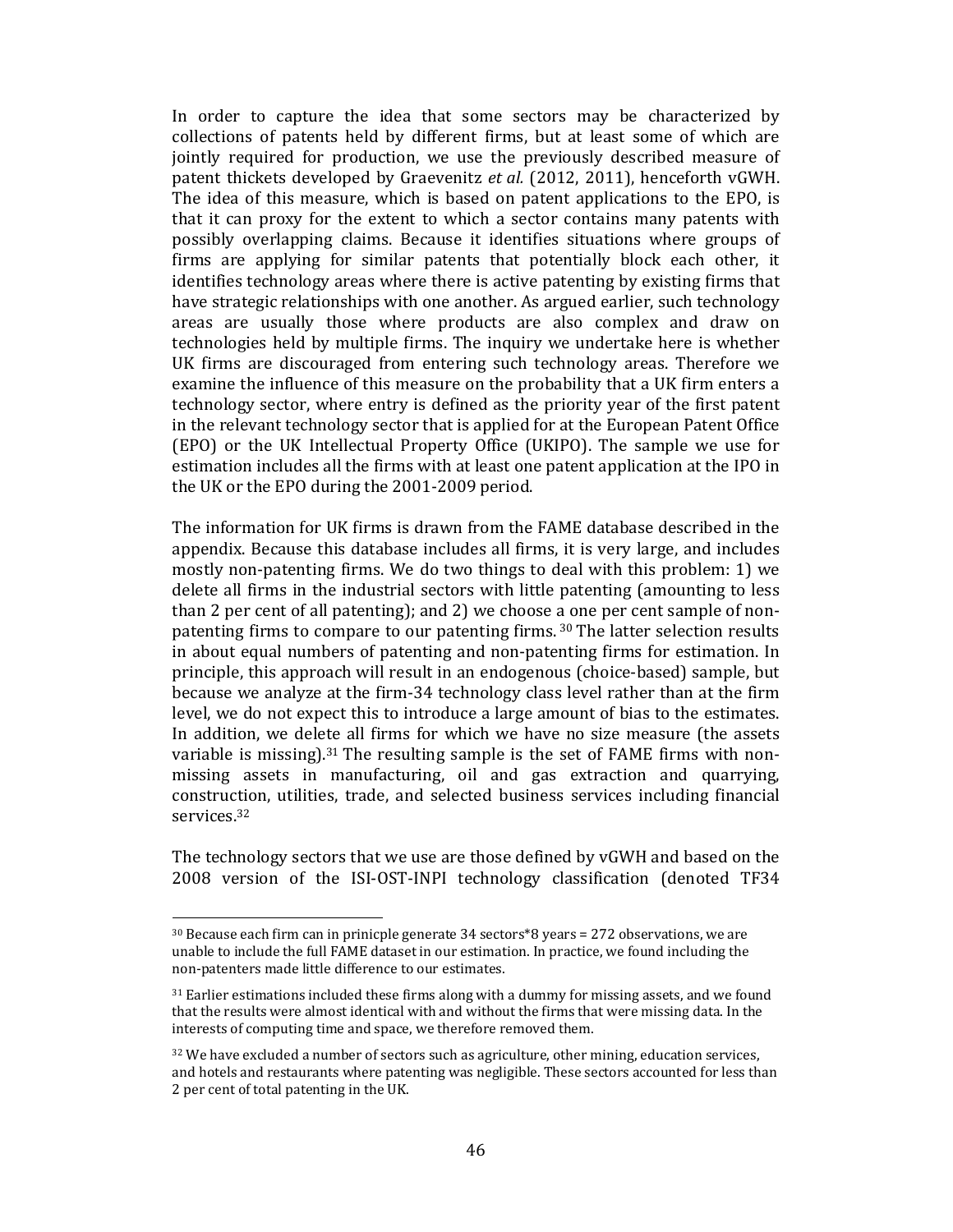classes). The list is shown in Table 3, along with the number of EPO and UKIPO patents applied for by UK firms in the Fame database with priority dates between 2002 and 2009. A comparison of the frequency distribution across the technology classes in the two patent offices clearly shows that firms prefer to apply for chemical patents at the EPO whereas in other technologies they slightly prefer to apply at the UKIPO.

|                           | Patenting by Fame firms on Patstat (priority years 2002-2009) |                       |        |               |         |                          |                         |                     |  |
|---------------------------|---------------------------------------------------------------|-----------------------|--------|---------------|---------|--------------------------|-------------------------|---------------------|--|
|                           |                                                               | Weighted by #owners & |        |               |         |                          |                         |                     |  |
|                           |                                                               | #classes*             |        | Sector shares |         | Total # of<br><b>EPO</b> | Number of<br><b>EPO</b> | Triples per<br>1000 |  |
| Technology categories     | GB pats                                                       | EP pats               | Total  | GB pats       | EP pats | patents                  | triples@                | patents             |  |
| Elec. machinery, energy   | 1,741                                                         | 1,251                 | 2,992  | 6.5%          | 4.2%    | 54,560                   | 1,590                   | 29.1                |  |
| Audiovisual technology    | 822                                                           | 644                   | 1,465  | 3.1%          | 2.2%    | 32,935                   | 3,708                   | 112.6               |  |
| Telecommunications        | 1,425                                                         | 1,434                 | 2,859  | 5.3%          | 4.9%    | 58,402                   | 10,176                  | 174.2               |  |
| Digital communication     | 696                                                           | 816                   | 1,512  | 2.6%          | 2.8%    | 34,759                   | 3,129                   | 90.0                |  |
| Basic comm processes      | 347                                                           | 159                   | 506    | 1.3%          | 0.5%    | 9,709                    | 149                     | 15.3                |  |
| Computer technology       | 1,916                                                         | 1,560                 | 3,476  | 7.1%          | 5.3%    | 58,231                   | 5,251                   | 90.2                |  |
| IT methods for mgt        | 327                                                           | 275                   | 601    | 1.2%          | 0.9%    | 8,499                    | 8                       | 0.9                 |  |
| Semiconductors            | 316                                                           | 313                   | 629    | 1.2%          | 1.1%    | 23,555                   | 2,485                   | 105.5               |  |
| Optics                    | 472                                                           | 574                   | 1,046  | 1.8%          | 1.9%    | 27,504                   | 1,818                   | 66.1                |  |
| Measurement               | 1,504                                                         | 1,716                 | 3,220  | 5.6%          | 5.8%    | 42,544                   | 278                     | 6.5                 |  |
| Analysis bio materials    | 175                                                           | 506                   | 681    | $0.6\%$       | 1.7%    | 10,815                   | 0                       | $0.0\,$             |  |
| Control                   | 754                                                           | 657                   | 1,411  | $2.8\%$       | 2.2%    | 17,022                   | 52                      | 3.1                 |  |
| Medical technology        | 1,258                                                         | 1,887                 | 3,144  | 4.7%          | 6.4%    | 61,448                   | 492                     | 8.0                 |  |
| Organic fine chemistry    | 231                                                           | 1,840                 | 2,071  | 0.9%          | 6.2%    | 38,544                   | 941                     | 24.4                |  |
| Biotechnology             | 242                                                           | 1,076                 | 1,317  | 0.9%          | 3.6%    | 29,926                   | 27                      | 0.9                 |  |
| Pharmaceuticals           | 357                                                           | 2,241                 | 2,598  | 1.3%          | 7.6%    | 48,661                   | 100                     | 2.1                 |  |
| Macromolecular chem       | 141                                                           | 300                   | 441    | 0.5%          | 1.0%    | 20,234                   | 175                     | 8.6                 |  |
| Food chemistry            | 125                                                           | 520                   | 645    | 0.5%          | 1.8%    | 9,248                    | 9                       | $1.0\,$             |  |
| Basic materials chemistry | 372                                                           | 1,174                 | 1,546  | 1.4%          | 4.0%    | 26,212                   | 260                     | 9.9                 |  |
| Materials metallurgy      | 201                                                           | 347                   | 548    | 0.7%          | 1.2%    | 16,024                   | 53                      | 3.3                 |  |
| Surface tech coating      | 372                                                           | 363                   | 735    | 1.4%          | 1.2%    | 16,492                   | 25                      | $1.5\,$             |  |
| Chemical engineering      | 631                                                           | 854                   | 1,485  | 2.3%          | 2.9%    | 23,179                   | 26                      | 1.1                 |  |
| Environmental tech        | 384                                                           | 449                   | 833    | 1.4%          | 1.5%    | 12,054                   | 42                      | 3.5                 |  |
| Handling                  | 1,245                                                         | 984                   | 2,229  | 4.6%          | 3.3%    | 29,114                   | 56                      | 1.9                 |  |
| Machine tools             | 508                                                           | 402                   | 909    | 1.9%          | 1.4%    | 23,146                   | 95                      | 4.1                 |  |
| Engines, pumps, turbine   | 1,021                                                         | 1,149                 | 2,170  | 3.8%          | 3.9%    | 31,491                   | 1,673                   | 53.1                |  |
| Textile and paper mach    | 288                                                           | 339                   | 627    | 1.1%          | 1.1%    | 22,460                   | 429                     | 19.1                |  |
| Other spec machines       | 892                                                           | 722                   | 1,614  | 3.3%          | 2.4%    | 28,581                   | 27                      | 0.9                 |  |
| Thermal process and app   | 501                                                           | 305                   | 806    | 1.9%          | 1.0%    | 14,664                   | 47                      | 3.2                 |  |
| Mechanical elements       | 1,437                                                         | 988                   | 2,424  | 5.3%          | 3.4%    | 31,590                   | 220                     | 7.0                 |  |
| Transport                 | 1,289                                                         | 1,111                 | 2,400  | 4.8%          | 3.8%    | 47,497                   | 2,381                   | 50.1                |  |
| Furniture, games          | 1,309                                                         | 766                   | 2,075  | 4.9%          | 2.6%    | 19,048                   | 17                      | 0.9                 |  |
| Other consumer goods      | 768                                                           | 572                   | 1,341  | 2.9%          | 1.9%    | 18,888                   | 114                     | 6.0                 |  |
| Civil engineering         | 2,864                                                         | 1,191                 | 4,055  | 10.6%         | 4.0%    | 27,954                   | 68                      | 2.4                 |  |
| Total                     | 26,927                                                        | 29,483                | 56,409 |               |         | 974,988                  | 35,921                  | 36.8                |  |
| Electrical engineering    | 7,589                                                         | 6,451                 | 14,040 | 28.2%         | 21.9%   | 280,648                  | 26,496                  | 94.4                |  |

Table 3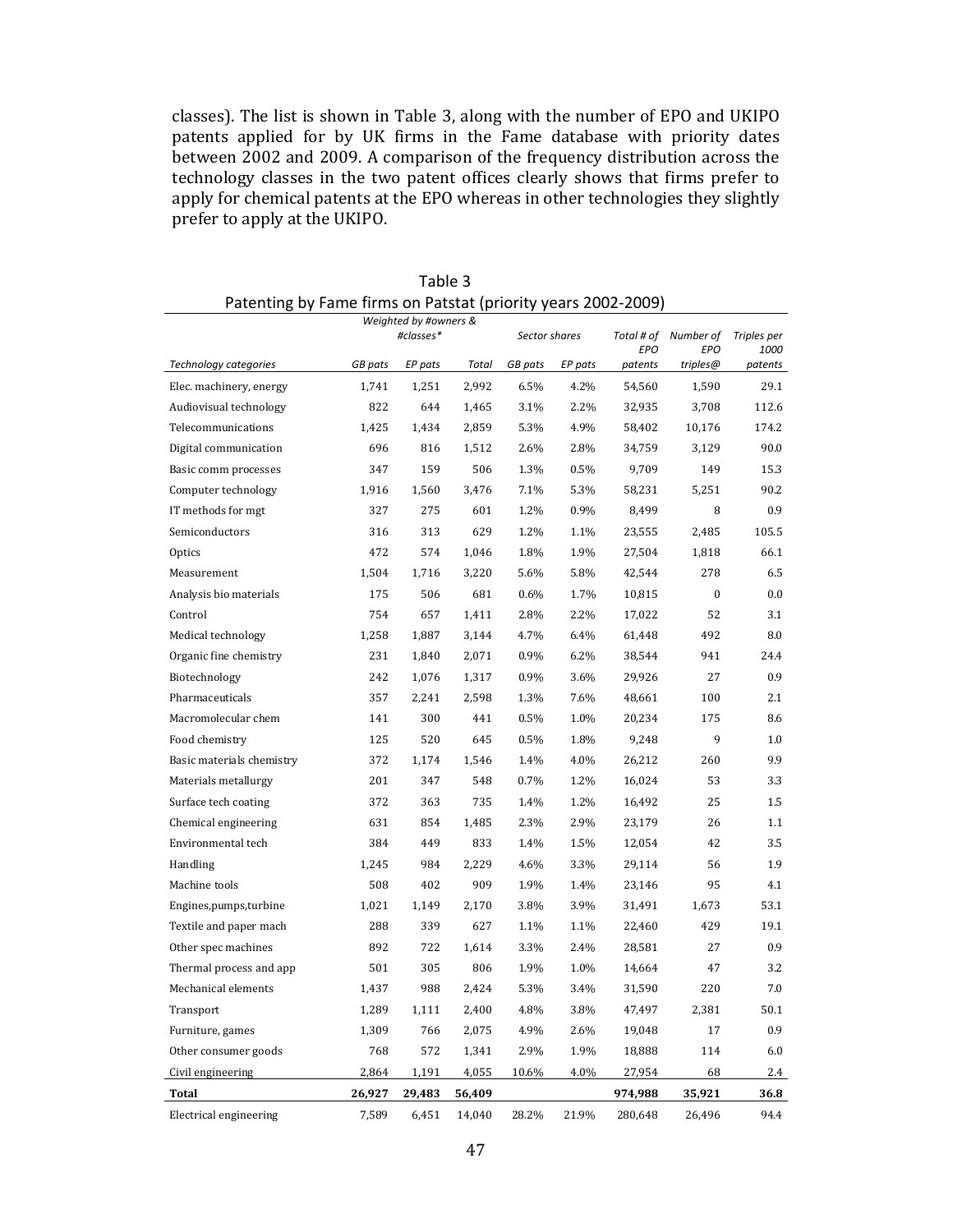| Instruments            | 4.162 | 5.339 | 9.502  | 15.5% | 18.1% | 159.332 | 2.640 | 16.6 |
|------------------------|-------|-------|--------|-------|-------|---------|-------|------|
| Chemistry              | 3.055 | 9.164 | 12.219 | 11.3% | 31.1% | 240.574 | 1.658 | 6.9  |
| Mechanical engineering | 7.179 | 6.000 | 13.179 | 26.7% | 20.4% | 228.543 | 4.928 | 21.6 |
| Other Fields           | 4.942 | 2.529 | 7.470  | 18.4% | 8.6%  | 65.891  | 199   | 3.0  |

\* Weighting by owners is innocuous, since they all get added back into the same class cell. Weighting by classes means that a patent in multiple TF34 sectors is downweighted in each of the sectors.

@ Triples based on all EPO patenting, priority years 2002‐2009 (see text for definition and further explanation).

A complication is that each firm can enter into any one of the 34 technology sectors, and many of the firms enter more than one, as one might have expected. More than half the firms patent in more than one sector, and 10 per cent patent in more than four. Our solution to this problem is to treat each entry possibility separately for each firm. That is, we have about 29,000 firms, each of which can potentially enter into each one of the 34 technology sectors, yielding about one million observations at risk. We cluster the standard errors by firm, so the model is effectively a firm random effects model for entry into the 34 sectors.

In order to isolate the possible impact of triples on entry into patenting, it is important to control for other characteristics that affect the probability that a firm chooses to patent in a particular technology sector. First, it is well known that firm size and industry are important predictors of whether a firm patents at all (Bound *et al.* 1984 for US data). Hall *et al.* (2012) show this for UK patenting during the period studied here. In our entry regressions, we include the logarithm of the firm's reported assets and a set of two-digit industry dummies to control for these characteristics. $33$  Second, we would expect that technology sectors with many triples are also sectors with many patents, and it is therefore more likely that a firm will patent in that sector, other things equal. To control for this effect, we include the logarithm of the aggregate EP patent applications in the technology sector during the year, and we normalize the count of triples by aggregate patenting in the same sector, so that the triples variable represents the intensity with which firms potentially hold blocking patents on each other *relative to* aggregate patenting activity in the technology.

In the appendices, we describe in some detail the hazard models that we estimate (section 6.3) and we show a number of exploratory regressions made using various models and specifications in the appendix tables A3 and A4 (Section 7). None of the choices made substantive differences to the effects of interest and in this part of the report we focus on the results from our preferred specification, the log-logistic accelerated failure time model, estimated with stratification by two-digit industry. The effect of the stratification is that we allow firms in each of the industries to have different means and standard deviations of the time until entry into patenting. That is, each industry has its own "failure" time distribution, where failure is defined as entry into patenting in a technology area, but this distribution is also modified by the firm's size, aggregate patenting in the technology, and the triples density.

<sup>&</sup>lt;sup>33</sup> The choice of assets as a size measure reflects the fact that it is the only size variable available for the majority of the firms in the FAME dataset.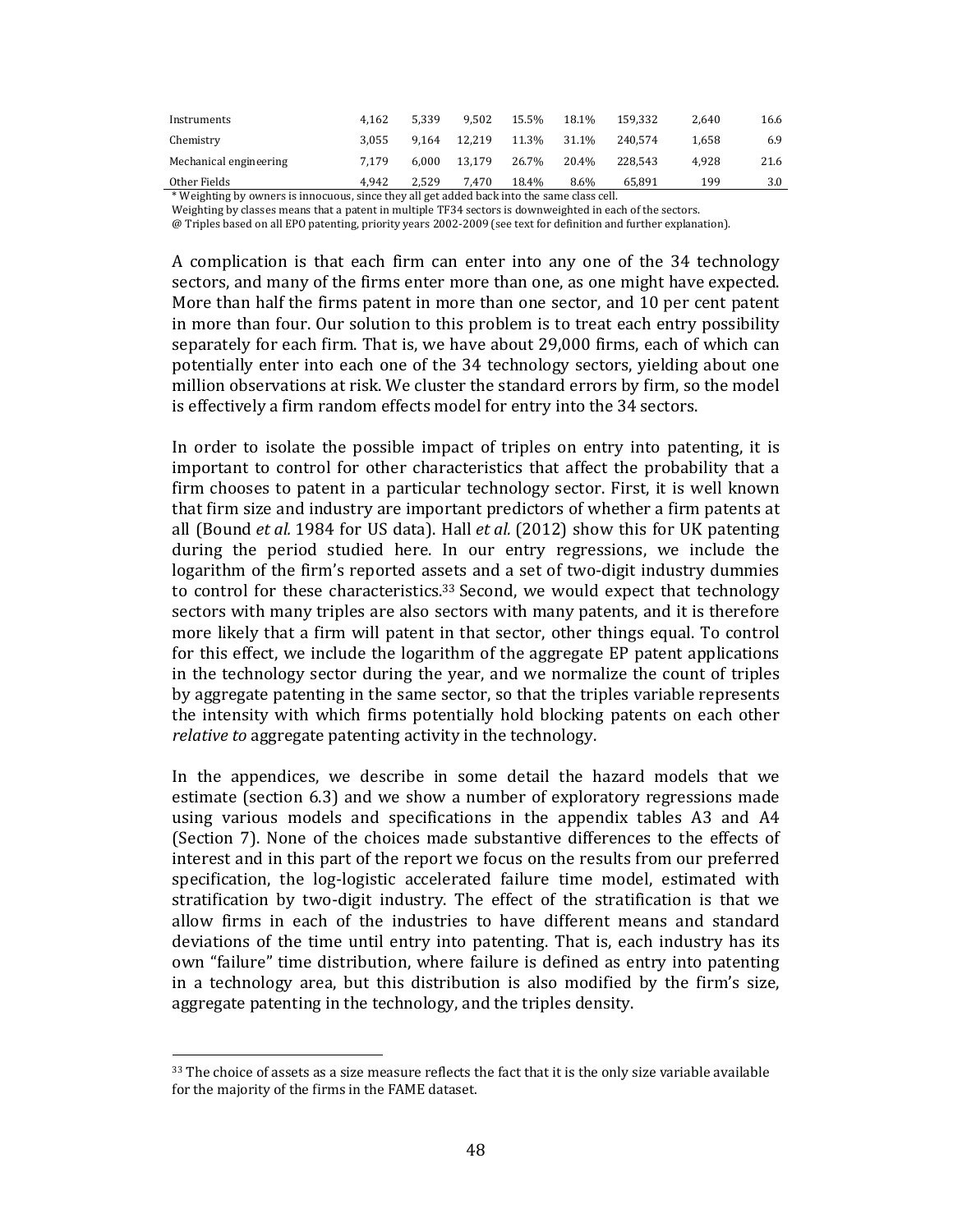Our estimation sample has about 29 thousand firms and one million firm‐TF34 sector combinations. During the 2002-2009 period there are 12,991 entries into patenting for the first time in a technology sector by these firms. Table A1 shows the distribution of the number of entries per firm: 3,507 enter one class, and the remainder enter more than one. Table A2 shows the FAME population of UK firms in our industries, together with the shares in each industry that have applied for a UK or EP patent during the 2001‐2009 period. These shares range from over 10 per cent in pharmaceuticals and R&D services to less than 0.1 per cent in construction, oil and gas services, real estate, law, and accounting.

Our estimates of the model for entry into patenting are shown in Table 4 below. The first column is for estimates that have not been corrected for the fact that we sampled non-patenting firms rather than including the entire population, and the next two columns are weighted estimates that do adjust for the sampling strategy. Correcting for sampling made little difference to the coefficients of interest, although it reduces the firm size coefficient quite a bit, because nonpatenters tend to be smaller firms.<sup>34</sup> The coefficient estimates shown are elasticities of the probability that a firm will enter into patenting in a particular technology in response to a change in the variable.

| Table 4                                                                                   |             |             |             |  |  |  |  |  |
|-------------------------------------------------------------------------------------------|-------------|-------------|-------------|--|--|--|--|--|
| Hazard of entry into patenting in a TF34 Class                                            |             |             |             |  |  |  |  |  |
| 998,219 firm-TF34 observations with 12,991 entries (29,435 firms)                         |             |             |             |  |  |  |  |  |
| Accelerated failure time - Log Logistic                                                   |             |             |             |  |  |  |  |  |
| Variable<br>Weighted by sampling probability<br>Unweighted                                |             |             |             |  |  |  |  |  |
| $-0.121***$<br>$-0.123***$<br>$-0.128***$<br>Log (triples density                         |             |             |             |  |  |  |  |  |
| in class)                                                                                 | (0.007)     | (0.007)     | (0.008)     |  |  |  |  |  |
| Log (patents in class)                                                                    | $0.678***$  | $0.696***$  | $0.738***$  |  |  |  |  |  |
|                                                                                           | (0.020)     | (0.020)     | (0.022)     |  |  |  |  |  |
| Log assets                                                                                | $0.156***$  | $0.048***$  | $0.052***$  |  |  |  |  |  |
|                                                                                           | (0.006)     | (0.006)     | (0.006)     |  |  |  |  |  |
| Log (triples density)                                                                     |             |             | $0.004**$   |  |  |  |  |  |
| * Log assets                                                                              |             |             | (0.002)     |  |  |  |  |  |
| Log (patents)                                                                             |             |             | $-0.032***$ |  |  |  |  |  |
| * Log assets                                                                              |             |             | (0.007)     |  |  |  |  |  |
| Industry dummies                                                                          | stratified# | stratified# | stratified# |  |  |  |  |  |
| Year dummies                                                                              | yes         | yes         | yes         |  |  |  |  |  |
| Log likelihood                                                                            | $-59,813.9$ | $-51,369.1$ | $-51,357.8$ |  |  |  |  |  |
| Degrees of freedom                                                                        | 35          | 35          | 37          |  |  |  |  |  |
| Chi-squared<br>2178.2<br>1982.1<br>1992.5                                                 |             |             |             |  |  |  |  |  |
| Coefficients for the hazard of entry into a patenting class are shown.                    |             |             |             |  |  |  |  |  |
| Standard errors are clustered on firm. *** (**) denote significance at the 1% (5%) level. |             |             |             |  |  |  |  |  |
| Time period is 2002-2009. Sample is all UK firms with nonmissing assets                   |             |             |             |  |  |  |  |  |
| #Estimates are stratified by industry - each industry has its own baseline hazard.        |             |             |             |  |  |  |  |  |

<sup>&</sup>lt;sup>34</sup> The sampling weights effectively downweight the non-patenters, so the fact that they are smaller has less impact on the prediction.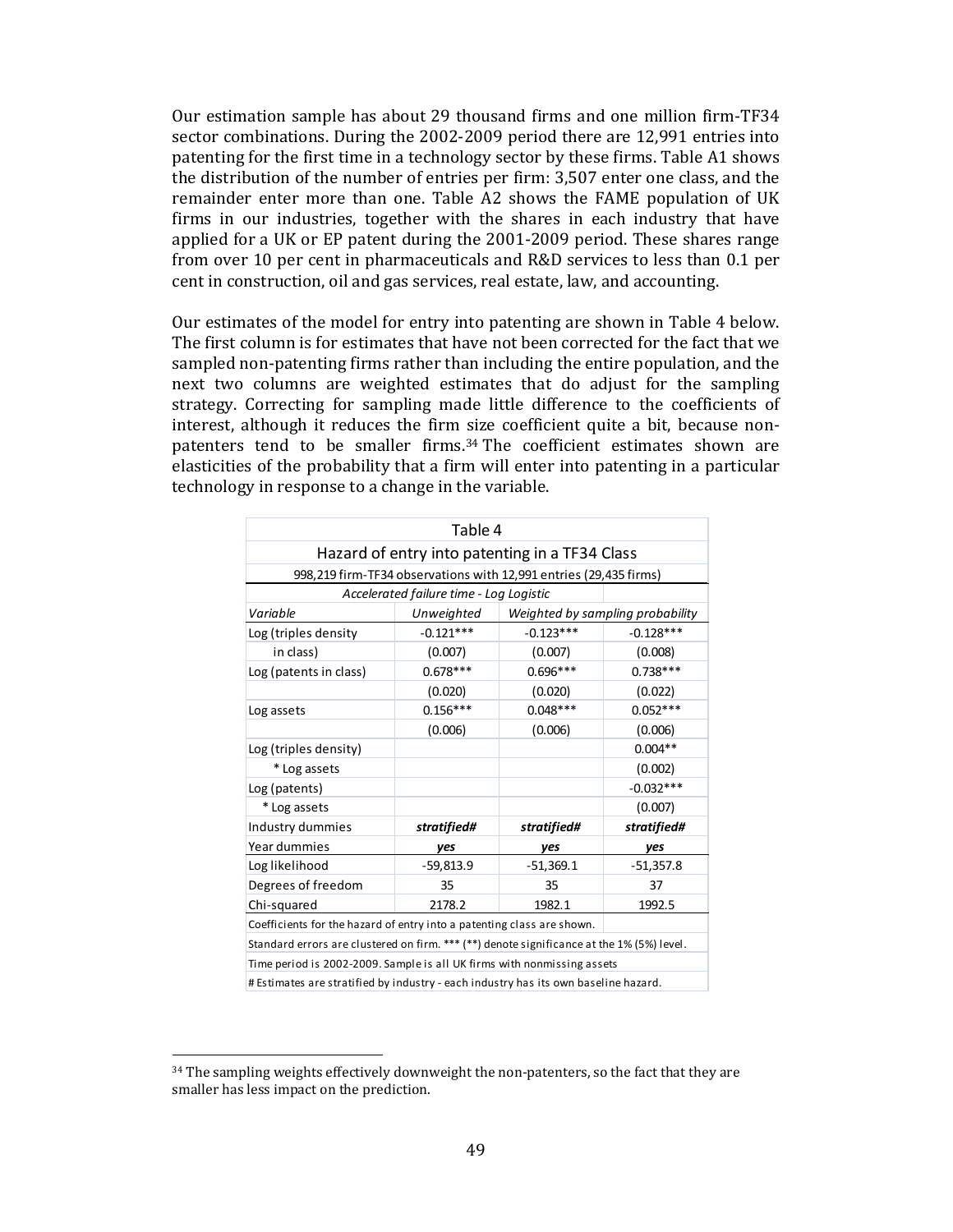Focusing on our variables of interest and on the weighted estimates, we see that aggregate patenting in a technology class is a strong predictor of whether a firm enters that class. A doubling of patenting is associated with a 70 per cent higher probability of entry (standard error 2.0%). However, when we include the triples density in the class, we find that it depresses entry. Doubling the intensity of triples in a class is associated with a highly significant 12 per cent lower hazard of entry into that class (standard error 0.7%).

In the last column we interact the log of assets with the log of patents and the log of triples density to see whether these effects vary by size.<sup>35</sup> They do, and in the expected way. The impact on larger firms from aggregate patenting weakens and the impact of triples strengthens slightly. That is, the impact of both aggregate patenting (positive) and triples density (negative) on SMEs is stronger than it is for larger firms. We show this graphically in Figure 13, which overlays the coefficients of aggregate patenting and triples density as a function of firm size on the actual size distribution of our firms. From the graph one can see that the impact of aggregate patenting in a sector is higher and more variable than the impact of the triples density. Firms in the lower range of the size distribution (assets less than 10,000 pounds) are much more likely to enter a sector with high aggregate patenting if they enter at all, but their hazard of entry falls 15 per cent if the triples density doubles in that sector. On the other hand, for the few firms in the upper range of the size distribution (assets greater than 100 billion pounds), the hazard of entry falls only 7 per cent if the triples density doubles.



35 Note that all the variables have been centered at their means, so that the coefficients on the non‐interacted variables are coefficients at the mean of the data and can be compared across the columns directly.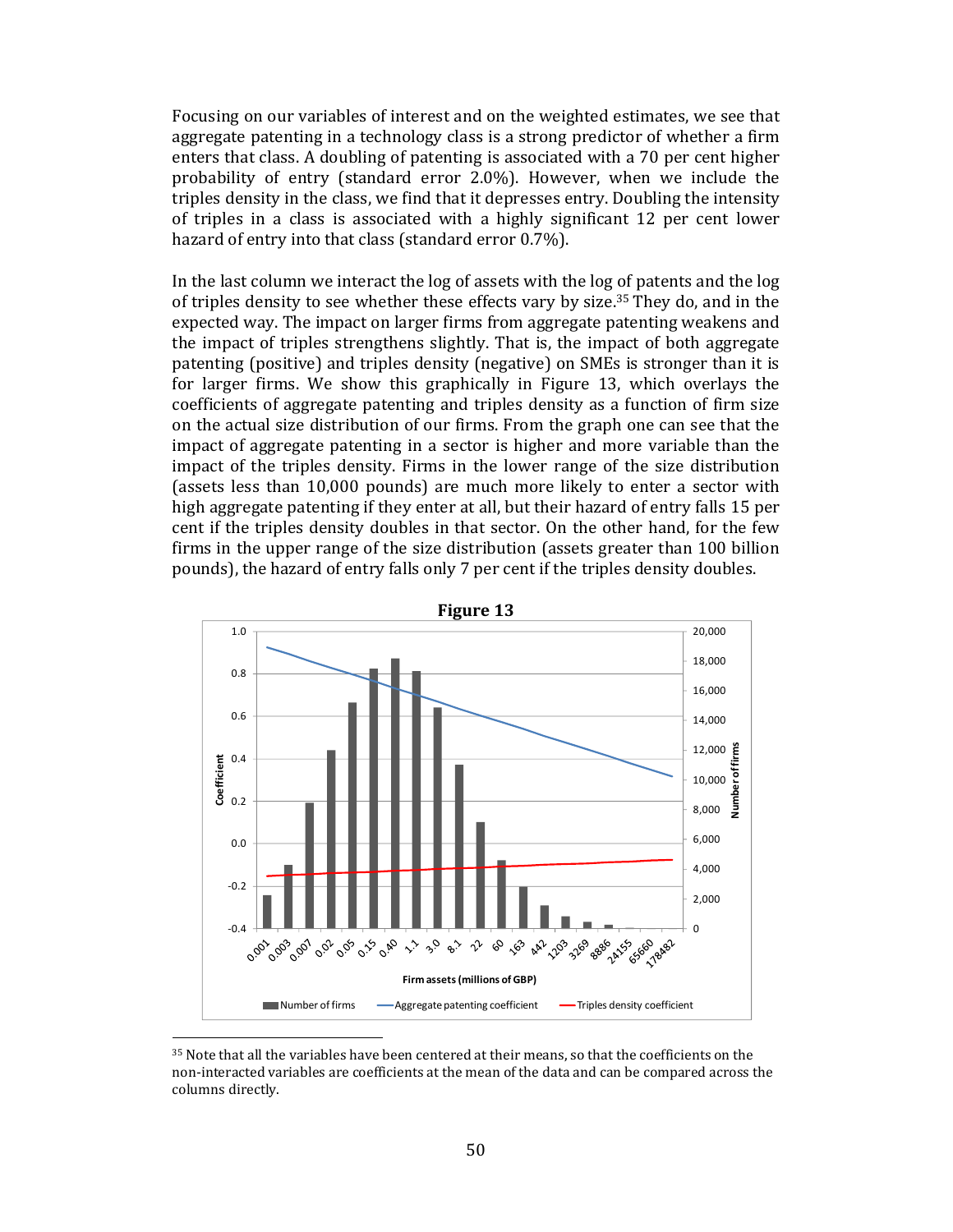We also simulated the effect of reducing the log of the triples density by one standard deviation. Because the triples density has a wide range (0.0002 to 0.2407), a one standard deviation reduction in the log is quite large and corresponds to reduction the density fivefold). Figure 13 shows the corresponding increase in entry hazard by technology class. It is clear that entry into patenting increases greatly in those technologies where there are a large number of triples per patent: Telecommunications, Computer technology, Audio‐ visual technology, Digital communications, Semiconductors, etc.



## **Figure 14**

## **5 Conclusion**

Patent thickets are defined by a number of observers as a dense web of patents with overlapping claims that are held by several (competing) companies. As discussed in our report, such thickets can arise for a multitude of reasons; they are mainly driven by an increase in the number of patent filings (and its consequences for patent quality) as well as increased technological complexity and interdependence. This report investigates the effect of patent thickets on firm behavior. Specifically, we analyse whether patent thickets represent a barrier to entry into particular technologies for UK SMEs.

Our report reveals a lack of empirical evidence on the effect of thickets on firm behavior, both in terms of performance and innovative activity. Nevertheless, we show that there is a substantial body of research investigating the factors that lead to the emergence and growth of thickets. The literature review offered in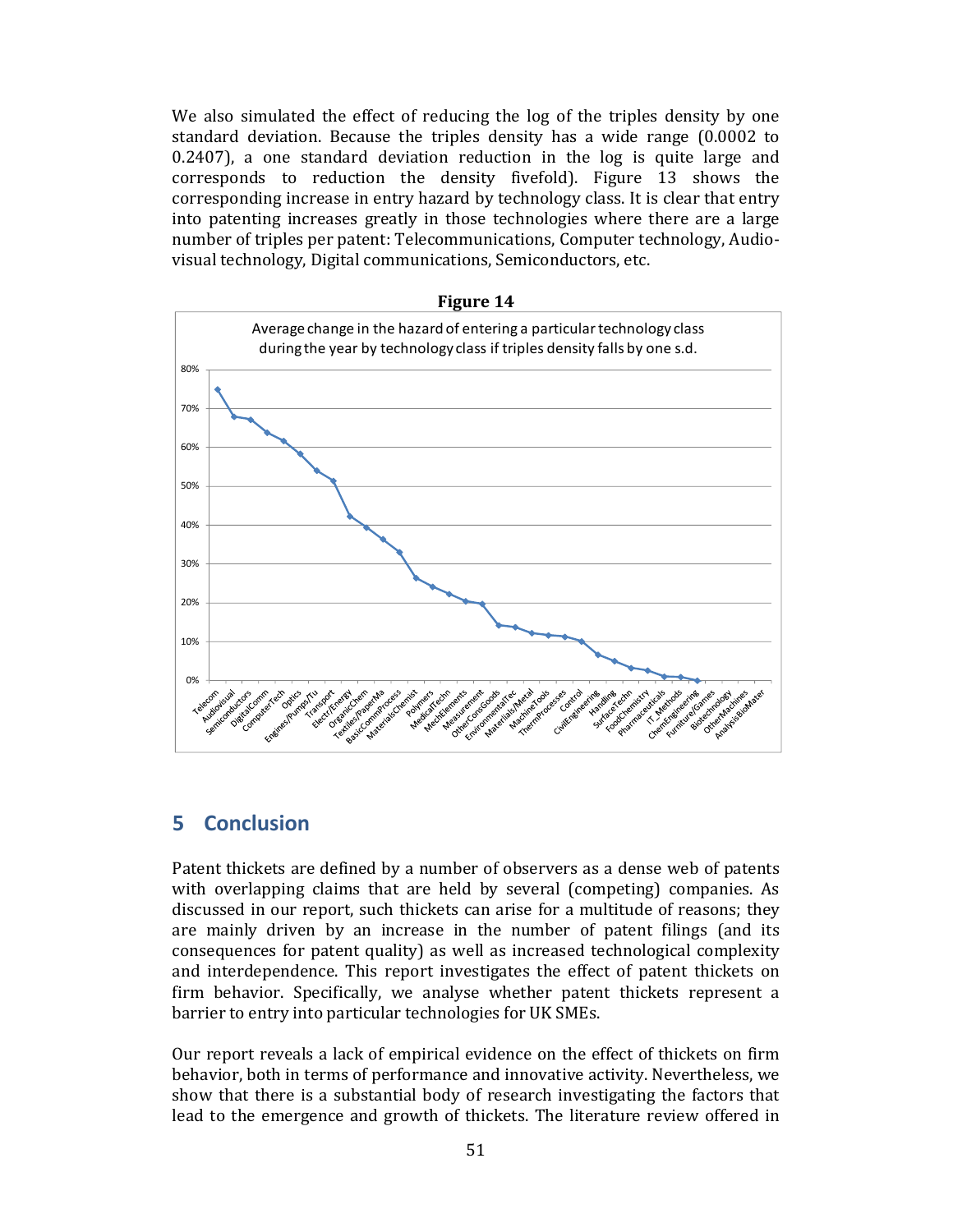this report also highlights the concentration of this evidence on US data. There is also an active, more recent, literature on the empirical measurement of patenting in complex technologies and the resulting thickets that focuses mainly on EPO data. Both literatures provide a considerable amount of empirical evidence for the existence and growth of patent thickets, especially in ICT-related technologies.

To analyse the possible impact of thickets on UK firms, we measure entry as a firm's decision to patent for the first time in a given technology area rather than entry into product markets. This choice is partly driven by the lack of precise data on entry into product markets, but can be defended by the argument that competition in patent-intensive sectors will per force require some effort to patent in the relevant sector. Our report reviews empirical evidence that associates improved economic performance at the firm‐level, both in terms of growth and the number of new products marketed, with first-time patenting. This implies that analysing whether thickets affect firms' propensity to file a patent for the first time in a given technology may have direct implications for firm performance, both in terms of growth and innovation. Focusing on entry into patenting also has the advantage of providing us with the complete set of potential entrants, i.e., any registered firm in our database that has not previously patented. If instead we had studied entry into the product market, potential entrants would have become observable only after entry into the market. The absence of information on those firms that chose not to enter would complicate our analysis considerably.

In our context, patent thickets can represent a barrier to entry if potential social benefits of the factors that give rise to thickets do not outweigh the social costs induced by lower entry rates than in the absence of thickets. Obviously, this is hard to measure in practice. However, our review of the literature on thickets has revealed few reasons to believe that thickets are associated with factors that have raised social welfare and many that indicate that thickets are creating important welfare losses. As noted above, there is so far very little evidence on the effects patent thickets have on firm entry. Therefore, we resort to assessing directly the impact of thickets on the propensity to enter a given technology.

Using the triples measure our descriptive evidence shows strong increases in the density of thickets in almost all technologies related to Electrical Engineering, especially in Telecommunication, Audiovisual‐ and Computer‐technology. Our data show that patent thickets are significantly less dense in all other technology areas, although we also find some evidence of an increase in the area of Optical instruments.

Using regression analysis, we study the probability of entry into patenting in a particular technology sector as a function of patent thickets in that sector, conditional on aggregate patenting in that technology. Our results suggest a substantial and statistically significant negative association between the density of thickets and the propensity to patent for the first time in a given technology area.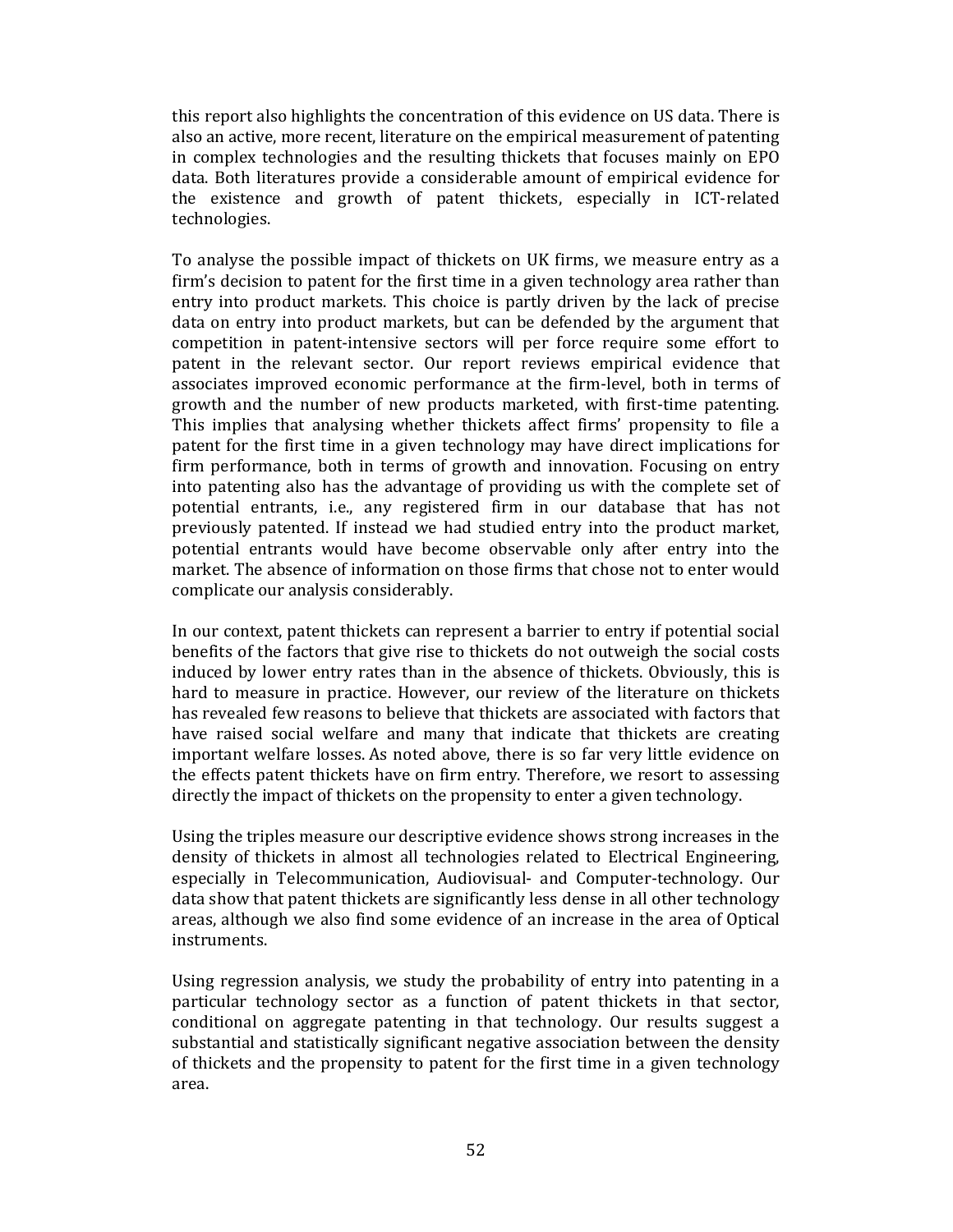As we find thickets to affect entry negatively, there is a strong indication that thickets represent some kind of barrier to entry in those technology areas in which they are present. However, we must emphasize that the simple finding of a barrier to entry created by patent thickets is not proof positive that reducing that barrier and increasing entry would lead to welfare improvements in the innovation/competition space. Rather it is the existence of evidence that the presence of thickets reduces entry combined with the large literature we have reviewed that shows that currently patent systems do not work as well as they should. This literature documents quality issues with patents in technology areas affected by patent thickets, a large decline in the relationship between R&D spending and patenting in some sectors and a substantial increase in resources devoted to patent litigation leading to the partial or complete revocation of patents in areas identified as prone to thickets. All of this may lead one to the conclusion that the operation of the patent system could use some improvement.

## **References**

- Allison, J.R., Lemley, M.A., Walker, J., 2011. Patent Quality and Risk Aversion Among Repeat Patent Litigants. *Georgetown Law Journal* 99, 677–712.
- Anyadike‐Danes, M., Bonner, K., Hart, M., Mason, C., 2010. Measuring Business Growth: High‐growth firms and their contribution to employent in the UK. London, UK: NESTA.
- Arora, A., Ceccagnoli, M., Cohen, W.M., 2008. R&D and the patent premium. *International Journal of Industrial Organization* 26, 1153–1179.
- Arundel, A., Patel, P., 2003. Strategic Patenting, Background Report for the Trend Chart Policy Benchmarking Workshop New Trends. Available at http://proinno.intrasoft.be/reports/documents/TCW15\_background\_paper. pdf.
- Balasubramanian, N., Sivadasan, J., 2011. What happens when firms patent? New evidence from US Economic Census data. *Review of Economics and Statistics* 93, 126–146.
- Bawa, R., 2005. Will the nanomedicine "patent land grab" thwart commercialization? *Nanomedicine: Nanotechnology, Biology and Medicine* 1, 346–350.
- Bekkers, R., West, J., 2009. The limits to IPR standardization policies as evidenced by strategic patenting in UMTS. *Telecommunications Policy* 33, 80– 97.
- Berneman, L.P., Cockburn, I., Agrawal, A., Shankar, I., 2009. U.S./Canadian Licensing In 2007‐08: Survey Results. *les Nouvelles* 1–8.
- Bessen, J., Hunt, R.M., 2007. An empirical look at software patents. *Journal of Economics and Management Strategy* 16, 157–189.
- Bessen, J., Meurer, M., 2008. *Patent failure: how judges, bureaucrats, and lawyers put innovators at risk*. Princeton, NJ: Princeton University Press.
- Bessen, J., Maskin, E., 2007. Sequential Innovation, Patents, and Imitation. *RAND Journal of Economics* 40, 611‐635.
- Bessen, J., Meurer, M., Ford, J., 2011. The Private and Social Costs of Patent Trolls. Boston, MA: Boston Univ. School of Law, Law and Economics Research Paper No. 11‐45.
- Blind, K., Bekkers, R., Dietrich, Y., Iversen, E., Köhler, F., Müller, B., Pohlmann, T.,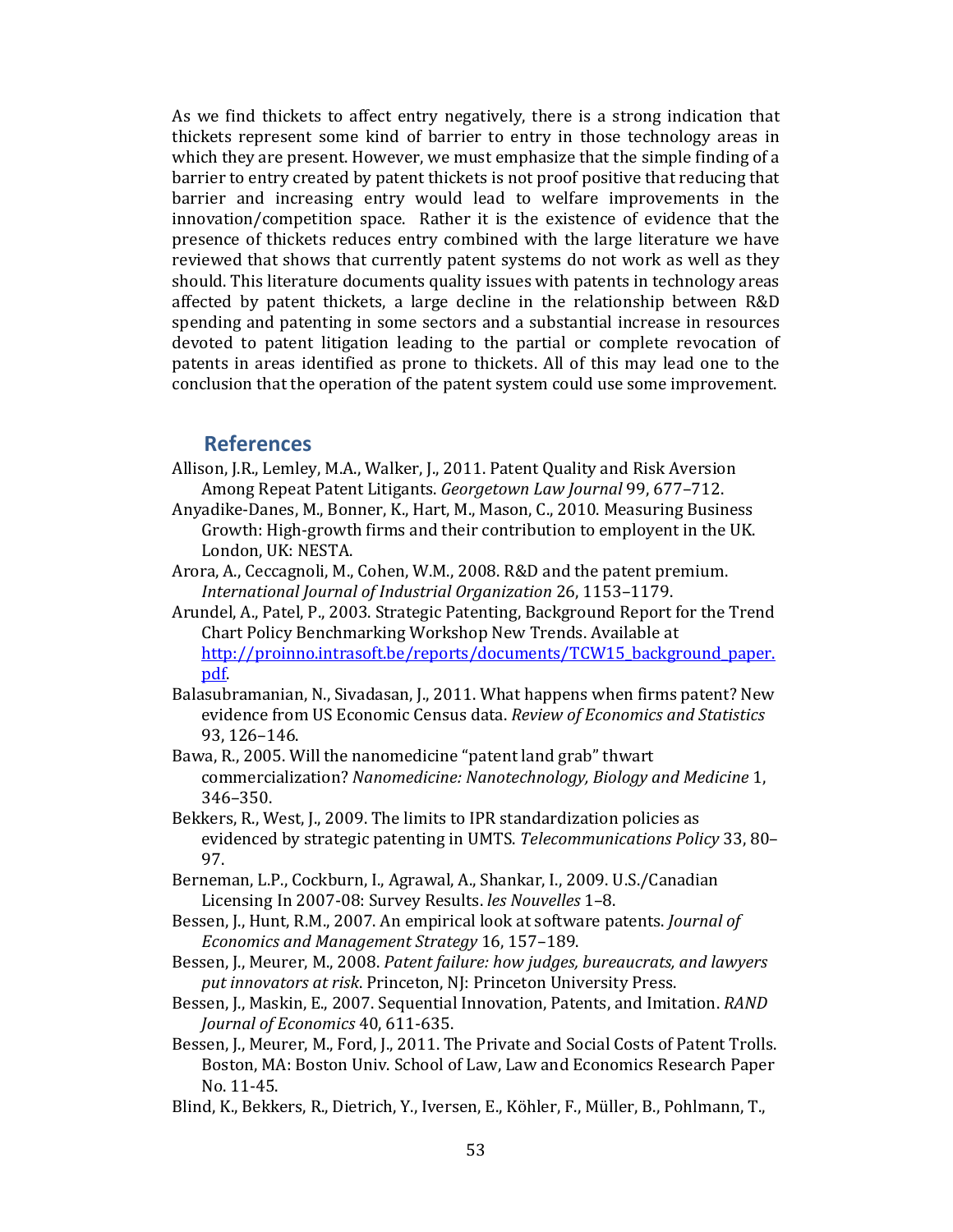Smeets, S., Verweijen, J., 2011. Study on the Interplay between Standards and Intellectual Property Rights (IPRs). 1–213. Available at

http://ec.europa.eu/enterprise/policies/european‐

standards/files/standards\_policy/ipr‐

workshop/ipr\_study\_final\_report\_en.pdf

- Borgatti, S., Mehra, A., Brass, D., Labianca, G., 2009. Network analysis in the social sciences. *Science* 323, 892.
- Bound, J., Cummins, C., Griliches, Z., Hall, B., Jaffe, A., 1984. Who does R&D and who patents? R&D Patents and productivity, Z. Griliches (ed.). Chicago, University of Chicago Press.
- Brimelow, A., 2011. "Not Seeing the Woods for the Trees": Is the Patent System Still Fit for Purpose? *Journal of World Intellectual Property* 14, 230–237.
- Carrier, M., 2012. A Roadmap to the Smartphone Patent Wars and FRAND Licensing. *CPI Journal* 12(4)*.*
- Chien, C.V., 2008. Of Trolls, Davids, Goliaths, and Kings: Narratives and Evidence in the Litigation of High‐Tech Patents. *NCL Rev*. 87, 1571.
- Clarkson, G., 2005. Objective Identification of Patent Thickets. University of Michigan Law School Working Paper, 1–32.
- Cockburn, I.M., MacGarvie, M.J., 2011. Entry and Patenting in the Software Industry. *Management Science* 57, 915–933.
- Cockburn, I.M., MacGarvie, M.J., Muller, E., 2010. Patent thickets, licensing and innovative performance. *Industrial and Corporate Change* 19, 899–925.
- Cohen, W.M., Nelson, R.R., Walsh, J.P., 2000. Protecting their Intellectual Assets: Appropriability Conditions and Why U.S. Manufacturing Firms Patent (or Not). Cambridge, MA: NBER Working Paper No. 7552.
- Cohen, W.M., Walsh, J.P., 2008. Real impediments to academic biomedical research, in: Jaffe, A.B., Lerner, J., Stern, S. (Eds), *Innovation Policy and the Economy*. University of Chicago Press.
- Cotter, Thomas F., 200. Patent Holdup, Patent Remedies, and Antitrust Responses. *Journal of Corporation Law* 34, 1151.
- De Korte, D., Clarkson, G., 2006. The Problem of Patent Thickets in Convergent Technologies. *Annals of the New York Academy of Sciences* 1093, 180–200.
- Disney, R., Haskel, J., Heden, Y., 2003. Entry, exit and establishment survival in UK manufacturing. *Journal of Industrial Economics* 51, 91–112.
- Elhauge, E., 2008. Do patent holdup and royalty stacking lead to systematically excessive royalties? *Journal of Competition Law and Economics* 4, 535‐570.
- Ellickson, P., 2007. Does Sutton apply to supermarkets? *The RAND Journal of Economics* 38, 43–59.
- Farrell, J. and Merges, R. P. (2004). Incentives to Challenge and to Defend Patents: Why Litigation Won't Reliably Fix Patent Office Errors and Why Administrative Patent Review Might Help, *Berkeley Technology Law Journal*, 19 (3), 943‐970.
- Farrell, J., Shapiro, C., 2008. How strong are weak patents? *American Economic Review* 98, 1347–1369.
- Federal Trade Commission, 2003. *To Promote Innovation The Proper Balance of Competition and Patent Law and Policy*. Washington, DC: GPO. Available at http://www.ftc.gov/reports/innovation/P040101PromotingInnovationandC ompetitionrpt0704.pdf
- Federal Trade Commission, 2011. The Evolving IP Marketplace:. Aligning Patent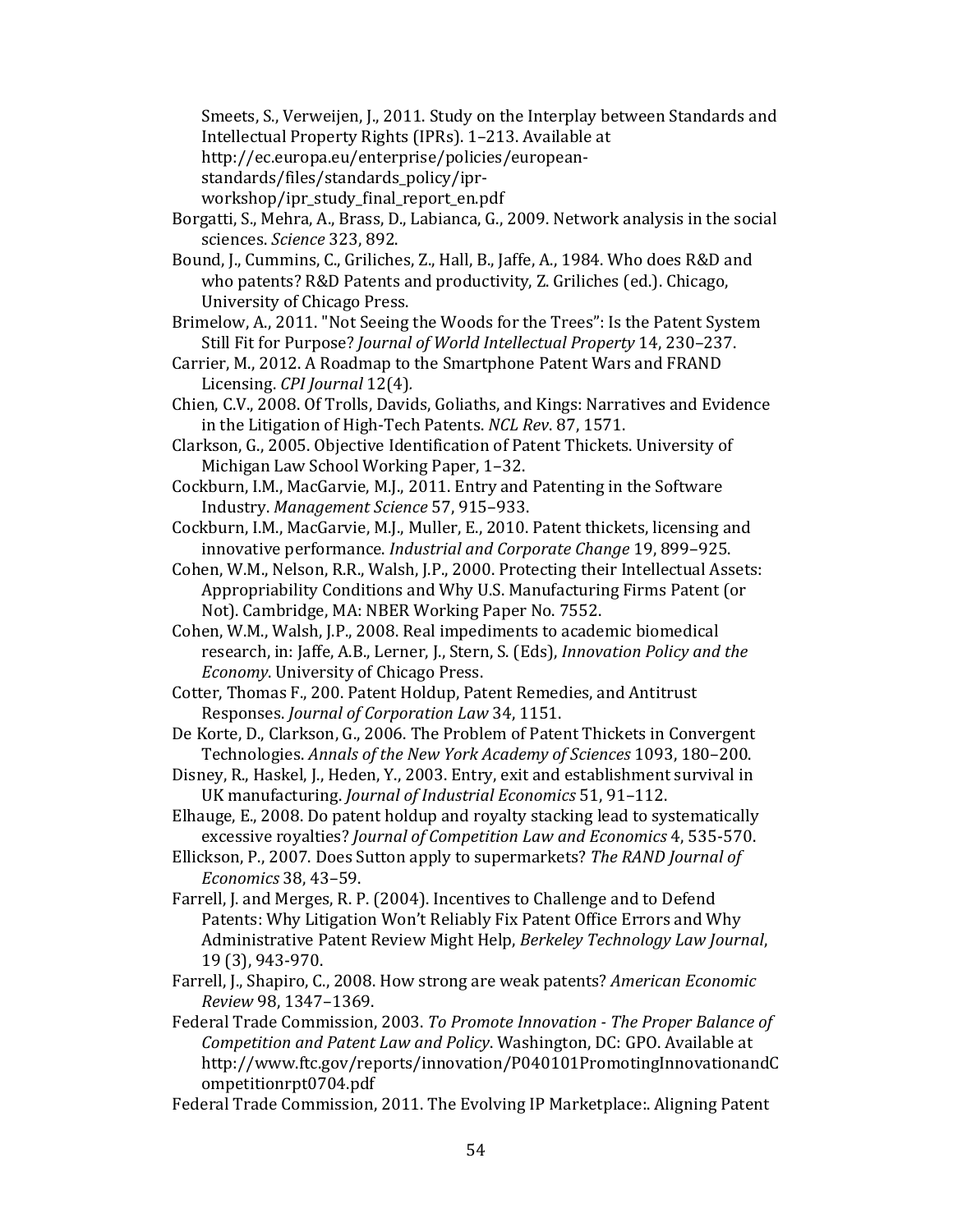Notice and Remedies With Competition. Washington, DC. Available at http://www.ftc.gov/os/2011/03/110307patentreport.pdf

- Galasso, A., Schankerman, M., 2010. Patent thickets, courts, and the market for innovation. *RAND Journal of Economics* 41, 472–503.
- Graevenitz, von, G., Wagner, S., Harhoff, D., 2012. Incidence and Growth of Patent Thickets‐The Impact of Technological Opportunities and Complexity. *Journal of Industrial Economics,* forthcoming.
- Graevenitz, von, G., Wagner, S., Harhoff, D., 2011. How to measure patent thickets—A novel approach. *Economics Letters* 111, 1–4.
- Graf, S.W., 2007. Improving patent quality through identification of relevant prior art: approaches to increase information flow to the patent office. *Lewis & Clark L. Rev.* 11, 495.
- Grindley, P.C., Teece, D.J., 1997. Managing Intellectual Capital: Licensing and Cross‐Licensing in Semiconductors and Electronics. *California Management Review* 39, 8–41.
- Hall, B.H., 2005. Exploring the Patent Explosion. *Journal of Technology Transfer* 30, 35–48.
- Hall, B.H., Harhoff, D., 2004. Post Grant Review Systems at the U.S. Patent Office ‐ Design Parameters and Expected Impact. *Berkeley Technology Law Journal* 19, 981–1015.
- Hall, B.H., Harhoff, D., 2012. Recent Research on the Economics of Patents. *Annual Review of Economics* 4, 541‐565.
- Hall, B.H., Helmers, C., Rogers, M., Sena, V., 2012. The importance (or not) of patents to UK firms. Draft Report to the UK IPO, 1–42.
- Hall, B.H., MacGarvie, M., 2010. The private value of software patents. *Research Policy* 39, 994–1009.
- Hall, B.H., Ziedonis, R.H., 2001. The patent paradox revisited: an empirical study of patenting in the US semiconductor industry, 1979‐1995. *RAND Journal of Economics* 101–128.
- Haltiwanger, J.C., Jarmin, R.S., Miranda, J., 2010. Who creates jobs? small vs. large vs. young. Cambridge, MA: NBER Working Paper No. 16300.
- Harhoff, D. and M. Reitzig (2004). Determinants of Opposition against EPO Patent Grants – The Case of Biotechnology and Pharmaceuticals, *International Journal of Industrial Organization*, 22 (4), 443‐480.
- Harhoff, D., 2006. Patent Quantity and Quality in Europe ‐ Trends and Policy Implications Collection. In B. Kahin and F. Foray (eds), *Advancing Knowledge and the Knowledge Economy*. Cambridge, MA: MIT Press, 331‐350.
- Harhoff, D., Graevenitz, von, G., Wagner, S., 2012. Conflict Resolution, Public Goods and Patent Thickets. Munich, Germany: LMU. Mimeo 1–40.
- Harhoff, D., Hall, B., Graevenitz, G.V., Hoisl, K., Wagner, S., Gambardella, A., Giuri, P., 2007. *The Strategic Use of Patents and its Implications for Enterprise and Competition Policies*. Final report for EC Tender No ENTR/05/82, 1–307.
- Harhoff, D., Wagner, S., 2009. The Duration of Patent Examination at the European Patent Office. *Management Science* 55, 1969–1984.
- Hegde, D., 2012. Funding and performance at the US Patent and Trademark Office. *Nature Biotechnology* 30, 148–150.
- Hegde, D., Mowery, D.C., Graham, S.J.H., 2009. Pioneering Inventors or Thicket Builders: Which U.S. Firms Use Continuations in Patenting? *Management Science* 55, 1214–1226.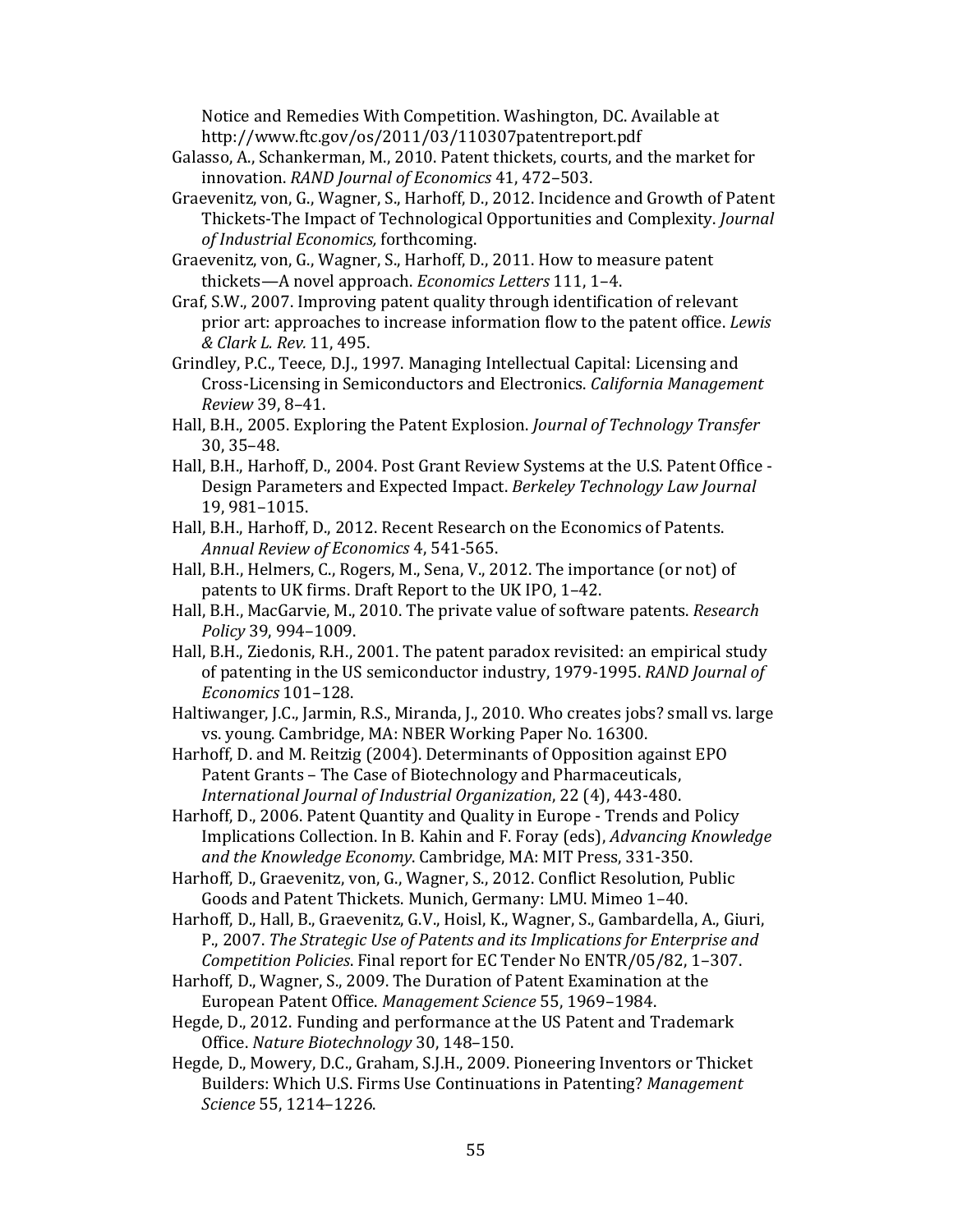- Heller, M.A., Eisenberg, R.S., 1998. Can Patents Deter Innovation? The Anticommons in Biomedical Research. *Science* 280, 698–701.
- Helmers, C., McDonagh, L., 2012. Trolls at the High Court? Report to the UK IPO, 1–38.
- Helmers, C., Rogers, M., 2010. Innovation and the Survival of New Firms in the UK. Review of Industrial Organization 36, 227–248.
- Helmers, C., Rogers, M., 2011. Does patenting help high‐tech start‐ups? *Research Policy* 40, 1016–1027.
- Hemphill, T.A., 2012. The biotechnology sector and US gene patents: Legal challenges to intellectual property rights and the impact on basic research and development. *Science and Public Policy* first published online August 9, 2012 doi:10.1093/scipol/scs051
- Holland, P.W., Leinhardt, S., 1976. Local structure in social networks. *Sociological methodology* 7, 1‐45.
- Holman, C.M., 2012. Debunking the myth that whole‐genome sequencing infringes thousands of gene patents. *Nature Biotechnology* 30, 240–244.
- Huys, I., Berthels, N., Matthijs, G., Van Overwalle, G., 2009. Legal uncertainty in the area of genetic diagnostic testing. *Nature Biotechnology* 27, 903–909.
- Jackson, M., 2010. *Social and economic networks.* Princeton, NJ: Princeton University Press.
- Jaffe, A.B., 2000. The US patent system in transition: policy innovation and the innovation process. *Research Policy* 29, 531–557.
- Jaffe, A.B., Lerner, J., 2004. *Innovation and Its Discontents: How Our Broken Patent System is Endangering Innovation and Progress, and What to Do About It*. Princeton, NJ: Princeton University Press.
- Jones, B.F., 2010. Age and great invention. *Review of Economics and Statistics* XCII 1‐14.
- Jones, B.F., 2009. The Burden of Knowledge and the" Death of the Renaissance Man": Is Innovation Getting Harder? *The Review of Economic Studies* 76, 283‐ 317.
- Joshi, A.M., Nerkar, A., 2011. When do strategic alliances inhibit innovation by firms? Evidence from patent pools in the global optical disc industry. *Strategic Management Journal* 32, 1139–1160.
- Klevorick, A.K., Levin, R.C., Nelson, R.R., Winter, S.G., 1995. On the sources and significance of interindustry differences in technological opportunities. *Research Policy* 24, 185–205.
- Kortum, S., Lerner, J., 1998. Stronger Protection or Technological Revolution: What is Behind the Recent Surge in Patenting?. *CarnegieRochester Conference Series on Public Policy* 48. 247–304.
- Lampe, R.L., Moser, P., 2012. Do Patent Pools Encourage Innovation? Evidence from 20 Industries in the 1930s. Cambridge, MA: NBER Working Paper No. 18316.
- Lampe, R.L., Moser, P., 2010. Do patent pools encourage innovation? Evidence from the 19th‐century sewing machine industry. *Journal of Economic History* 70, 898‐920.
- Lancaster, T., 1990. *The Econometric Analysis of Transition Data*. Cambridge, UK: Cambridge University Press.
- Layne‐Farrar, A., Lerner, J., 2011. To join or not to join: Examining patent pool participation and rent sharing rules. *International Journal of Industrial*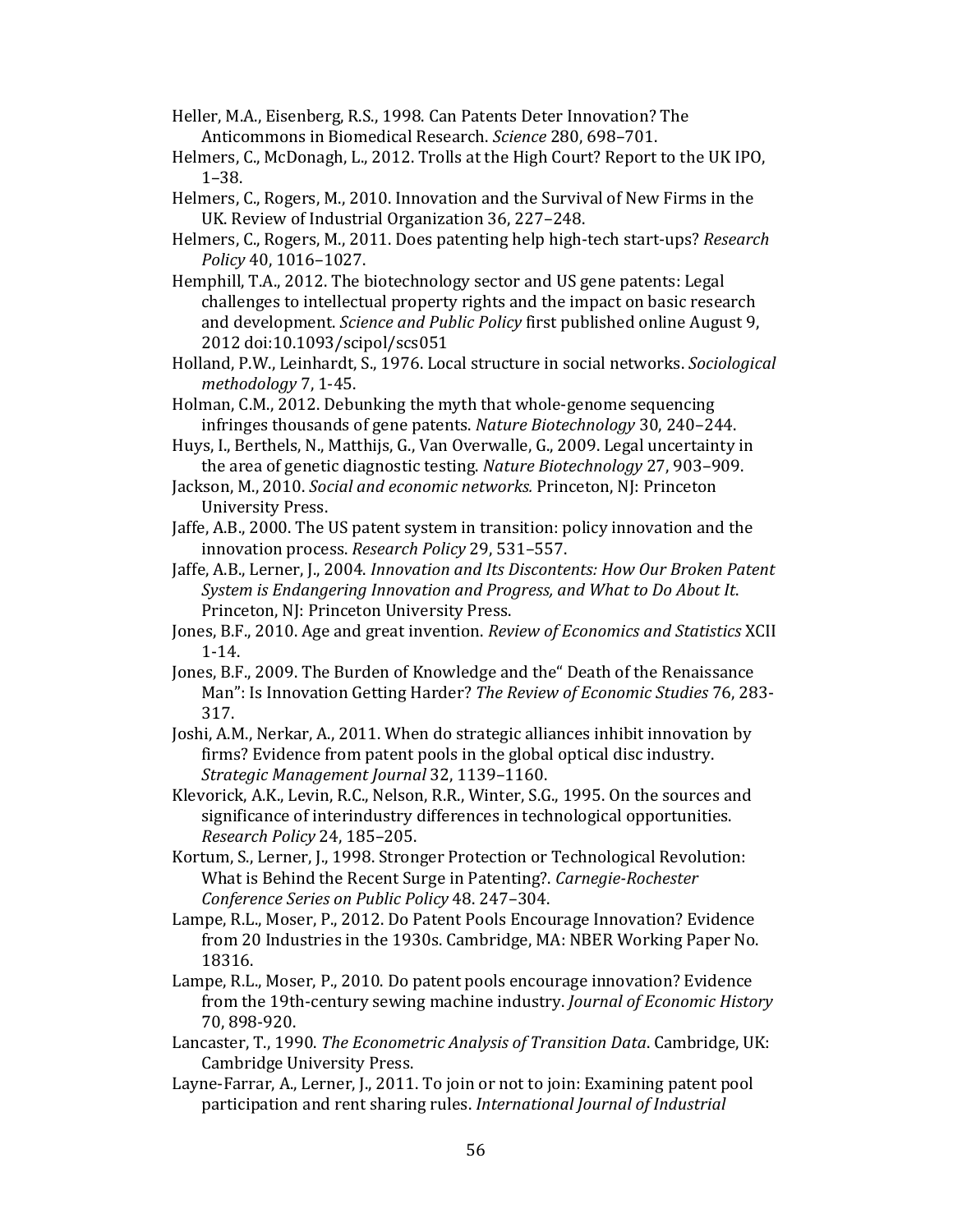*Organization* 29, 294–303.

- Lei, Z., Wright, B., 2009. Why Weak Patents? Rational Ignorance or Pro‐ 'Customer' Tilt? University of California, Berkeley. Available at http://purl.umn.edu/49279
- Lemley, M., 2005. Patenting nanotechnology. *Stan. L. Rev.* 58, 601.
- Lemley, M., Shapiro, C., 2005. Probabilistic patents. *Journal of Economic Perspectives* 19, 75–98.
- Lemley, M., Shapiro, C., 2007. Patent Holdup and Royalty Stacking. *Texas Law Review* 85:1991.
- McAfee, R.P., Mialon, H.M., Williams, M.A., 2004. What is a Barrier to Entry? The American Economic Review 94, 461–465.
- Meyer, M., 2000. Patent Citations in a Novel Field of Technology—What Can They Tell about Interactions between Emerging Communities of Science and Technology? Scientometrics 48, 151–178.
- Milo, R., Itzkovitz, S., Kashtan, N., Levitt, R., Alon, U., 2004a. Response to Comment on" Network Motifs: Simple Building Blocks of Complex Networks" and" Superfamilies of Evolved and Designed Networks." Science 305, 1107d.
- Milo, R., Itzkovitz, S., Kashtan, N., Levitt, R., Shen‐Orr, S., Ayzenshtat, I., Sheffer, M., Alon, U., 2004b. Superfamilies of evolved and designed networks. Science 303, 1538.
- Milo, R., Shen‐Orr, S., Itzkovitz, S., Kashtan, N., Chklovskii, D., Alon, U., 2002. Network Motifs: Simple Building Blocks of Complex Networks. Science 298, 824.
- Mossoff, A., 2009. A stitch in time: The rise and fall of the sewing machine patent thicket. George Mason Law & Economics Research Paper.
- Mossoff, A., 2011. The Rise and Fall of the First American Patent Thicket: The Sewing Machine War of the 1850s. Ariz. L. Rev. 53, 165.
- Narin, F., Hamilton, K., Olivatro, D., 1997. The Increasing Linkage Between U.S. Technology and Public Science. Research Policy 26, 317–330.
- Narin, F., Noma, E., 1985. Is Technology Becoming Science. Scientometrics 7, 369–381.
- Neumark, D., Wall, B., Zhang, J., 2011. Do small businesses create more jobs? New evidence for the United States from the National Establishment Time Series. Review of Economics and Statistics 93, 16–29.
- Nicholas, T., 2011. Cheaper patents. Research Policy 40, 325–339.
- Parchomovsky, G., Wagner, R.P., 2005. Patent portfolios. U. Pa. L. Rev. 154, 1.
- Pénin, J., Wack, J.‐P., 2008. Research tool patents and free‐libre biotechnology: A suggested unified framework. Research Policy 37, 1909–1921.
- Quillen, C.D., Webster, O.H., 2001. Continuing Patent Applications and Performance of the U.S. Patent Office. Federal Circuit Bar Journal 11.
- Quillen, J.C.D., Webster, O.H., 2009. Continuing patent applications and performance of the US Patent and Trademark Office‐One more time. Fed. Cir. BJ 18, 379.
- Quillen, J.C.D., Webster, O.H., Eichmann, R., 2003. Continuing Patent Applications and Performance of the U.S. Patent and Trademark Office ‐ Extended. Federal Circuit Bar Journal 12, 35–55.
- Reitzig, M., Henkel, J., Heath, C., 2007. On sharks, trolls, and their patent prey— Unrealistic damage awards and firms' strategies of "being infringed." Research Policy 36, 134–154.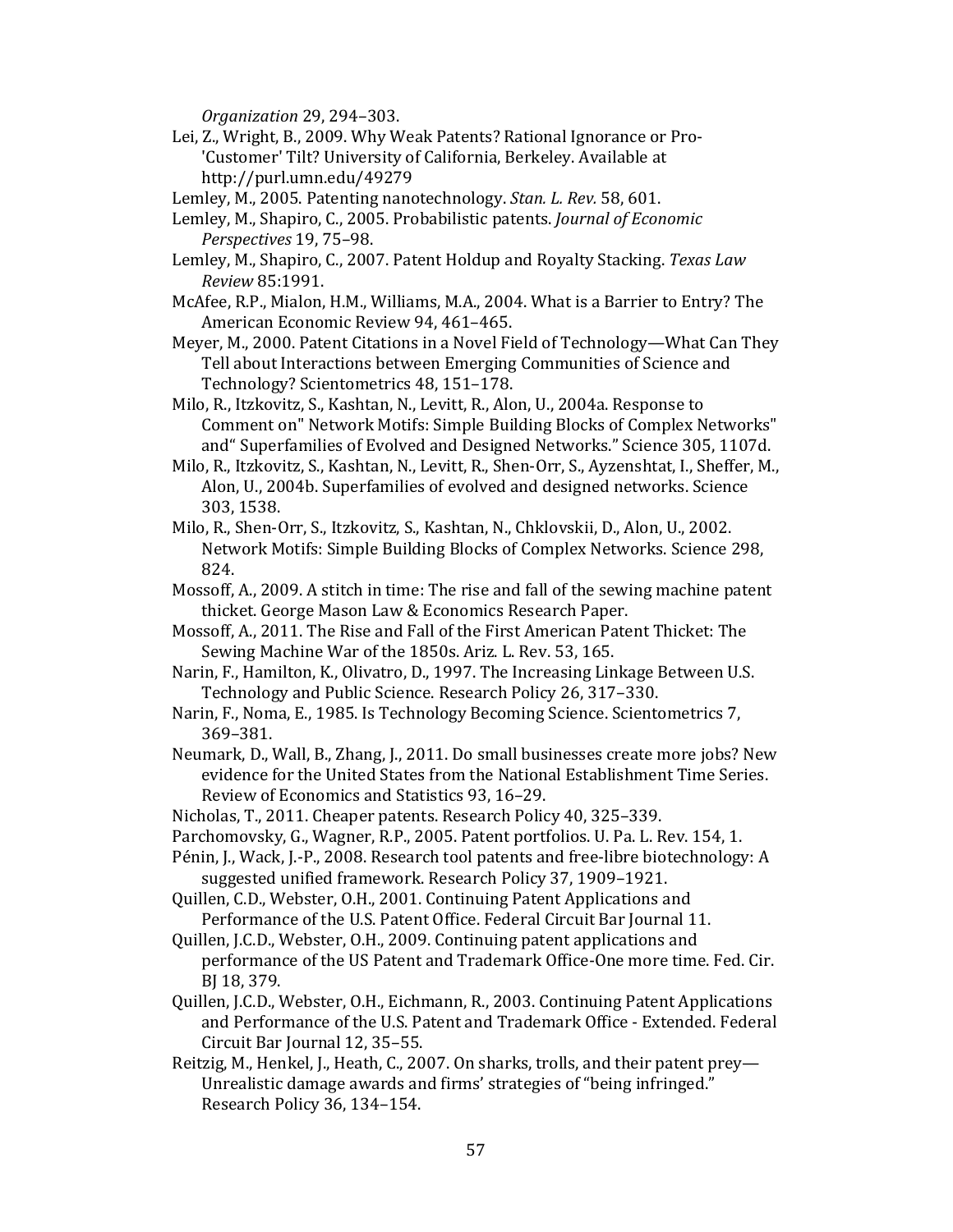Risch, M., 2012. Patent Troll Myths. Seton Hall Law Review.

- Rubinfeld, D., Maness, R., 2004. The strategic use of patents: Implications for antitrust. Antitrust, Patent and Copyright Conference.
- Schankerman, M., Noel, M., 2006a. Strategic patenting and software innovation. Discusion Paper 5701.
- Schankerman, M., Noel, M., 2006b. Strategic Patenting and Software Innovation Techreport.
- Schmalensee, R., 2004. Sunk Costs and Antitrust Barriers to Entry. American Economic Review 94, 471–475.
- Schmoch, U., 2009. Document IPC/CE/41/5, Annex, Conception of a Technology Classification for Country Comparisons, 41th session of the IPC Committee of Experts. 1–15.
- Shapiro, C., 2000. Navigating the patent thicket: Cross licenses, patent pools, and standard setting. Innovation policy and the economy 119–150.
- Shapiro, C., 2004. Technology cross‐licensing practices: Ftc v. intel (1999). The antitrust revolution: Economics, competition, and policy 350–372.
- Somaya, D., 2003. Strategic determinants of decisions not to settle patent litigation. Strategic Management Journal 24, 17–38.

Somaya, D., Teece, D., Wakeman, S., 2011. Innovation in Multi‐Invention Contexts: Mapping Solutions to Technological and Intellectual Property Complexity. California Management Review 53, 47–79.

Somaya, D., Williamson, I.O., Zhang, X., 2007. Combining Patent Law Expertise with R\&D for Patenting Performance. Organization Science.

- Sternitzke, C., Bartkowski, A., Schramm, R., 2008. Visualizing patent statistics by means of social network analysis tools. World Patent Information 30, 115– 131.
- Sutton, J., 2007. Market structure: theory and evidence. Handbook of industrial organization 3, 2301–2368.
- Tucker, C., 2011. Patent Trolls and Technology Diffusion. Mimeo.
- U.S. Department of Justice, Federal Trade Commission, 2007. Antitrust Enforcement and Intellectual Property Rights:. Promoting Innovation and Competition 1–217.
- United States Patent and Trademark Office, 2011. Performance and Accountability Report Fiscal Year 2011. 1–196.
- Vickers, J., 1995. Concepts of competition. Oxford Economic Papers 1–23.
- Wagner, R.P., 2008. Understanding Patent‐Quality Mechanisms. U. Pa. L. Rev. 157, 2135.
- Wagner, S., 2008. BUSINESS METHOD PATENTS IN EUROPE AND THEIR STRATEGIC USE—EVIDENCE FROM FRANKING DEVICE MANUFACTURERS. Economics of Innovation and New Technology 17, 173–194.
- Walsh, J.P., Arora, A., Cohen, W.M., 2003. Research Tool Patenting and Licensing and Biomedical Innovation Collection.
- Walsh, J.P., Cho, C., Cohen, W.M., 2005. View from the Bench: Patents and Material Transfers. Science 309, 2002–2003.
- Watts, D., 2004. The" new" science of networks. Annual review of sociology 30, 243–270.
- Webb, C., Dernis, H., Harhoff, D., 2005. Analysing European and International Patent Citations. OECD Science, Technology and Industry Working Papers.
- Wernicke, S., Rasche, F., 2006. FANMOD: a tool for fast network motif detection.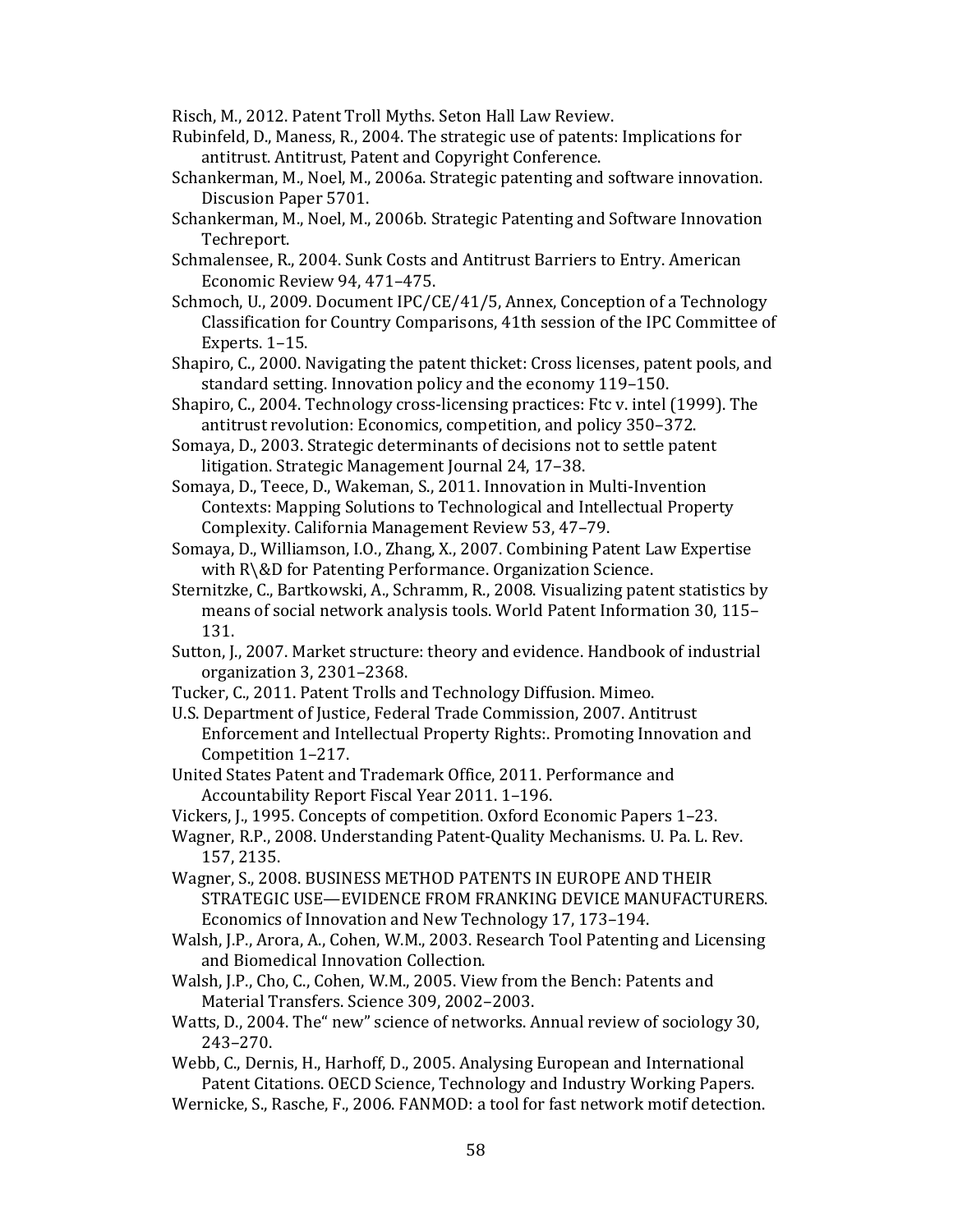Bioinformatics 22, 1152.

- WIPO, 2011a. World Intellectual Property Report 2011 ‐ The Changing Face of Innovation. 1–186.
- WIPO, 2011b. The Surge in Worldwide Patent Applications (No. 4/4). WIPO.
- Ziedonis, R.H., 2004. Don't Fence Me In: Fragmented Markets for Technology and the Patent Acquisition Strategies of Firms. Management Science 50, 804–820.

## **6 Appendix**

## **6.1 Description of Datasets Created**

The report relies on an updated version of the Oxford-Firm-Level-Database, which combines information on patents (UK and EPO) with firm-level information obtained from Bureau van Dijk's Financial Analysis Made Easy (FAME) database (for more details see Helmers *et al.* (2011) from which the data description in this section draws).

The integrated database consists of two components: a firm-level data set and IP data. The firm‐level data is the FAME database that covers the entire population of registered UK firms.36 In FAME, 'firms' represent registered firms, i.e., the legal entity that organizes production (administrative unit), in contrast to census‐type data that often uses the plant or production unit. This unit of analysis corresponds to the enterprise in the BSD. In contrast to ONS data, FAME is a commercial database provided by Bureau van Dijk. The advantage of using FAME over ONS data is that it is freely accessible under a licensing agreement and that firms can be identified by name.

The original version of the database, which formed the basis for the update carried out by the UKIPO, relied on two versions of the FAME database: FAME October 2005 and March 2009. The main motivation for using two different versions of FAME is that FAME keeps details of `inactive' firms (see below) for a period of four years. If only the 2009 version of FAME were used, intellectual property could not be allocated to any firm that has exited the market before 2005, which would bias the matching results. FAME is available since 2000, which defines the earliest year for which the integrated data set can consistently be constructed. The update undertaken by the UKIPO used the April 2011 version of FAME. However, since there are significant reporting delays by companies, even using the FAME 2011 version means that the latest year for which firm‐level data can be used reliably is 2009.

FAME contains basic information on all firms, such as name, registered address, firm type, industry code, as well as entry and exit dates. Availability of financial information varies substantially across firms. In the UK, the smallest firms are legally required to report only very basic balance sheet information

<sup>36</sup> FAME downloads data from Companies House records where all limited companies in the UK are registered.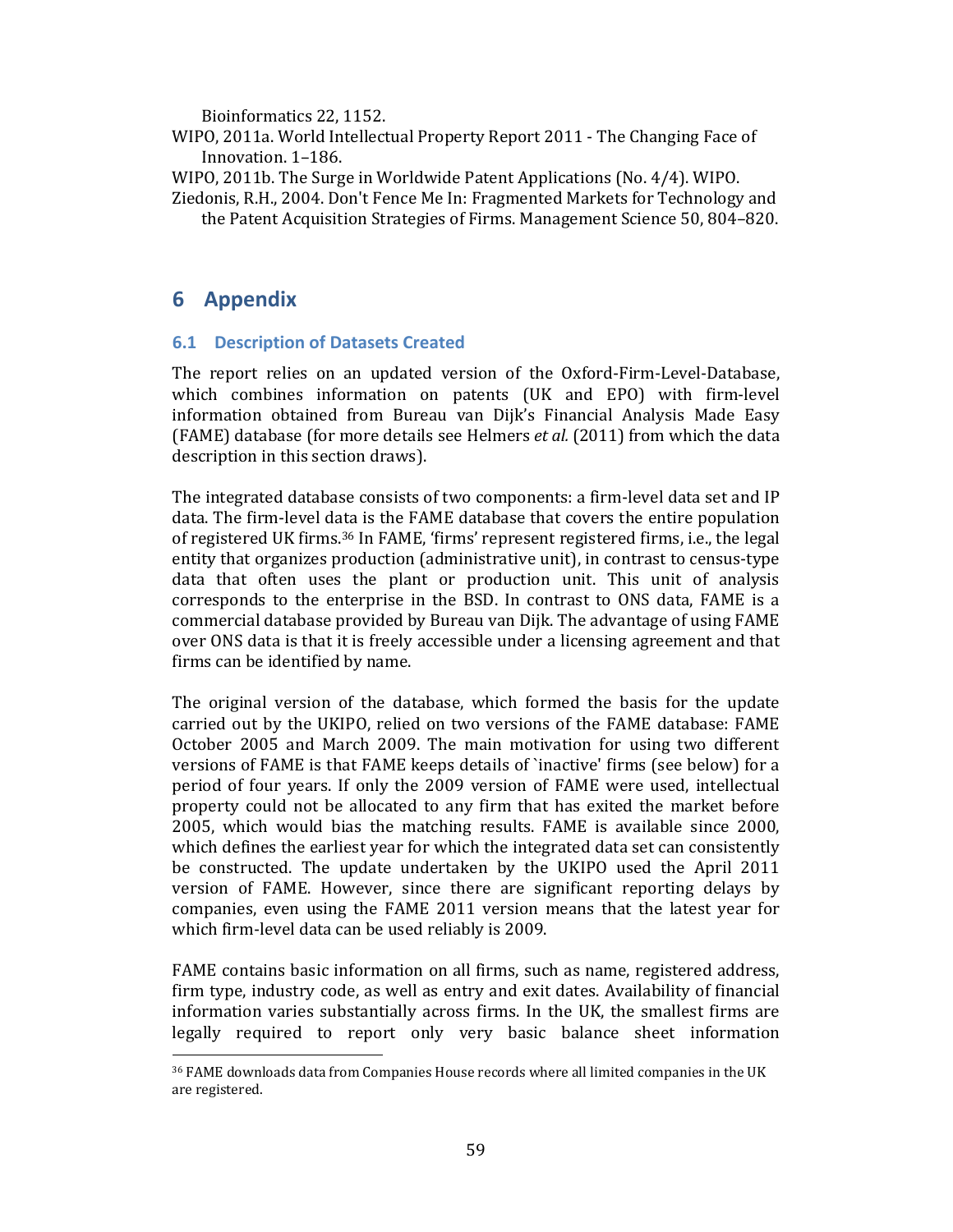(shareholders' funds and total assets). The largest firms provide a much broader range of profit and loss information, as well as detailed balance sheet data including overseas turnover. This is why our study focuses on total assets as a measure of firm size and growth.

The patent data come from the EPO Worldwide Patent Statistical Database (PATSTAT). Data on UK and EPO patent publications by British entities were downloaded from PATSTAT version April 2010 and April 2011. Due to the average 18 months delay between the filing and publication date of a patent, using the April 2011 version means that the patent data are presumably only complete up to the third quarter in 2009. This effectively means that we can use the patent data only up to 2009 under the caveat that it might be somewhat incomplete for 2009. Patent data are allocated to firms in the year in which a firm applied for the registration of the corresponding intellectual property.

Since patent records do not include the registered number of a company even if the applicant is a registered business, it is not possible to merge data sets using a unique firm identifier; instead, applicant names in the IP documents and firm names in FAME have to be matched. Both a firm's current and previous name(s), were used for matching in order to account for changes in firm names. Matching on the basis of company names requires names in both data sets to be `standardized' prior to the matching process in order to ensure that small (but often systematic) differences in the way names are recorded in the two data sets do not impede the correct matching. For more details on the matching see Helmers *et al.* (2011).

## **6.2 Methodological analysis of the triples measure**

This appendix contains results of a statistical test of the triples measure similar to that provided by Milo *et al.* (2002; 2004a) . As discussed in Section 3.2.2 above counts of triples have been shown to be statistically significant measure of the structure of networks in a number of contexts such as the World Wide Web. To date such an analysis has not been performed in the context of patent data. The aim of the analysis is to determine whether triples or any other network motif are likely to arise with such frequency randomly that their occurrence in the real data we analyze cannot be interpreted as a signal of any kind of real structure.

We use the FANMOD software developed by Wernicke and Rasche (2006) to count and test the significance of various network motifs. The test of the significance of these motifs is undertaken by comparing the frequency of occurrence of a given motif in the data obtained from the EPO with the occurrence of the motif in 1000 comparison datasets obtained by perturbing the original data randomly. We set the parameters of the software such that the randomly created comparison data preserve the characteristics of the original data as closely as possible.

To perform this test we segmented patent applications at the EPO into 34 technology areas based on the 2008 version of the ISI‐OST‐INPI technology classification (Schmoch, 2009). We then used data on critical references in three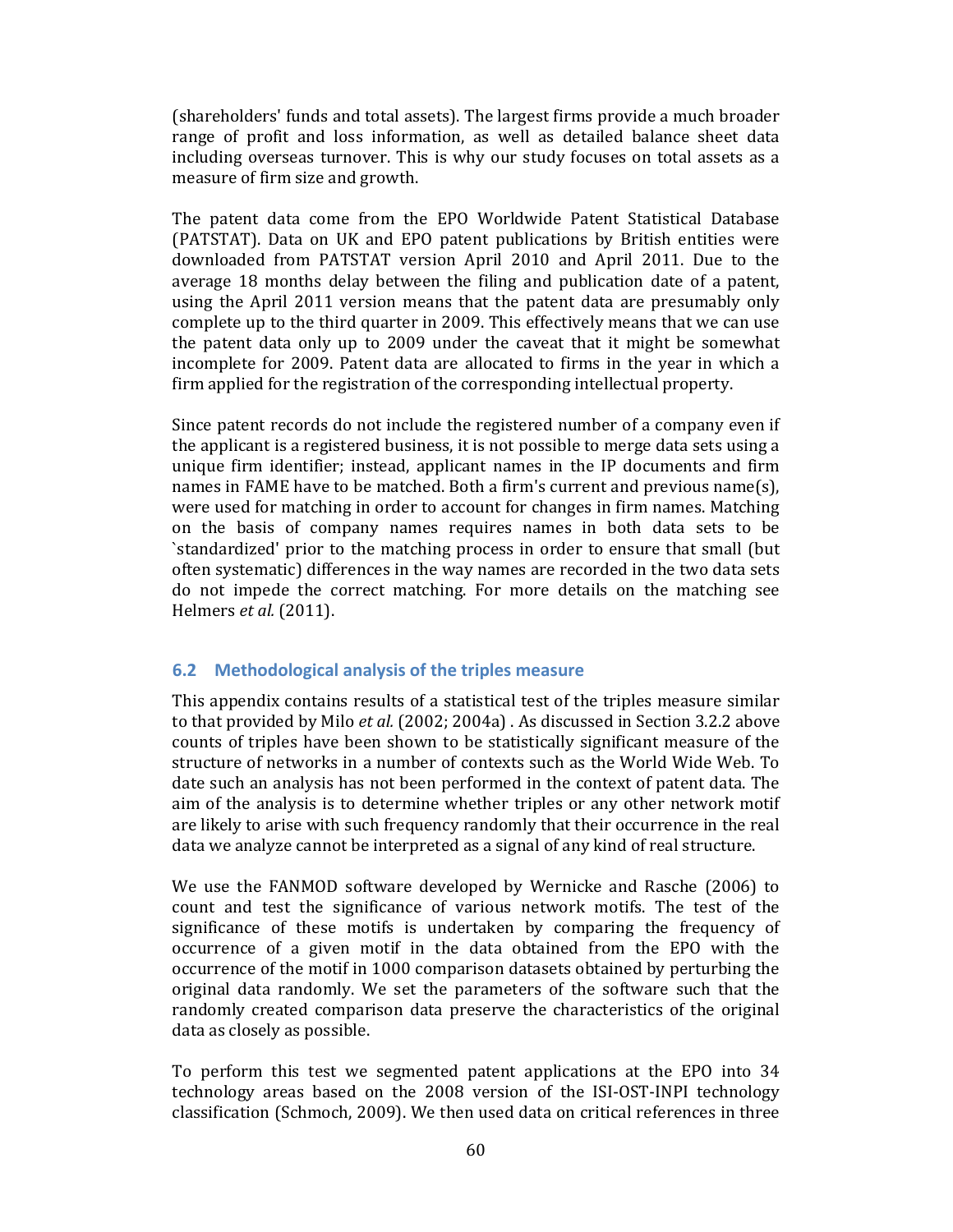of these areas (Telecommunications, Optics and Medical Technology) for the periods 1997‐1999 and 2003‐2005 to analyze the significance of different network motifs as measures that could characterize the structure of the underlying data. We chose these three technology areas because it is well known that Telecommunications is affected by a patent thicket, while we expect Optics and Medical Technology to be much less affected. In the next subsection we show that Optics presents an intermediate case between Telecommunications and Medical Technology.

| Area                      | Years   | Z-Score |
|---------------------------|---------|---------|
| <b>Medical Technology</b> | 1997-99 | 115.6   |
| <b>Optics</b>             | 1997-99 | 24.8    |
| <b>Telecommunications</b> | 1997-99 | 9.7     |
| <b>Medical Technology</b> | 2003-05 | 81.6    |
| <b>Optics</b>             | 2003-05 | 39.2    |
| <b>Telecommunications</b> | 2003-05 | 9.0     |

| Table 1: Z-Scores for the Triples Measures in Selected Technology Areas |
|-------------------------------------------------------------------------|
|-------------------------------------------------------------------------|

Table 1 above presents the Z-scores<sup>37</sup> for this measure. While there is a broad range in these values they are always so high that we can be sure that triples arise far more frequently in all of these data sets than we would expect if the triples just arose randomly.

Following Milo *et al.* (2004b) we summarize our findings using significance profiles for each of these areas. A significance profile is the vector of Z scores normalized to length 1. This normalization allows us to view the relative importance of the Z-scores for different motifs abstracting from their absolute values which are affected by the number of observations in the six different data‐ sets we analyze.

Figure 15 below presents the six triad significance profiles based on the Z‐scores we extracted from our data using FANMOD for each of the three technology areas in each of . The figure contains 9 of the 13 network motifs presented by Milo *et al.* (2004b). The remainder did not arise in our data or were not significant. A comparison with the significance profiles presented in Figure 1 of their paper for the World Wide Web and social networks reveals that the shape of our significance profiles for the network motifs 7‐13 is quite similar. There are clear peaks for the motifs 9, 10 and 13 and similarly minima and 8 and 11. It is noticeable that in Telecommunications and Optics where patent thickets are present there is a significant minimum for the network motif 12 while this is not the case for the networks analyzed by Milo *et al.* (2004b). Network motif 12 is one in which one firm has mutually limiting patents with both other firms, whilst only one of these two is limiting the other. The fact that this motif is not present

<sup>&</sup>lt;sup>37</sup> A measure of statistical significance indicating how many standard deviations the real triples count is higher than that of the mean of the simulated random samples.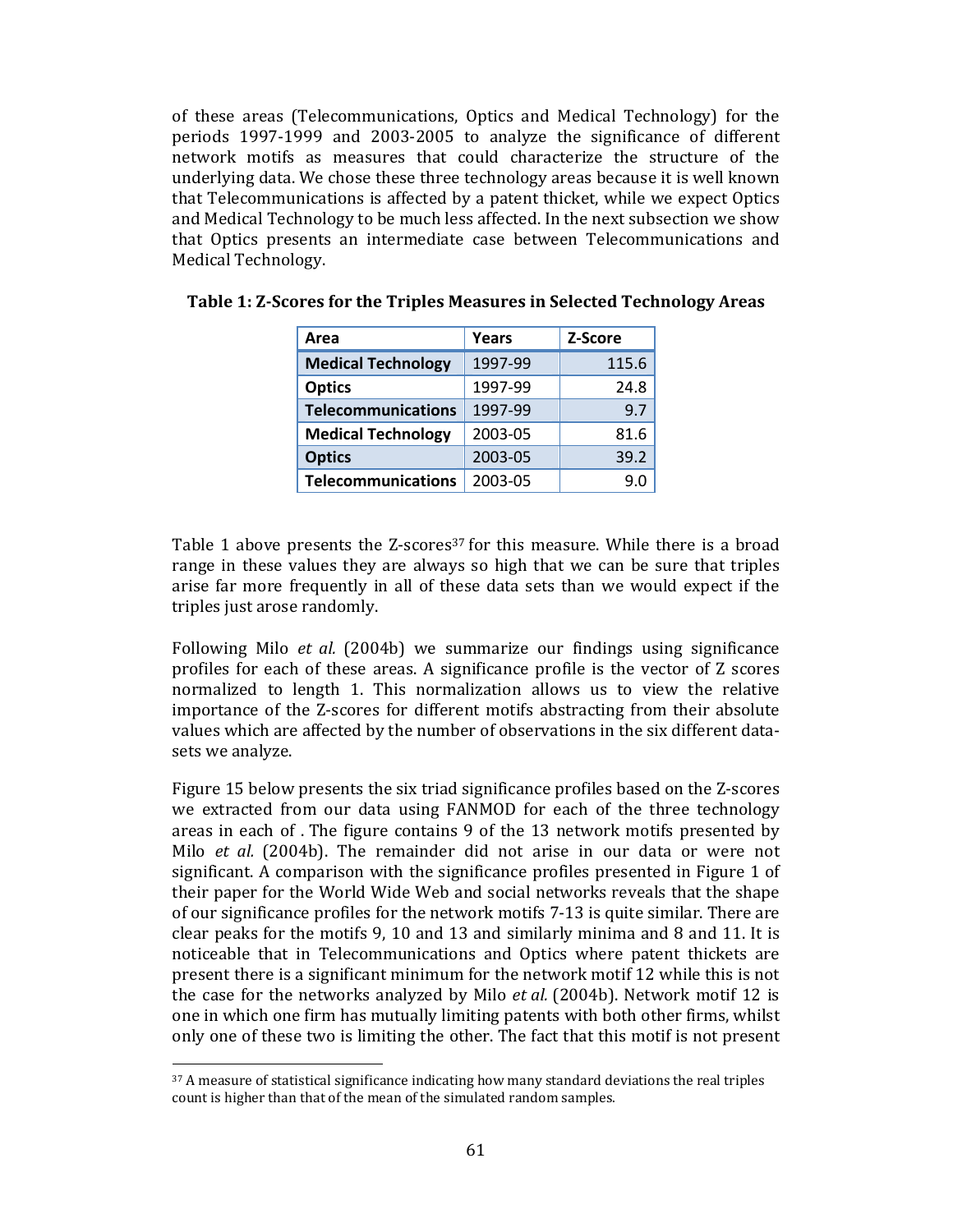with significant frequency might be evidence for strategic patenting by firms caught in patent thickets. More study on this point is required before we may be sure however.



**Figure 15 Triad Significance Profiles for Selected Technology Areas and Years** 

This section has demonstrated that the triples measure of patent thicket density is a statistically significant measure of the structure of networks constituted between firms' patent portfolios by critical references. In the following section we will analyze the development of patent thickets using this measure.

## **6.3 Hazard models of entry**

This section of the appendix describes that hazard or survival models that are used to estimate the probability of entry into a technology. These models express the probability that a firm enters into patenting in a certain sector conditional on not having entered yet as a function of the firm's characteristics and the time since the firm was "at risk," which is the time since the founding of the firm. Obviously in some cases, our data does not go back as far as the founding date of the firm, and in these cases the data are "left‐censored." When we do not observe the entry of the firm into a particular technology sector by the last year (2009), the data is referred to as "right‐censored."

We estimate two classes of "failure" or "survival" models: 1) *proportional hazard*, where the hazard of failure over time has the same shape for all firms, but the overall level is proportional to an index that depends on firm characteristics; and 2) *accelerated failure time*, where the hazard of entry ("failure") is accelerated or decelerated by the characteristics of the firm.

The first model has the following form: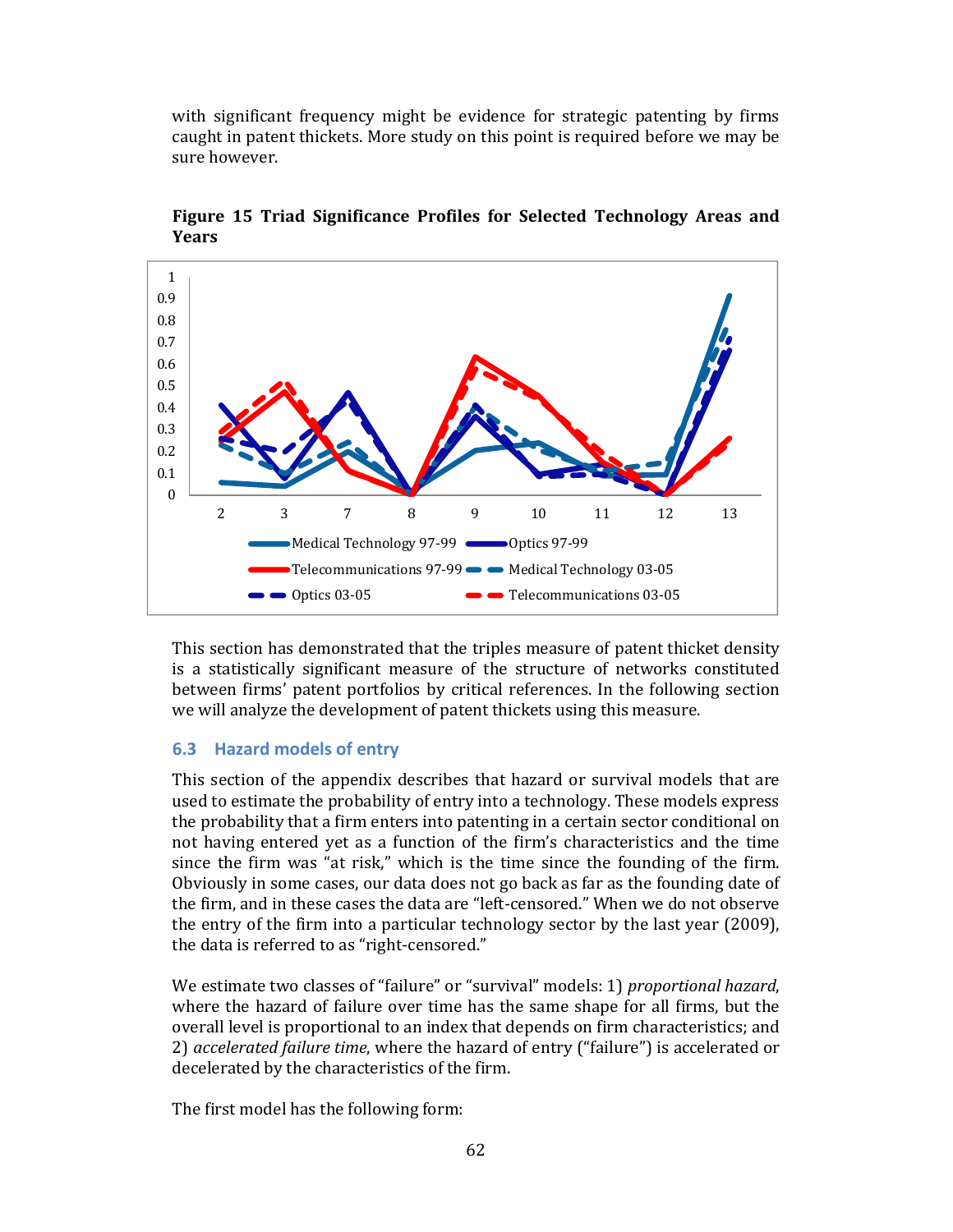$$
Pr(i \text{ first paths in } j \text{ at } t | i \text{ has no pats in } j \forall s < t, X_i)
$$

$$
h(X_i, t) = h(t) \exp(X_i, \beta)
$$

where *i* denotes a firm, *j* denotes a technology sector, and *t* denotes the time since entry into the sample.  $h(t)$  is the baseline hazard, which is either a nonparametric or a parametric function of time since entry into the sample. The impact of any characteristic *x* on the hazard can be computed as follows:

$$
\frac{\partial h(X_i,t)}{\partial x_i} = h(t)\exp(X_i\beta)\beta \quad \text{or} \quad \ \frac{1}{h(X_i,t)}\frac{\partial h(X_i,t)}{\partial x_i} = \beta
$$

Thus if *x* is measured in logs,  $\beta$  measures the elasticity of the hazard rate with respect to *x*. Note that this quantity does not depend on the baseline hazard *h(t)*, but is the same for any  $t$ . We use two choices for  $h(t)$ : the semi-parametric Cox estimate and the Weibull distribution  $pt^{p-1}$ . By allowing the Cox  $h(t)$  or p to vary freely across industrial sector, we can allow the shape of the hazard function to be different for different industries while retaining the proportionality assumption.

In order to allow even more flexibility across the different industrial sectors, we also use two accelerated failure time models, the log-normal model and the loglogistic model. These have the following basic form (see *streg* in the Stata Survival Analysis manual for details):

$$
\begin{aligned} & \text{log-normal:} \ \ S(t) = 1 - \Phi\bigg[\frac{\log(t_{\text{i}} \lambda_{\text{i}})}{\sigma} \bigg] \\ & \text{log-logistic:} \quad S(t) = (1 + (t_{\text{i}} \lambda_{\text{i}})^{1/\gamma})^{-1} \end{aligned}
$$

where *S(t)* is the survival function and  $\lambda_i = exp(X_i \beta)$ . We allow the parameters  $\sigma$ (log‐normal) or *γ* (log‐logistic) to vary freely across industries. That is, for these models, both the mean and the variance of the survival distribution are specific to the 2‐digit industry. In the case of these two models, the elasticity of the hazard with respect to a characteristic x depends on time and on the industryspecific parameter ( $\sigma$  or  $\gamma$ ), yielding a more flexible model. Note also that the hazard rate is given by *–dlogS(t)/dt* in general (Lancaster 1990).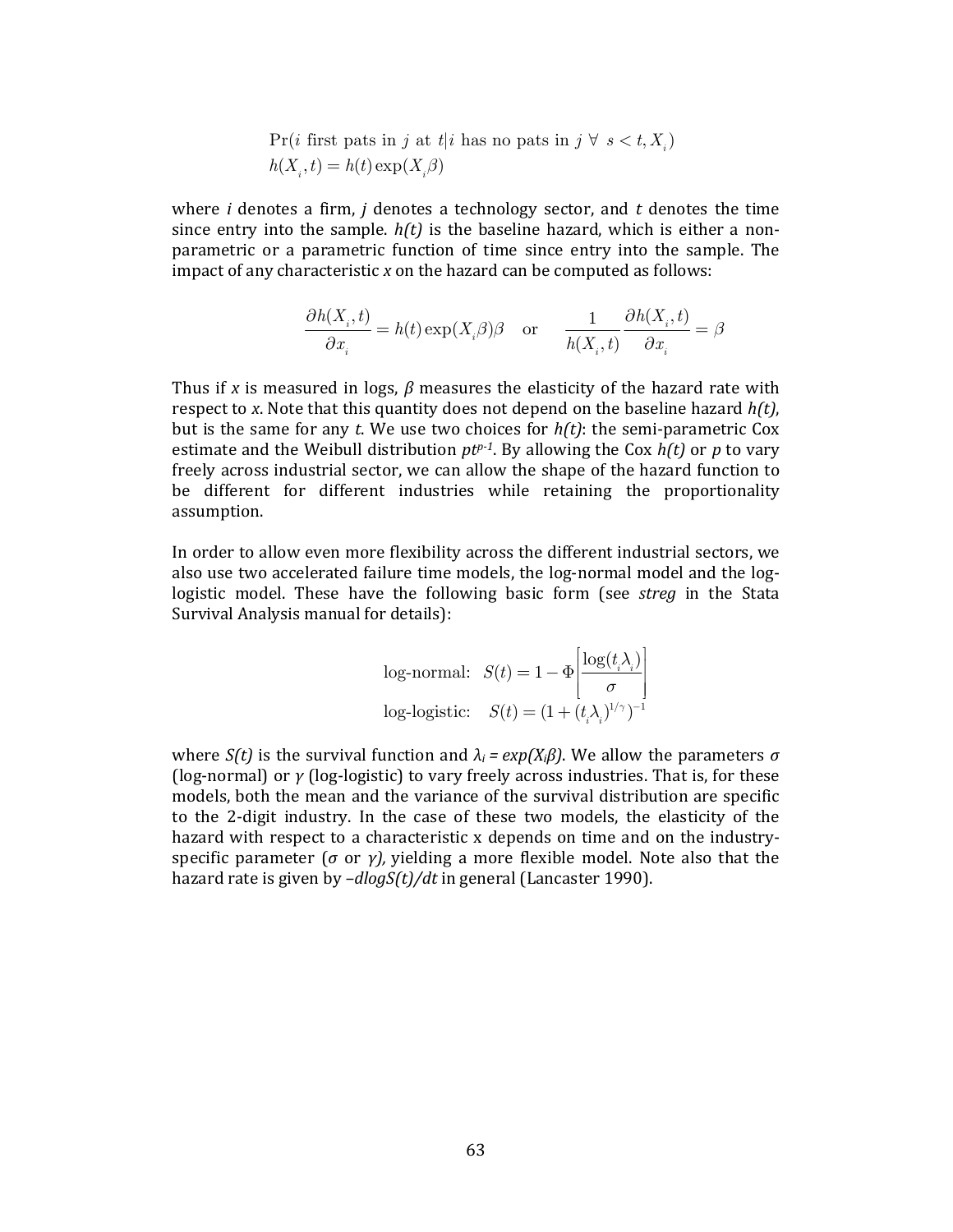## **7 Additional Tables**

| Table A1                 |                                |         |  |  |  |  |  |  |
|--------------------------|--------------------------------|---------|--|--|--|--|--|--|
|                          | Number of TF34 sectors entered |         |  |  |  |  |  |  |
| between 2002 and 2009    |                                |         |  |  |  |  |  |  |
| Number of                | Number of                      |         |  |  |  |  |  |  |
| sectors                  | firms                          | entries |  |  |  |  |  |  |
| 1                        | 3,507                          | 3,507   |  |  |  |  |  |  |
| 2                        | 1,901                          | 3,802   |  |  |  |  |  |  |
| 3                        | 781                            | 2,343   |  |  |  |  |  |  |
| 4                        | 313                            | 1,252   |  |  |  |  |  |  |
| 5                        | 158                            | 790     |  |  |  |  |  |  |
| 6                        | 72                             | 432     |  |  |  |  |  |  |
| 7                        | 42                             | 294     |  |  |  |  |  |  |
| 8                        | 20                             | 160     |  |  |  |  |  |  |
| 9                        | 10                             | 90      |  |  |  |  |  |  |
| 10                       | 6                              | 60      |  |  |  |  |  |  |
| 11                       | 10                             | 110     |  |  |  |  |  |  |
| 12                       | 4                              | 48      |  |  |  |  |  |  |
| 14                       | 2                              | 28      |  |  |  |  |  |  |
| 15 or more               | 4                              | 75      |  |  |  |  |  |  |
| 6,830<br>12,991<br>Total |                                |         |  |  |  |  |  |  |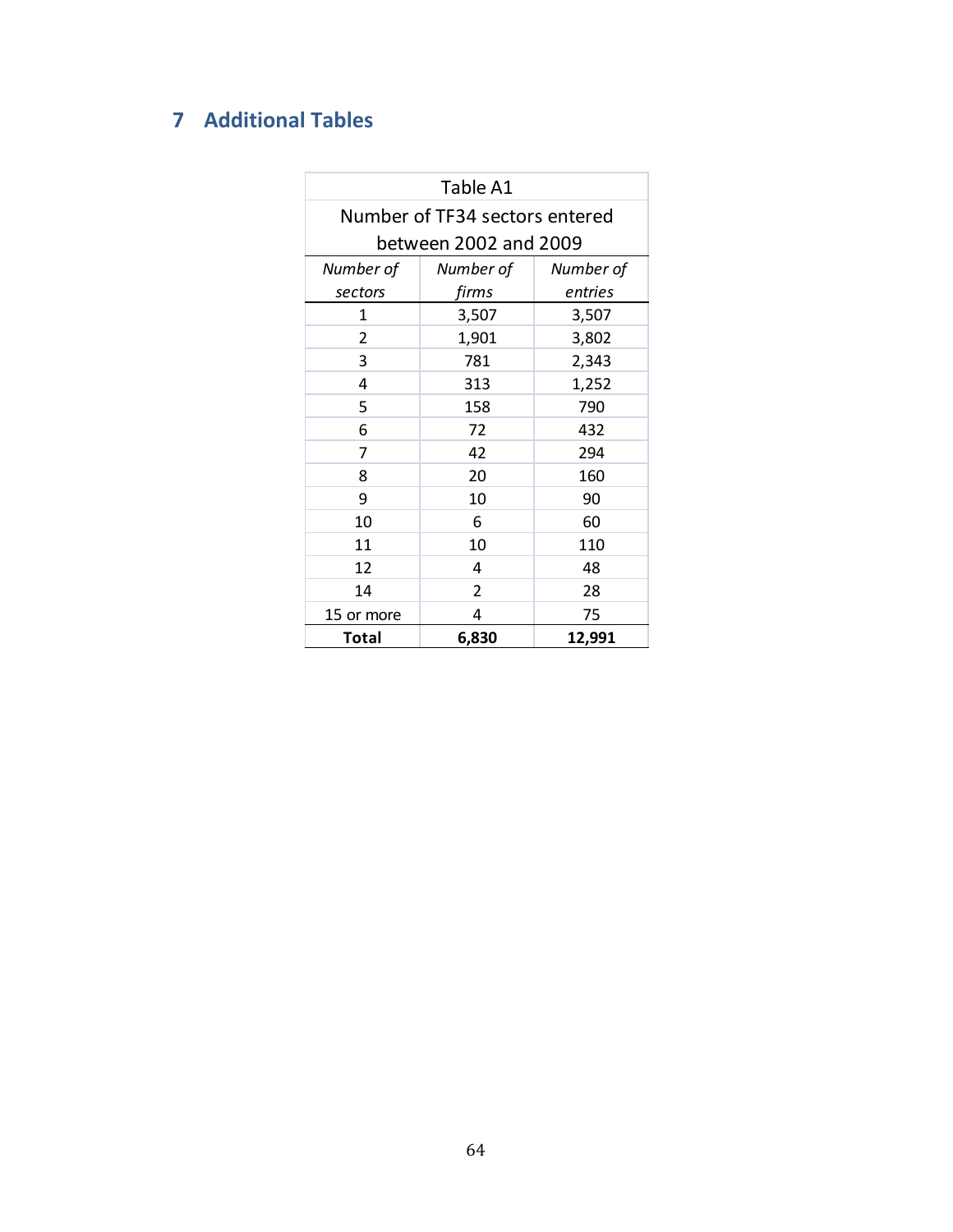|                                    |                                          | Table A-2 |                |              |           |
|------------------------------------|------------------------------------------|-----------|----------------|--------------|-----------|
|                                    | FAME Population of UK firms, by industry |           |                |              |           |
|                                    | 2-digit SIC                              |           |                | <b>Share</b> |           |
|                                    | (2007 UK                                 | Number of | Number of      | patenting    | Number of |
| Industry                           | classification)                          | firms     | patenters      | 2001-2009    | patents   |
| Oil & gas extraction               | 06                                       | 57,686    | 48             | 0.08%        | 231       |
| Quarrying                          | 08                                       | 48,182    | 87             | 0.18%        | 126       |
| Oil & gas services                 | 09                                       | 84,619    | 115            | 0.14%        | 727       |
| Food mfg                           | 10                                       | 10,110    | 106            | 1.05%        | 444       |
| Beverage mfg                       | 11                                       | 1,881     | 24             | 1.28%        | 70        |
| Tobacco                            | 12                                       | 72        | 3              | 4.17%        | 29        |
| <b>Textiles</b>                    | 13                                       | 5,625     | 96             | 1.71%        | 313       |
| Apparel                            | 14                                       | 7,029     | 38             | 0.54%        | 96        |
| Leather                            | 15                                       | 1,234     | 11             | 0.89%        | 22        |
| Wood                               | 16                                       | 8,004     | 58             | 0.72%        | 150       |
| Paper                              | 17                                       | 3,170     | 110            | 3.47%        | 551       |
| Printing                           | 18                                       | 18,663    | 109            | 0.58%        | 590       |
| Oil, coke refining                 | 19                                       | 355       | 5              | 1.41%        | 59        |
| Chemicals                          | 20                                       | 5,032     | 333            | 6.62%        | 6274      |
| Pharmacueticals                    | 21                                       | 1,306     | 132            | 10.11%       | 2324      |
| Rubber & plastics                  | 22                                       | 7,658     | 497            | 6.49%        | 2096      |
| Stone, Clay, & glass               | 23                                       | 5,100     | 134            | 2.63%        | 621       |
| <b>Basic metals</b>                | 24                                       | 4,160     | 84             | 2.02%        | 428       |
| <b>Fabricated metals</b>           | 25                                       | 33,321    | 857            | 2.57%        | 3608      |
| Electronics & instruments          | 26                                       | 13,539    | 888            | 6.56%        | 6757      |
| Electrical machinery               | 27                                       | 2,852     | 228            | 7.99%        | 1132      |
| Machinery                          | 28                                       | 12,026    | 718            | 5.97%        | 4930      |
| Motor vehicles                     | 29                                       | 2,942     | 139            | 4.72%        | 1419      |
| Other transport                    | 30                                       | 4,542     | 120            | 2.64%        | 1194      |
| Furniture                          | 31                                       | 6,324     | 73             | 1.15%        | 168       |
| Other manufacturing                | 32                                       | 22,366    | 1,016          | 4.54%        | 5673      |
| Repairs                            | 33                                       | 5,911     | 174            | 2.94%        | 1704      |
| <b>Utilities</b>                   | 35                                       | 3,848     | 37             | 0.96%        | 121       |
| Water distribution                 | 36                                       | 1,003     | 29             | 2.89%        | 112       |
| Sewers                             | 37                                       | 861       | 8              | 0.93%        | 9         |
| Recycling                          | 38                                       | 6,001     | 37             | 0.62%        | 69        |
| Construction                       | 41                                       | 201,216   | 186            | 0.09%        | 855       |
| Site preparation                   | 42                                       | 6,223     | 28             | 0.45%        | 31        |
| Construction trades                | 43                                       | 182,441   | 393            | 0.22%        | 1161      |
| Auto trade                         | 45                                       | 50,491    | 77             | 0.15%        | 378       |
| Wholesale trade, except autos      | 46                                       | 134,296   | 996            | 0.74%        | 4486      |
| Retail trade                       | 47                                       | 152,133   | 252            | 0.17%        | 699       |
| Land transport                     | 49                                       | 53,264    | 57             | 0.11%        | 173       |
| Water transport                    | 50                                       | 3,838     | 8              | 0.21%        | 20        |
| Air transport                      | 51                                       | 3,533     | 8              | 0.23%        | 138       |
| Cargo handling & travel agencies   | 52                                       | 17,576    | 37             | 0.21%        | 111       |
| Post & telecomm                    | 53                                       | 4,313     | $\overline{7}$ | 0.16%        | 53        |
| Publishing                         | 58                                       | 65,015    | 209            | 0.32%        | 608       |
| Telecommunications                 | 61                                       | 17,393    | 161            | 0.93%        | 2682      |
| Computer consulting                | 62                                       | 191,290   | 996            | 0.52%        | 4367      |
| Data processing, hosting           | 63                                       | 9,714     | 54             | 0.56%        | 77        |
| Banks and other financial services | 64                                       | 44,921    | 75             | 0.17%        | 131       |
| Insurance                          | 65                                       | 13,581    | 15             | 0.11%        | 50        |
| Securities                         | 66                                       | 11,461    | 21             | 0.18%        | 204       |
| Real estate                        | 68                                       | 130,182   | 84             | 0.06%        | 266       |
| Law and accounting                 | 69                                       | 49,404    | 27             | 0.05%        | 189       |
| Management consulting              | 70                                       | 205,811   | 618            | 0.30%        | 4124      |
| <b>Engineering services</b>        | 71                                       | 48,517    | 272            | 0.56%        | 1626      |
| R&D services                       | 72                                       | 10,291    | 1,168          | 11.35%       | 11214     |
| Advertising                        | 73                                       | 25,454    | 78             | 0.31%        | 250       |
| Non-trading companies              | 74                                       | 20,529    | 304            | 1.48%        | 4727      |
| Other business activities          | 82                                       | 625,553   | 2,066          | 0.33%        | 9898      |
| Medical services                   | 86                                       | 44,865    | 161            | 0.36%        | 923       |
| Other personal services            | 96                                       | 123,321   | 428            | 0.35%        | 1385      |
| Dormant                            | 99                                       | 2,464     | 23             | 0.93%        | 1259      |
| Unknown                            |                                          | 428,208   | 0              | 0.00%        | 408       |
| Total                              |                                          | 3,262,720 | 15,123         | 0.46%        | 94,540    |